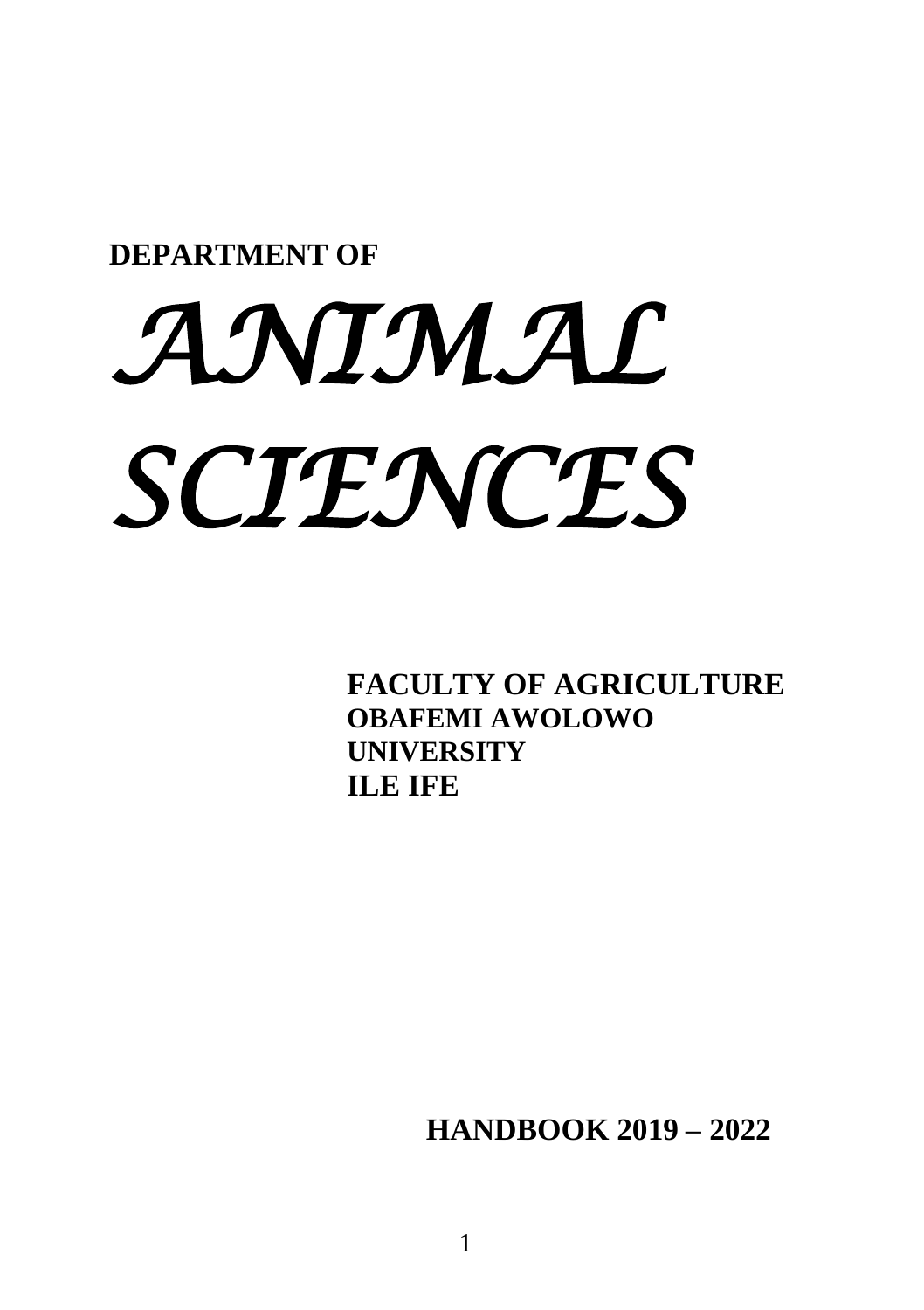|       | <b>TABLE OF CONTENTS</b>                                  | Page           |
|-------|-----------------------------------------------------------|----------------|
|       | Foreword                                                  | 4              |
|       | <b>1.0 INTRODUCTION</b>                                   | 5              |
| 1.1   | Members of Staff of the Department                        | 5              |
| 1.2   | <b>Historical Notes</b>                                   | $\overline{7}$ |
| 1.2.1 | History of the University                                 | 7              |
| 1.2.2 | Mission, Vision, Major Thrusts of the University          | 9              |
| 1.2.3 | History of the Faculty of Agriculture                     | 10             |
| 1.2.4 | History of the Department of Animal Sciences              | 10             |
| 1.2.5 | Mission, Vision, objectives of theDepartment              | 11             |
| 1.2.6 | Members of the University                                 | 11             |
| 1.2.7 | Officers of the University                                | 12             |
| 1.2.8 | Establishment of the University Council                   | 12             |
|       | (a) Functions                                             | 12             |
|       | (b) Composition of the Members of Council                 | 13             |
| 1.3   | Organization, Administration and Control                  | 14             |
| 1.3.1 | Congregation                                              | 15             |
| 1.3.2 | Information on facilities                                 | 15             |
|       | A. Hezekiah Oluwasanmi Library                            | 15             |
|       | B. Division of Students' Affairs                          | 17             |
| 1.3.3 | Rolls of Honours for students                             | 18             |
| 1.4   | <b>University Examination Regulations</b>                 | 19             |
| 1.4.1 | Registration for University Examinations                  | 19             |
| 1.4.2 | Absence from Examination                                  | 20             |
| 1.4.3 | <b>Examination Offences</b>                               | 21             |
| 1.5   | The Course Unit System and the Computation of Grade Point |                |
|       | Average(GPA) as operated in Obafemi Awolowo University 23 |                |
| 1.5.1 | Introduction                                              | 23             |
| 1.5.2 | Calculation of Grade Point Average (G.P.A)                | 23             |
| 1.5.3 | <b>Definition of Terms</b>                                | 24             |
|       | i. Student Workload                                       | 24             |
|       | ii. Total Number of Units (TNU)                           | 24             |
|       | iii Cumulative Number of Units(CNU)                       | 24             |
|       | iv. Level of Performance Rating                           | 25             |
|       | v. Total Credit Points (TCP)                              | 25             |
|       | vi. Cumulative Credit Points (CCP)                        | 25             |
|       | vii. Grade Point Average (GPA)                            | 25             |
| 1.5.4 | GPA and CGPA sample computations                          | 25             |
| 1.6   | Assessment and Award                                      | 26             |
| 1.7   | Transfer within the University and Lengthof stay in the   |                |
|       | University                                                | 27             |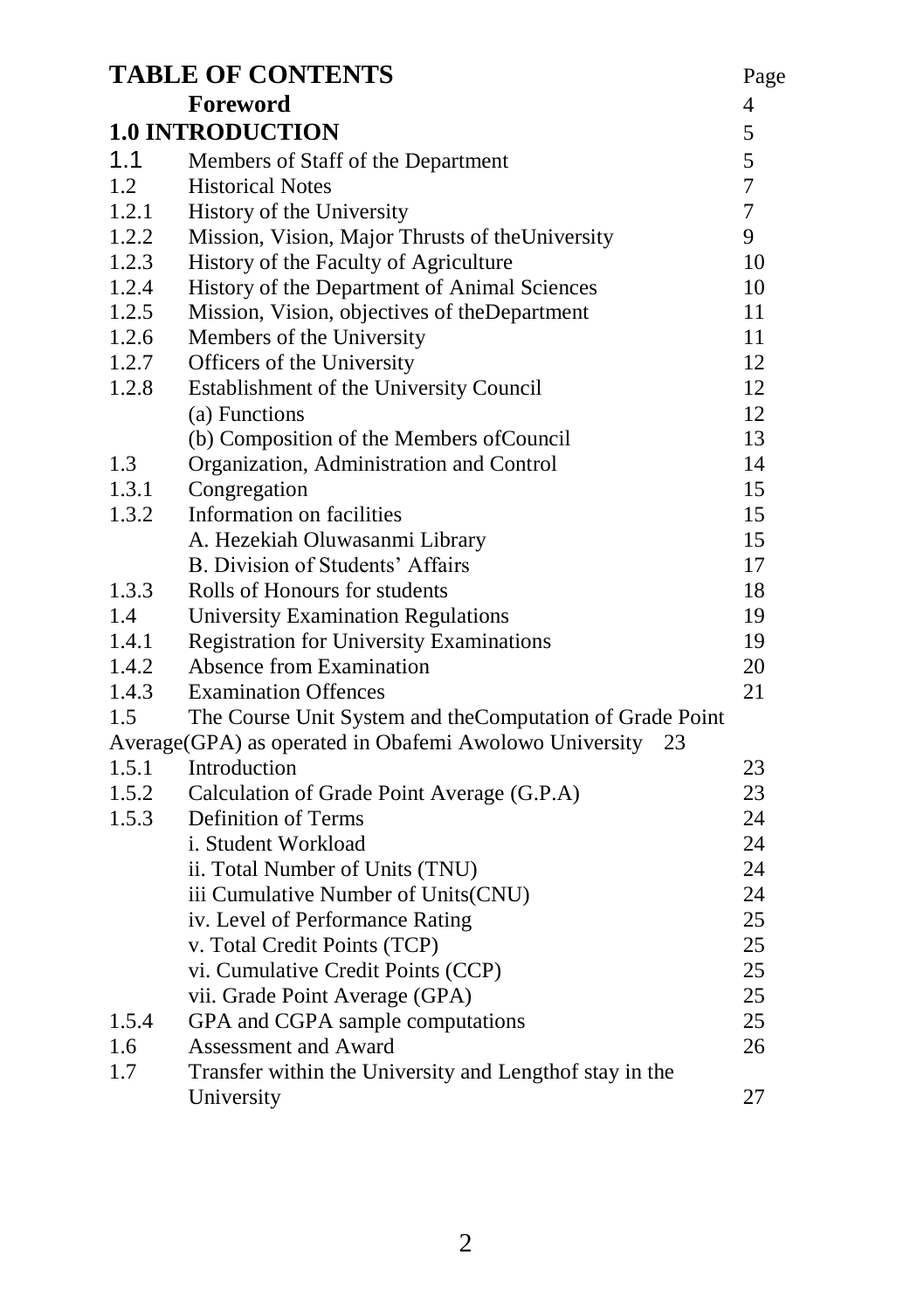| 2.0 | <b>BACHELOR OF AGRICULTURE (ANIMAL SCIENCE) 28</b>   |    |
|-----|------------------------------------------------------|----|
| 2.1 | Objectives                                           | 28 |
| 2.2 | Degree offered                                       | 29 |
| 2.3 | Admission requirements and Award of B. Agric. Degree | 29 |
| 2.4 | Requirements for Award of B. Agric. Degree           | 30 |
| 2.5 | <b>Graduation Requirements</b>                       | 30 |
| 2.6 | Outline of Programme for Parts $I - IV$              | 31 |
| 2.7 | Course Content / Description of courses              | 37 |
| 3.0 | <b>POSTGRADUATE PROGRAMME</b>                        | 44 |
| 3.1 | Introduction                                         | 44 |
| 3.2 | Degree Awarded                                       | 44 |
| 3.3 | <b>General Requirements</b>                          | 44 |
| 3.4 | General Departmental Requirements                    | 44 |
| 3.5 | Course Work                                          | 44 |
| 3.6 | Course Examination                                   | 45 |
| 3.7 | Staff for graduate programmes                        | 47 |
| 3.8 | Course syllabus                                      | 48 |
| 3.9 | Area of Active research                              | 52 |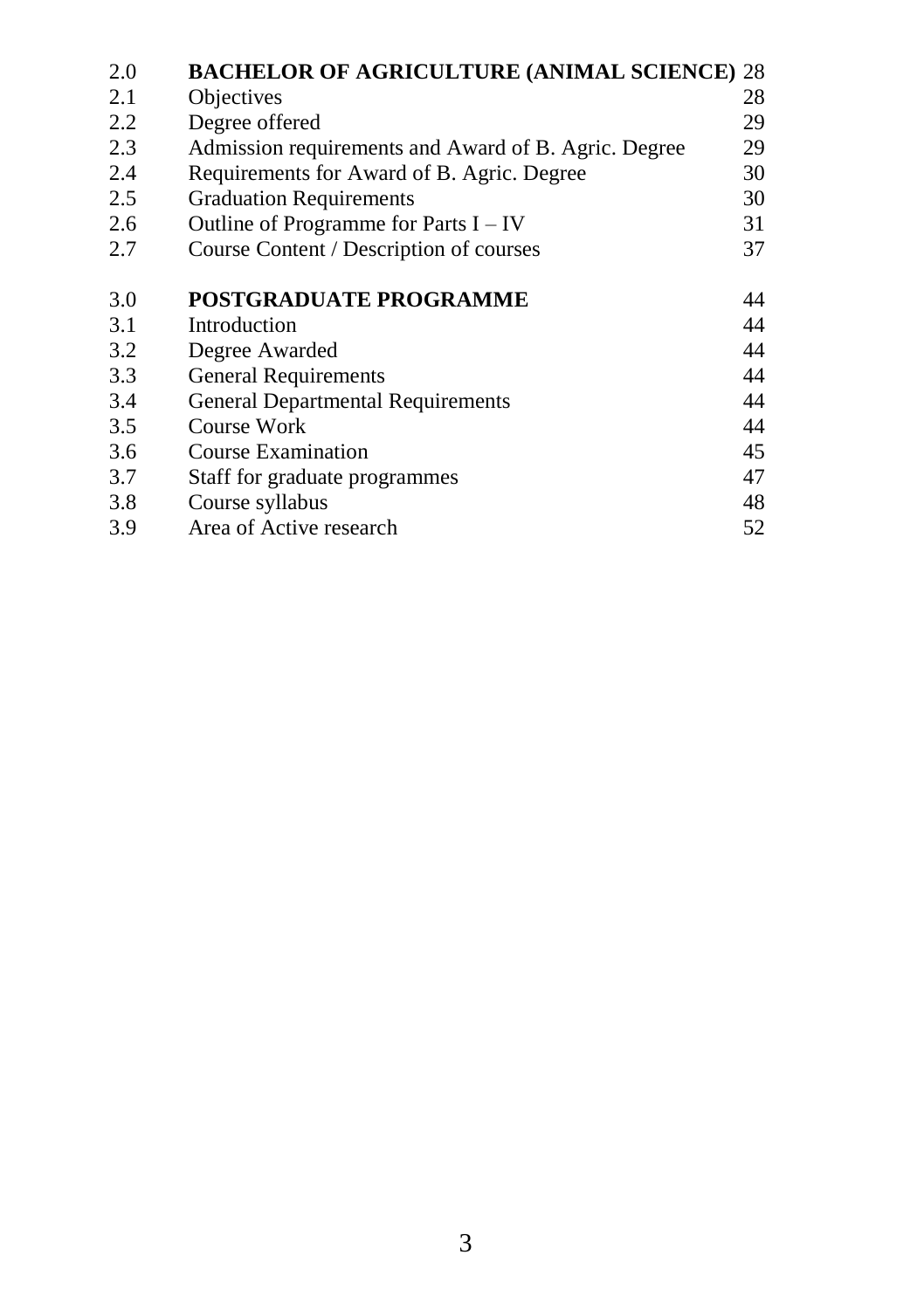#### **FOREWORD**

It is my pleasure to welcome you to a new session and to the Department of Animal Sciences for those who are here for the very first time.

There are great opportunities for you as an Animal Scientist. Your knowledge/expertise is required wherever there is life. For example, there are bright prospects for outstanding graduates in academic institutions, international organizations such as FAO, IDRC, ILRI,etc. There are many Animal Scientists working in the Central Bank of Nigeria as well as other commercial/agricultural banks. The agricultural business/corporations such as oil companies, food companies, and pharmaceutical industries also require the services of Animal Scientists. Most importantly, you can be self employed and also become employers of labour. The importance of livestock production in Nation's Development cannot therefore be overemphasized. For this reason the course is now professionalized under The National Assembly Act No.26 of 2007 and managed by the National Institute of Animal Science (NIAS) with head office in Abuja.

Our mission as a Department is tobe a centre of excellence for the training of high caliber personnel entrusted with knowledge of animal production as a tool for food security, income generation, gainful employment, and the provision for high quality and wholesome animal products and services for the benefits of mankind. This we have being doing and will continue to sustain.

For you to gain the experience/advantages enumerated above, you will need to be industrious and take your studies very seriously so as to excel. Geniuses are made with 1% inspiration and 99% perspiration. A stitch in time saves nine.

This handbook will guide you on the courses to register for and their units. The unit carried by a course should determine the time spent on it. Nobody plans to fail but people fail when they refuse to plan. A word is enough for the wise. Thank you.

lelm

Professor E. O. Akinfala

Head,Department of Animal Sciences.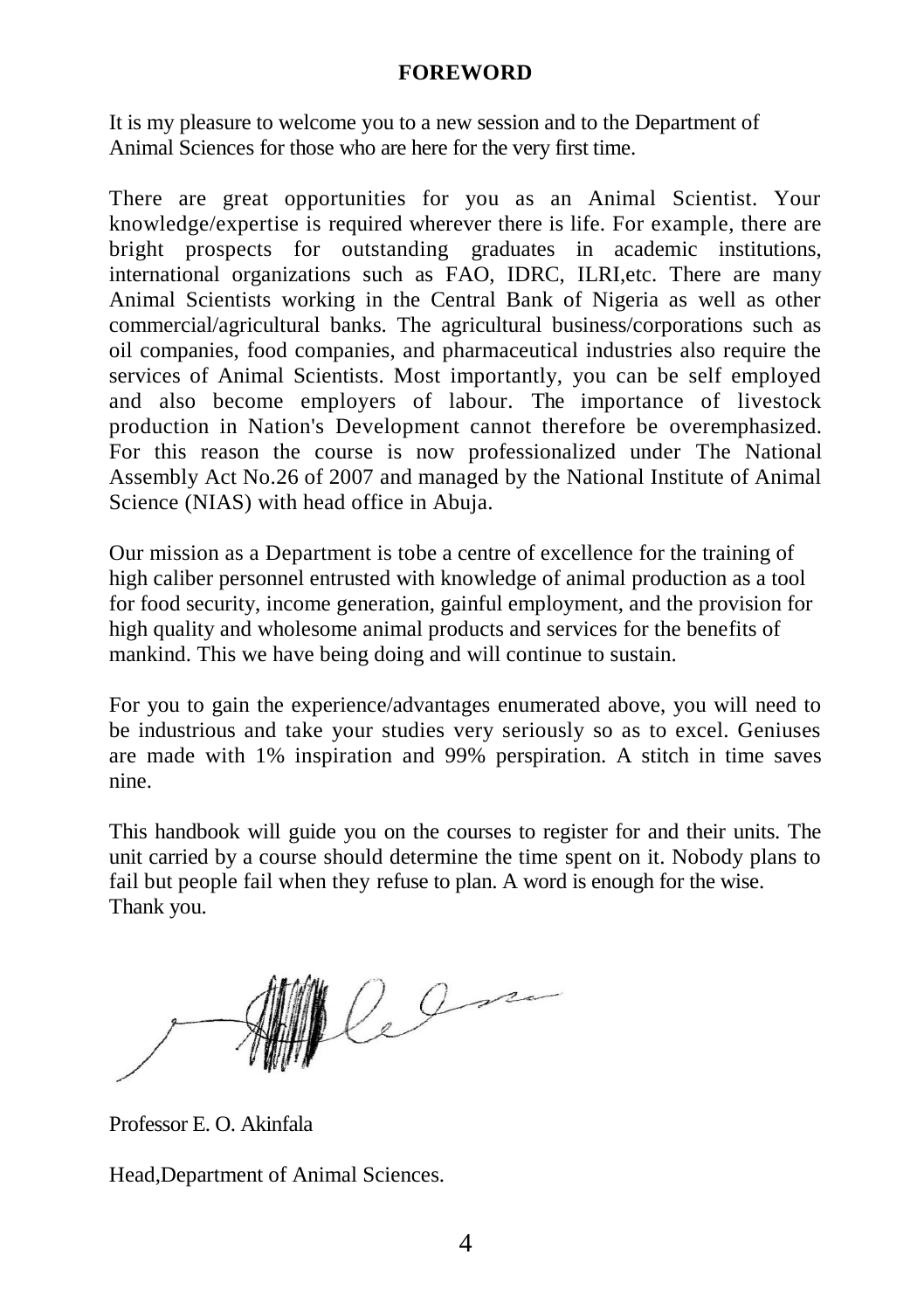## 1.0 **INTRODUCTION**<br>1.1 **MEMBERS OF ST**

#### **1.1 MEMBERS OF STAFF OF THE DEPARTMENT**

#### **ACADEMIC STAFF**

| S/No           | <b>Name</b>                   | <b>Degrees</b>                                                      | <b>Status</b>                 | <b>Areas of</b><br>Specialization       |
|----------------|-------------------------------|---------------------------------------------------------------------|-------------------------------|-----------------------------------------|
| 1.             | E.O.<br>Akinfala              | B. Agric.Tech.<br>(Akure), M.Sc.,<br>Ph.D (Ibadan)                  | Head/Profess<br><sub>or</sub> | Non Ruminant<br>Nutrition               |
| 2.             | E.B.Sonai<br>ya               | B.Sc., M.Phil.<br>(Ife),<br>Ph.D(Cornell)                           | Professor                     | Meat and<br>Muscle Biology              |
| $\mathfrak{Z}$ | A.O.<br>Aderibigbe            | B.Sc.(Calif.),<br>M.Sc., Ph.D.<br>(Oregon)                          | Professor                     | Ruminant<br>Nutrition                   |
| 4              | O.G.<br>Omitogun              | B.Sc., M.Sc.<br>(Philippines),<br>Ph.D. (France)                    | Professor                     | Animal<br>Biotechnology/<br>Aquaculture |
| 5              | $\overline{S.M.}$<br>Odeyinka | B. Agric, Ph.D.<br>(Ife)                                            | Professor                     | Ruminant<br>Nutrition                   |
| 6              | S.O.<br>Oseni                 | B. Agric., M.Phil.<br>$($ Ife $)$ , Ph.D<br>(Georgia)               | Professor                     | <b>Animal Breeding</b><br>and Genetics  |
| $\overline{7}$ | S.I.<br>Ola                   | <b>B.Sc.Agric</b><br>(Ibadan), M.Sc.<br>(Ife), Ph.D<br>(Ibadan)     | Reader                        | Reproductive<br>Physiology              |
| 8              | A.A.<br>Fatufe                | B.Sc., M. Sc.<br>(Ibadan), Ph.D(Ha<br>$l$ le $)$                    | Reader                        | Non Ruminant<br>Nutrition               |
| 9              | I.O.<br>Dudusola              | B. Agric. Tech.,<br>M.Sc. (Bauchi),<br>Ph.D. (Ife)                  | Reader                        | Animal<br>Breeding and<br>Genetics      |
| 10             | J.A.<br>Odedire               | B. Tech.,<br>(Ogbomoso)<br>M.Sc., Ph.D<br>(Ibadan).                 | Reader                        | Forage Science/<br>Animal Ecology       |
| 11             | B.O.<br>Oyebanji              | D.V.M., M.Sc.<br>(Ibadan), M. Tech<br>(Ogbomosho),<br>Ph.D (Ibadan) | Reader                        | Animal<br>Physiology                    |
| 12             | 0. A.<br>Makinde              | B. Sc., M.Sc.,<br>Ph.D (Ife)                                        | Senior<br>Lecturer            | <b>Animal Products</b>                  |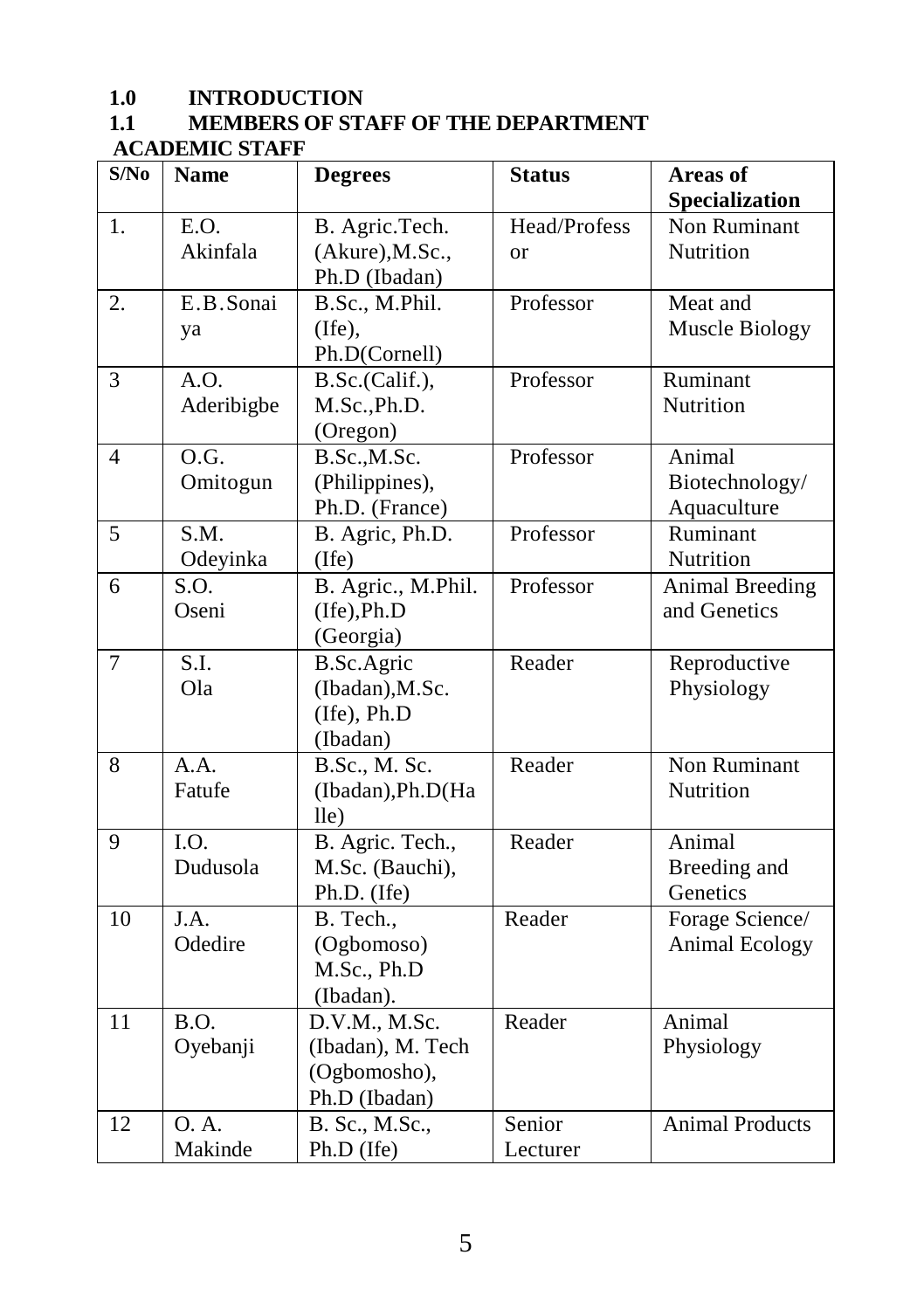| 13 | T. O.     | B. Agric.          | Senior      | Ruminant         |
|----|-----------|--------------------|-------------|------------------|
|    | Abegunde  | (Abeokuta), M.Sc., | Lecturer    | Nutrition        |
|    |           | Ph.D (Ibadan)      |             |                  |
| 14 | T. O.     | B.Tech.            | Senior      | Poultry          |
|    | Akande    | (Ogbomoso),        | Lecturer    | Nutrition/Toxico |
|    |           | M.Sc.(Ibadan),     |             | logy             |
|    |           | Ph.D (Ogbomoso)    |             |                  |
| 15 | A. A.     | B. Agric. Tech.    | Lecturer II | Reproductive     |
|    | Adeyemi   | (Akure), M.Sc.,    |             | Physiology       |
|    |           | Ph.D (Ibadan)      |             |                  |
| 16 | O.        | B. Agric. Tech.    | Lecturer II | <b>Fisheries</b> |
|    | Orisasona | (Akure), M.Sc.,    |             | Nutrition        |
|    |           | Ph.D (Ibadan)      |             |                  |

#### **b.) Technical Staff (Senior)**

| S/No           | <b>Name</b> | <b>Qualifications</b> | <b>Status</b>          | Job                    |
|----------------|-------------|-----------------------|------------------------|------------------------|
|                |             |                       |                        | specification          |
| 1              | J. O.       | HND (Agric.)          | Chief Agric            | Livestock              |
|                | Adedeji     |                       | Superintendent         | Technologist           |
| $\overline{2}$ | E. K.       | HND (Science          | <b>Assistant Chief</b> | LaboratoryTech         |
|                | Ogunyemi    | Tech.)                | Technologist           | nologist               |
|                |             |                       |                        | (Chemistry/            |
|                |             |                       |                        | Biochemistry)          |
| 3              | O.I.        | HND(Microbiol         | Senior                 | Laboratory             |
|                | Adeyosoye   | ogy), B.Sc.,          | Technologist           | Technologist           |
|                |             | (Abeokuta),           |                        | (Biology)              |
|                |             | MSc.(Ife)             |                        |                        |
| $\overline{4}$ | M. A.       | HND(AnimalPro         | Agricultural           | Livestock              |
|                | Lasisi      | duction),             | Superintendent         | Technologist/          |
|                |             | Diploma               |                        | <b>Liaison Officer</b> |
|                |             | (Computerstudies      |                        |                        |
|                |             | ),Cert.               |                        |                        |
|                |             | (AI, Cattle)          |                        |                        |
| 5              | Ο.          | WAEC, NIST            | Senior                 | Laboratory             |
|                | Babatunde   | (INT)                 | Laboratory             | Assistant              |
|                |             |                       | Superintendent         |                        |
| 6              | H.O.        | Trade Test I.         | Senior                 | Craftsman              |
|                | Adegbaye    | II, III, Diploma      | Craftsman              | (Electrical /          |
|                |             |                       |                        | Electronics)           |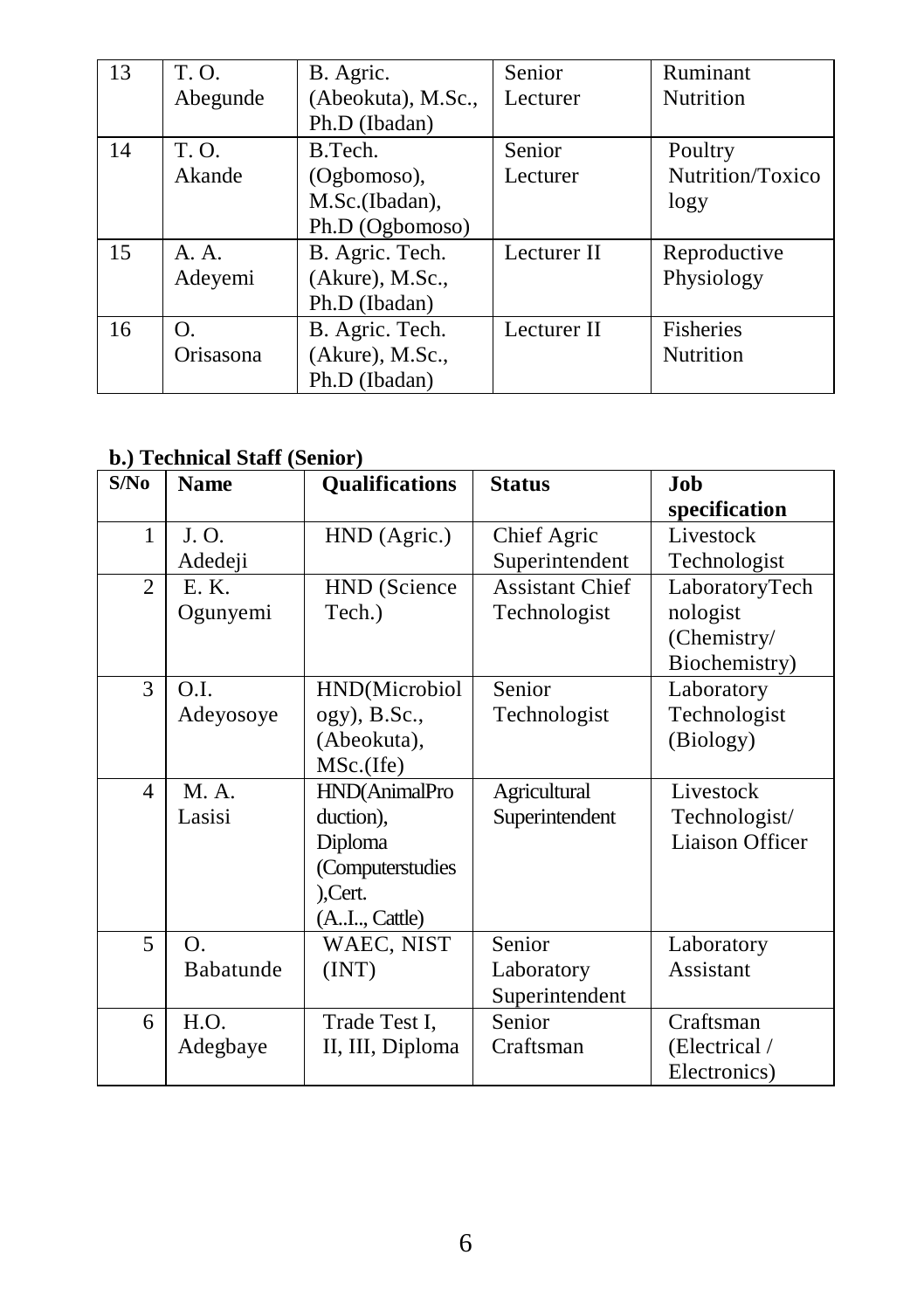#### **c.) Administrative Staff (Senior)**

| S/N <sub>0</sub> | <b>Name</b> | <b>Oualifications</b> | <b>Status</b> | Job specification |
|------------------|-------------|-----------------------|---------------|-------------------|
|                  | O.          | WASC, OND,            | <b>Senior</b> | Secretary         |
|                  | Ajekiigbe   | HND (Secretarial      | Confidential  |                   |
|                  |             | Studies).             | Secretary     |                   |
|                  |             | Certificate           |               |                   |
|                  |             | Computer (EDP).       |               |                   |
| $\mathfrak{D}$   | H. O.       | Primary Six           | Chief         | Typist            |
|                  | Ovewole     | Certificate           | Secretarial   |                   |
|                  |             | Mod. Three            | Assistant     |                   |
|                  |             | Certificate           |               |                   |
|                  |             | GCE.O/L               |               |                   |
| 3                | E.O.        | Primary Six           | Chief         | Clerk             |
|                  | Oyerole     | Certificate,          | Clerical      |                   |
|                  |             | WASC, EDP             | Officer       |                   |

#### **d.) Technical /Administrative Staff (Junior)**

| S/No                        | Name        | Qualifications    | <b>Status</b> | Job Specification       |
|-----------------------------|-------------|-------------------|---------------|-------------------------|
|                             | <b>B.F.</b> | Trade Test I, II, | Senior        | Farm Attendant          |
|                             | Adewumi     | Ш.                | Farm          |                         |
|                             |             |                   | Assistant     |                         |
| $\mathcal{D}_{\mathcal{L}}$ | T. Adisa    | Modern Three      | Chief         | <b>Office Assistant</b> |
|                             |             | Certificate       | Office        |                         |
|                             |             |                   | Assistant     |                         |
| $\mathcal{R}$               | F. A.       | SSCE, RSA 60      | Secretariat   | Typist                  |
|                             | Tijani      | WPM               | Assistant     |                         |
|                             |             |                   | ш             |                         |

#### **1.2 HISTORICAL NOTES.**

#### **1.2.1 History of the University**

Obafemi Awolowo University, Ile-Ife is one of the three Universities established in Nigeria between 1961 and 1962 as a result of the report submitted to the Federal Government in September, 1960, by a Commission it appointed in April 1959 under the Chairmanship of Sir Eric Ashby, Master of Clare College, Cambridge, to survey the needs of post-secondary and higher education in Nigeria over the next twenty years. On  $8<sup>th</sup>$  of June, 1961, the law providing for the establishment of the provisional council of the University was formally inaugurated under the chairmanship of Chief Rotimi Williams.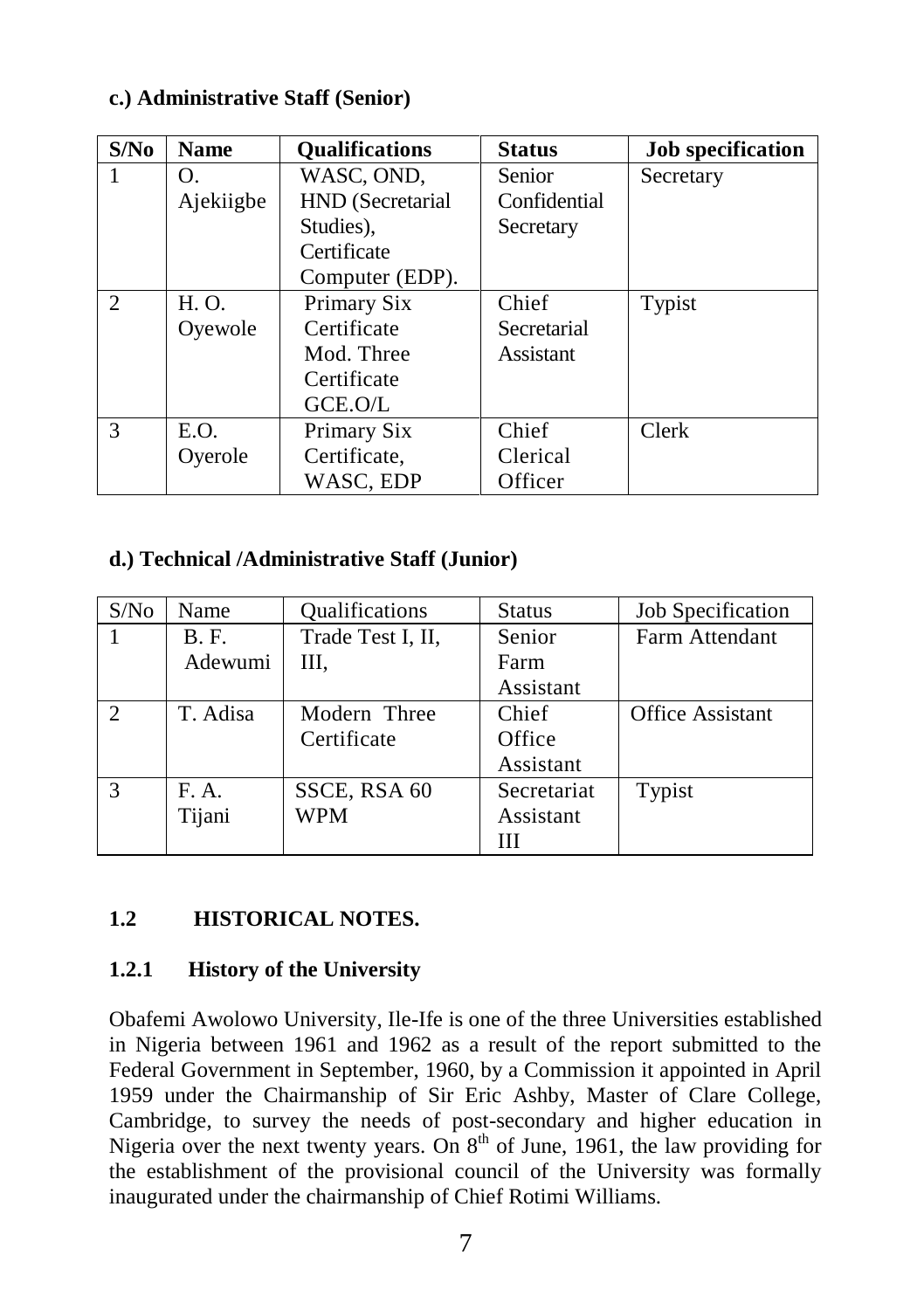On 11th June, 1970, an edict known as the University of Ife edict, 1970 was promulgated by the Government of the Western State to replace the Provisional Council Law of 8th June, 1961. This edict has since been amended by the Obafemi Awolowo University, Ile-Ife (Amended) Edict No. 11 of 1975 (Transitional Provisions) Decree No. 23 of 1975. This new Decree effected a takeover of the Obafemi Awolowo University by the Federal Military Government and established a Provisional Council as an interim governing body of the University which shall subject to the general direction of the Head of the Federal Government, control the policies and finances of the University and manage its affairs. This Provisional Council has since been replaced by a Governing Council.

The University started with five Faculties – Agriculture, Arts, Economics and Social Studies (now Social Sciences), Law and Science. Six new Faculties have since been added, namely the Faculty of Education (established on 1st October, 1967), the Faculty of Pharmacy (established on 1st October, 1969), the Faculties of Technology and Health Sciences (now College of Health Sciences) (both established on 1st October, 1970), Faculty of Administration (with effect from 1st October 1979) and Faculty of Environmental Design and Management (established on April 6, 1982).

In 1992, the University established a collegiate system with five Colleges. The system did not function effectively and was abandoned after two years. However, the Postgraduate College and the College of Health Sciences were retained. The College of Health Sciences now comprises of the Faculties of Basic Medical Sciences, Clinical Sciences and Dentistry.

The following other Institutes and major units exist in the University: Adeyemi College of Education located in Ondo The Institute of Agricultural Research and Training, Ibadan The Natural History Museum The Institute of Ecology and Environmental Studies The Centre for Gender and Social Policy Studies The Centre for Industrial Research and Development The Institute of Public Health The Institute of Cultural Studies The Technology Planning and Development Unit The Computer Centre The Drug research and Production Unit The Equipment maintenance and Development Centre The Central Technological Laboratory Workshop The Central Science Laboratory Centre for Gender and Social Policy Studies The Distance Learning Centre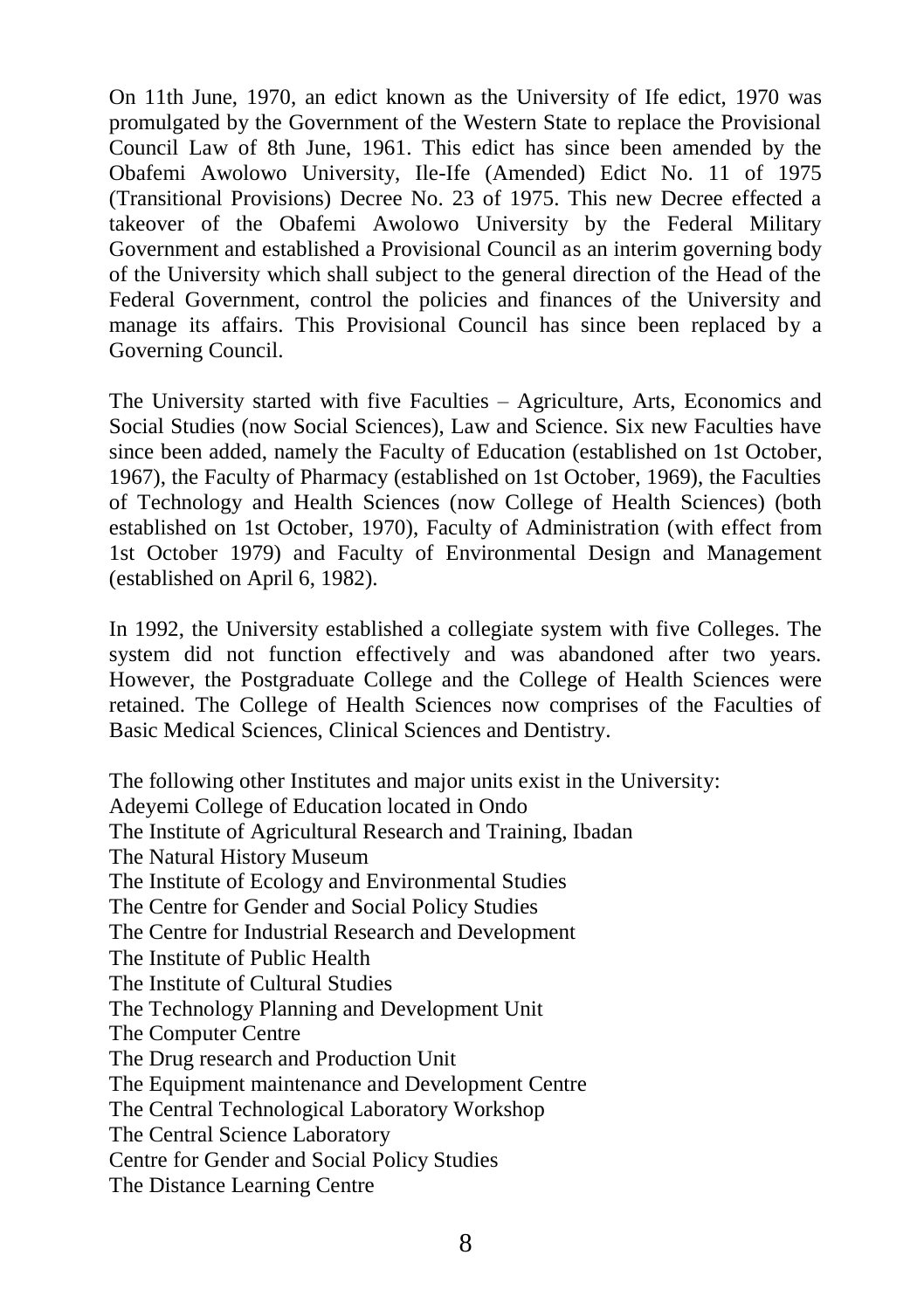Institute for Entrepreneurship and Development Studies (IFEDS) Obafemi Awolowo University Investment Company Limited

There are some other agencies over which the University has no direct, or, in some cases limited control, sited within the University premises as listed below:

- The Regional Centre for Training in Aerospace Surveys
- The National Centre for Technology management
- The Centre for Energy Research and Development
- The African Regional Centre for Space Science and Education in English

The student population rose steadily from 244 in 1962/63 to about 35,000as at present.

#### **1.2.2 Mission, Vision, Major Thrusts of the University**

#### **(a) MISSION**

To nurture a teaching and learning community; advance frontiers of knowledge; engender a sense of selfless public service; and add value to African culture.

#### **(b) VISION**

The vision is of a top rated University in Africa.

#### **(c) The major thrust of the University strategic plan for 2016-2020 are:**

- Teaching
- Research and Innovation
- Governance
- Fund Generation and Management
- Human Resources Development and
- Infrastructure and Estate Development

These major thrusts involve the following broad objectives:

- The modernization of the University's teaching programmes, through a continuous review of the curricula and teaching support services.
- The pursuit of a research agenda that will deepen the University's contribution to national development through research outputs and products uptake.
- The preparation of students for self-employment and entrepreneurship.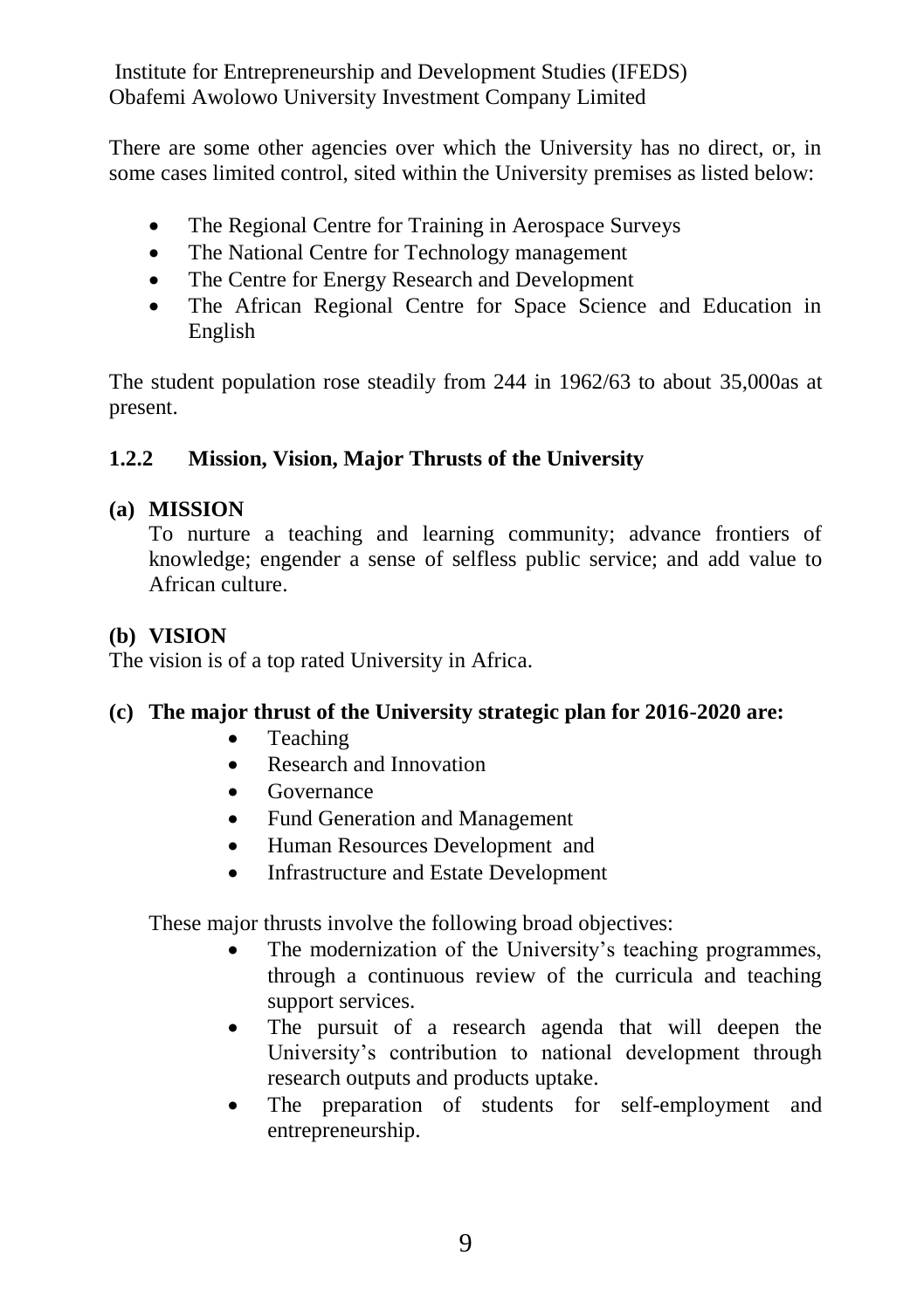- The continued development and expansion of information and communication Technology (ICT) for all aspects of the institution's functions.
- An expanded revenue base backed by improved financial management capability.
- The development of strategic linkages and partnerships.

#### **1.2.3 History of the Faculty of Agriculture**

The Faculty of Agriculture, Obafemi Awolowo University, Ile-Ife is one of the five foundation Faculties with which the University started functioning in 1962. In 1966/67, the Faculty was one of the first units of the University to move to the permanent site at Ile-Ife and it is now one of the 13 Faculties in the University.

In the 1977/78 session, the Faculty offered a unified 4-year degree programme with one year compulsory Internship designed to promote practical exposure to students. A subsequent revised programme resulting from recent national needs and global trends led to the award of undergraduate degrees (B. Agric.) by five Departments – Agricultural Economics, Agricultural Extension & Rural Sociology (now Agricultural Extension & Rural Development), Animal Science (now Animal Sciences), Plant Science (now Crop Production & Protection) and Soil Science (now Soil Science and Land Resources Management) while the Department of Family, Nutrition and Consumer Sciences offers a 4-year undergraduate programme leading to B.Sc. Consumer Sciences. The teaching, research and extension facilities in the Departments are complemented by the field laboratory teaching, research and extension facilities in the OAU Teaching and Research (T&R) Farm. The Faculty also maintain a very close working relationship with the Institute of Agricultural Research and Training (IAR&T), Ibadan.

The programmes in the various Departments are designed and tailored toward meeting the challenges of the new millennium, promote entrepreneurship in graduates as well as extend the frontiers of knowledge in the various disciplines.

#### **1.2.4 History of the Department of Animal Sciences**

The Department of Animal Sciences started as one of the programmes in the General Agriculture Degree Programme awarded by the University of Ife now Obafemi Awolowo University, Faculty of Agriculture in 1962. The Department was formally established in 1966/1967 session. The Faculty of Agriculture operated as unified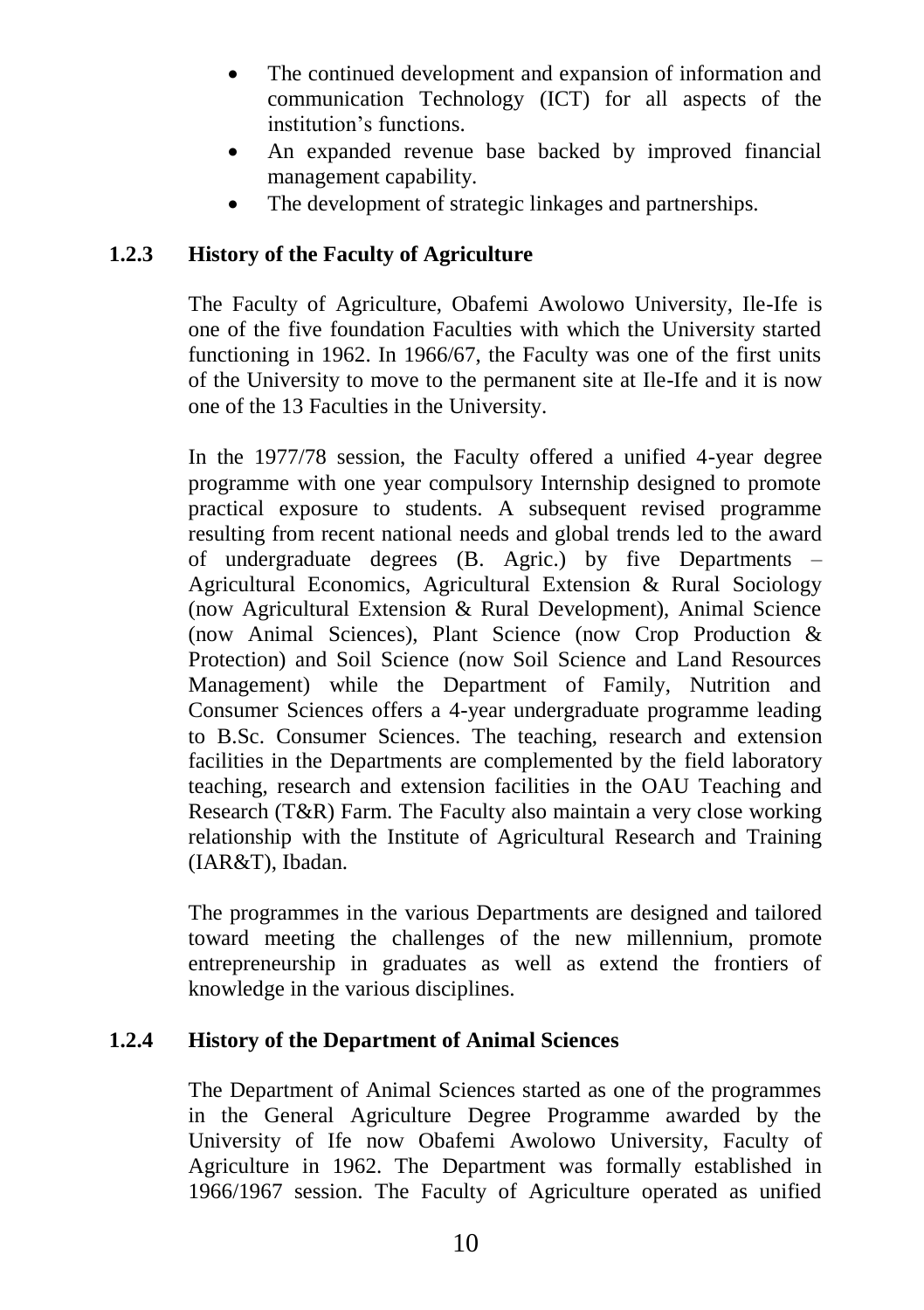degree Programme from 1962-1977 in which every department made a contribution toward undergraduate training in agriculture. Thereafter, with the introduction of the Bachelor of Agriculture (B. Agriculture) degree Programme, the department graduated its first set of 9 graduates of B. Agriculture (Animal Science) in 1981.

#### **1.2.5 Mission, Vision, Objectives of the Department**

#### **Mission Statement**

A Centre of Excellence for the training of high caliber personnel entrusted with knowledge of animal production as a tool for food security, income generation, gainful employment, and the provision for high quality and wholesome animal products and services for the benefits of mankind.

#### **OBJECTIVES**

The main objectives of the Department are to meet the manpower needs and provide knowledge based solution to the problems of the agricultural sub-sector and the society at large.

The specific objectives of the department include:

- a. To prepare young professionals for careers in Animal Science and to instill in them, life-long habits of dedication, leadership, innovation and service.
- b. To conduct strategic research (basic and applied) in Animal Science so as to meet the national Challenge of food security and improved welfare.
- c. To help to develop national livestock policies that will foster a sustainable, environment-friendly and prosperous agricultural sector and national economic development.
- d. To create public awareness of development in the agriculture and food industry vis-à-vis quality and safety of animal products.
- e. To assist with rural development through direct collaboration with smallholder livestock units so as to promote employment, income generation and development of skills.

#### **1.2.6 Members of the University**

The members of the University as defined in statute 2(1) are:

- (a) the Officers of the University;
- (b) the members of the Council;
- (c) the members of the Senate;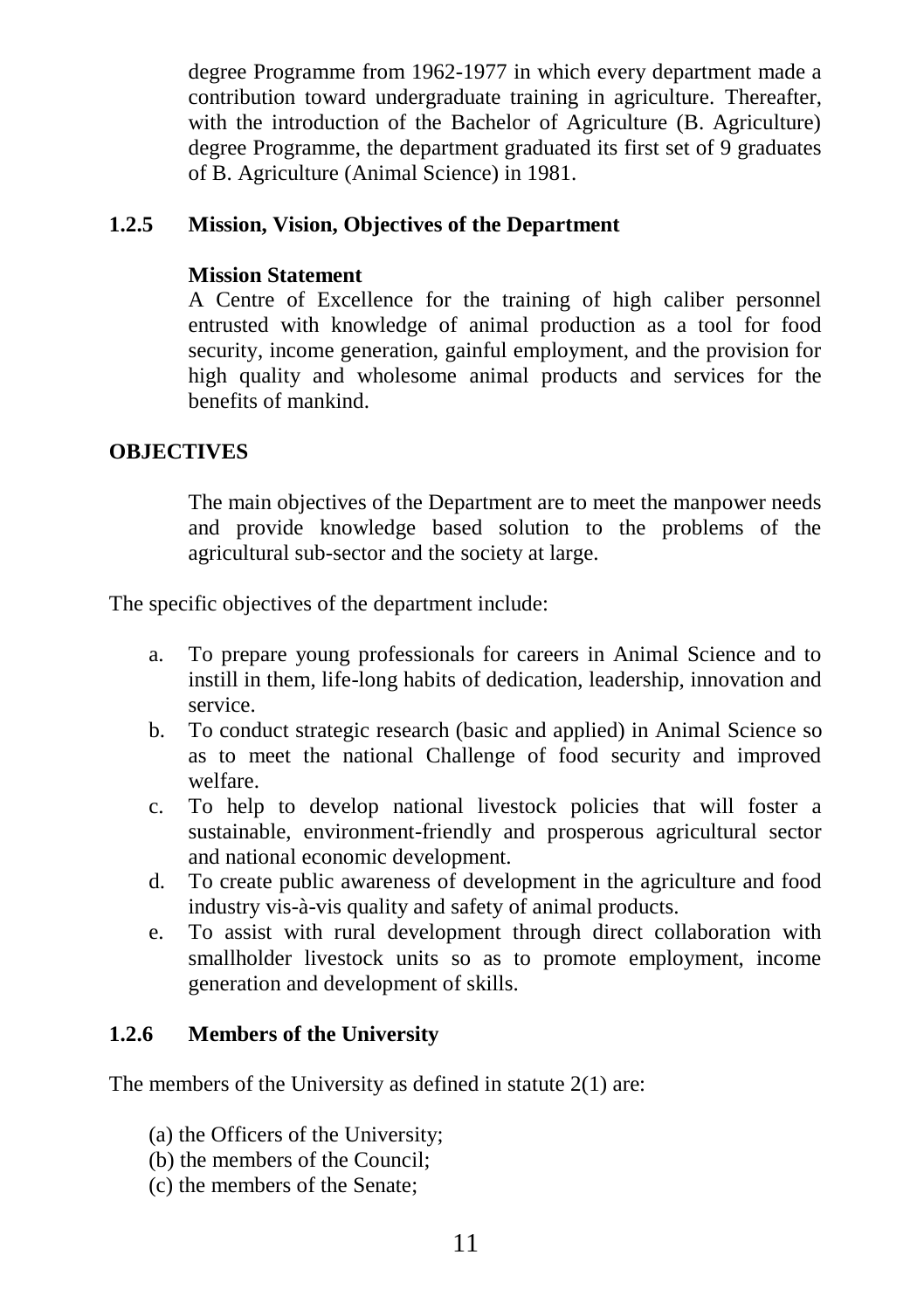- (d) the members of the Academic Staff;
- (e) the Graduates;
- (f) the students; and such other persons as may by Statute be granted the status of members

A person shall remain a member of the University only as long as he is qualified for such membership under any of the sub-paragraphs (10) of this Statute.

#### **1.2.7 The Officers of the University**

The Officers of the University as contained in Statute 3 shall be:

- (a) the Chancellor;
- (b) the Pro-Chancellor;
- (c) the Vice-Chancellor;
- (d) the Deputy Vice-Chancellor (Academic);
- (e) the Deputy Vice-Chancellor (Administration);
- (f) the Registrar;
- (g) the Librarian;
- (h) the Bursar; and

such other persons as may by Statute be granted the status of officers

#### **The Principal Officers of the University**

| Professor Eyitope OGUNBODEDE            | - Vice-Chancellor        |
|-----------------------------------------|--------------------------|
| Professor Adebayo Simeon BAMIRE         | - Deputy Vice-Chancellor |
|                                         | (Academic)               |
| Professor Chris Olugbenga AJILA         | - Deputy Vice-Chancellor |
|                                         | (Administration)         |
| Mrs. Margaret Idowu Omosule - Registrar |                          |
| Dr. Femi Zacchaeus OGUNTUASE            | - University Librarian   |
| Mr. Samson AYANSINA                     | - University Bursar      |

#### **1.2.8 Establishment of the University Council**

(a) Functions

The University Council to be known as the Council of the Obafemi Awolowo University, Ile-Ife was established by an Edict. The Edict states that Council shall be the governing authority of the University and shall have the custody, control and disposition of all the property and finances of the University and, except as may otherwise be provided in the Edict and the Statutes, shall manage and superintend generally the affairs of the University and, in any matter concerning the University not provided for under this Edict, the Council may act in such manner as appears to it best calculated to promote the interests, objects and purposes of the University.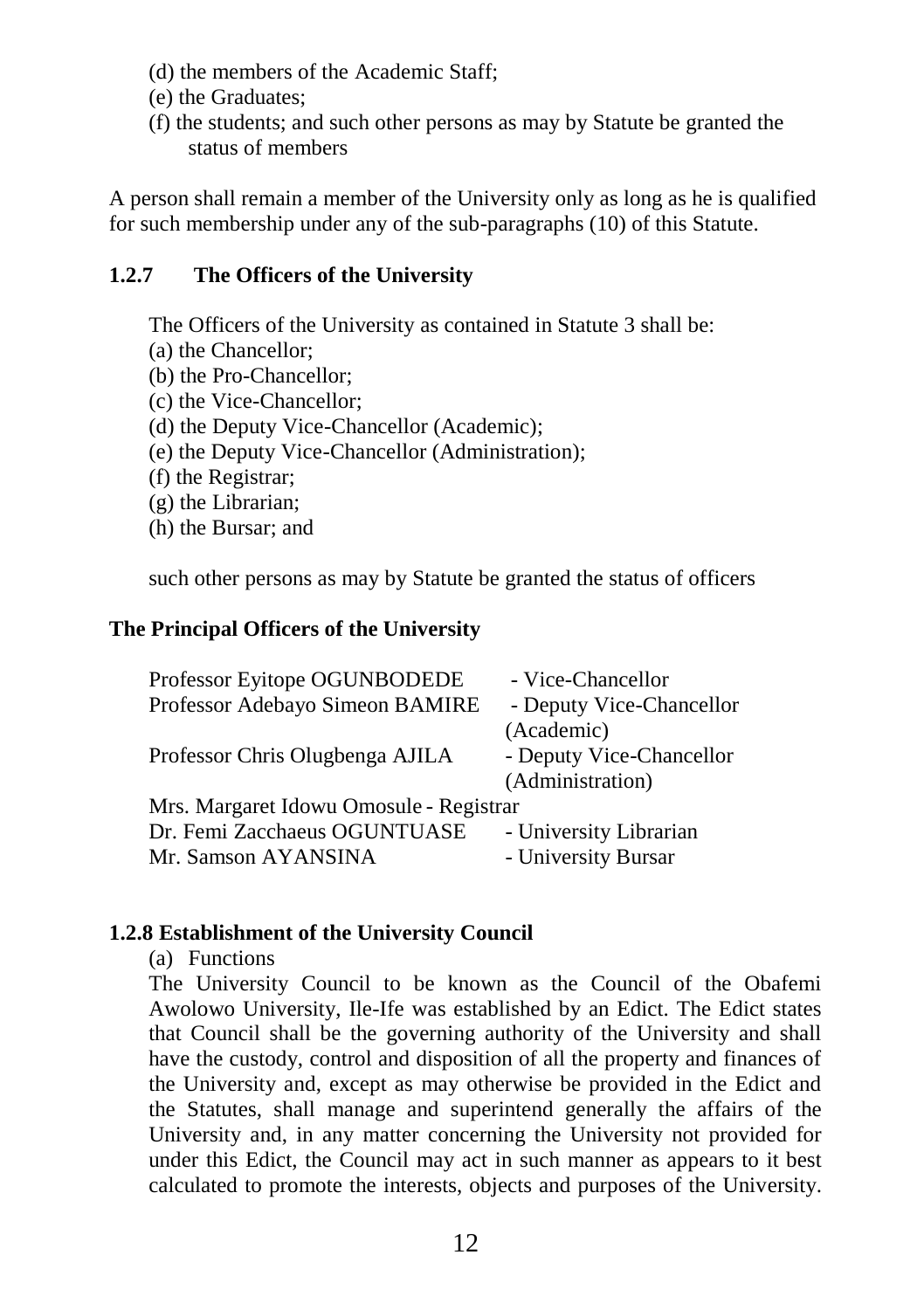The Council, subject to the provisions of the Edict and Statutes has the following functions among others:

- i. to determine, in consultation with Senate, all University fees;
- ii. to establish, after considering the recommendation of the Senate on that behalf, Faculties, Institutes, Schools, Boards, Departments and other units of learning and research; to prescribe their organization, constitution and functions and to modify or revise the same;
- iii. to authorize, after considering the recommendations of the Senate in that behalf, the establishments for the academic in the University, and with approval of the Senate, to suspend or abolish any academic post except a post created by this Edict or the Statutes;
- iv. to authorize the establishments for the administrative staff and other staff in the University and to suspend or abolish any such posts other than posts created by the Edict or the Statutes;
- v. to make the appointments authorized by this Edict and the Statutes;
- vi. to exercise powers of removal from office and other disciplinary control over the academic staff, the administrative staff and all other staff in the University;
- vii. to supervise and control the residence and discipline of students of the University and to make arrangements for their health and general welfare.

#### **(b) Composition of the Members of Council**

The Council as contained in Statute 10(1) as amended by Decree No. 11 of 1963 and Decree 25 of 1996 shall consist of the following members:

i. Ex-Officio Members: Pro-Chancellor

The Vice-Chancellor

The Deputy Vice-Chancellors

- ii. 1 member from the Federal Ministry of Education
- iii. 4 members appointed by National Council of Ministers
- iv. 4 members of Senate appointed by Senate
- v. 2 members of the Congregation elected by the Congregation
- vi. 1 member of Graduates Association elected by Graduates Association

The Senate shall prescribe which Departments and subjects of study shall form part or be the responsibility of each of the Faculties. The next level of organization is the Faculty where the teaching and other activities of the Departments are co-ordinated. Proposals generally come from Departments to the Faculty Board although they can also be initiated at the Faculty level in which Departments normally have an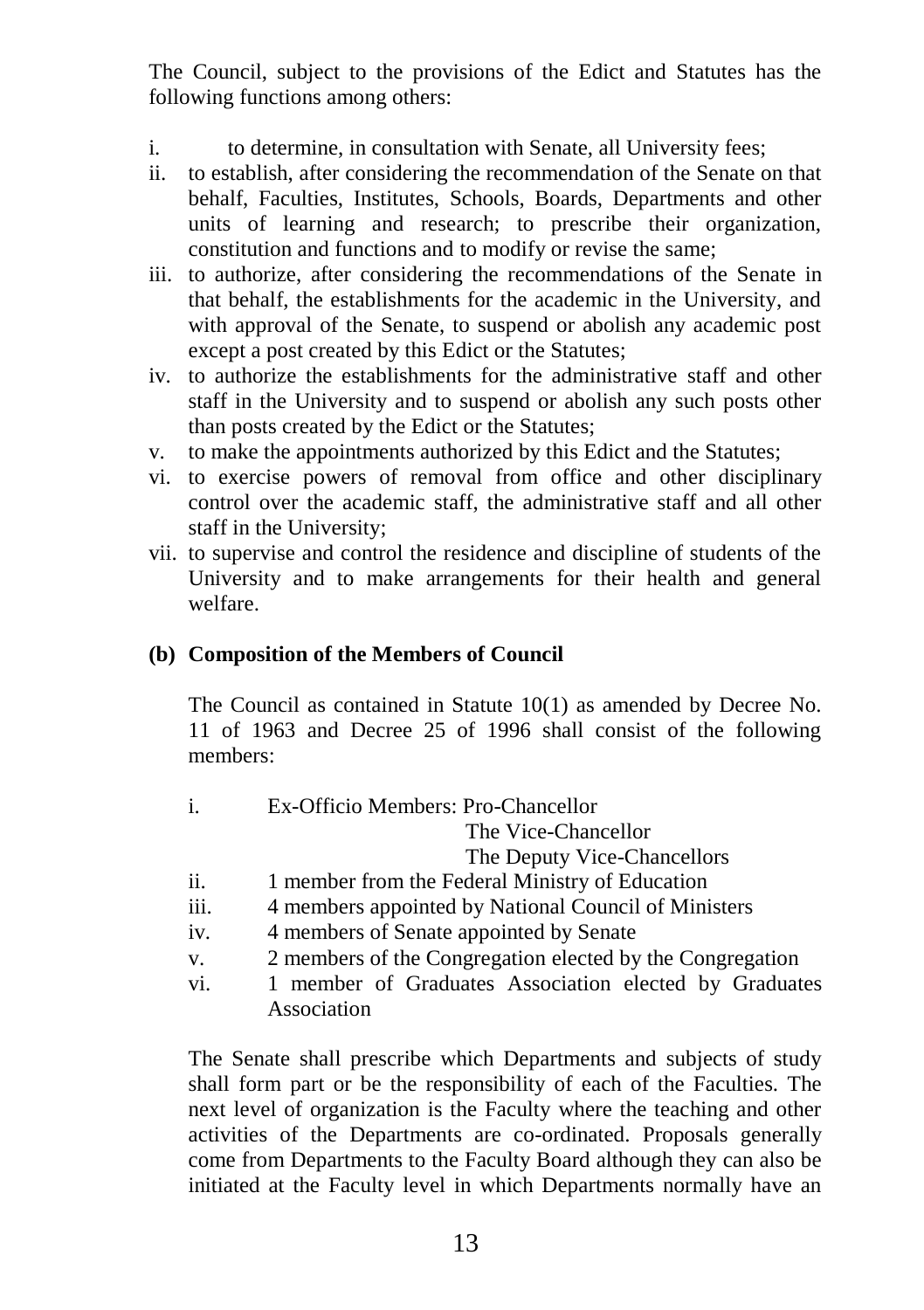opportunity to consider them before the Faculty Board takes a decision. The membership of the Faculty Board is stipulated in Statute 13(3) thus:

- a) The Vice-Chancellor
- b) The Deputy Vice-Chancellors
- c) The Dean of the Faculty
- d) The Professors and Heads of Departments comprising the Faculty;
- e) Such other full-time members of the academic staff of the Departments comprising the Faculty as the Senate may determine after considering the recommendation of the Faculty Board;
- f) Such other Professors and other Heads of Departments, as the Senate may determine after considering the recommendation of the Faculty Board;
- g) Such other persons within or outside the University as the Senate may appoint after considering the recommendation of the Faculty Board.

The next level is that of Departments which consist of groups of Teachers and sometimes Research Fellows in a single subject with a Head who is usually, although not always, a Professor generally appointed by the Vice-Chancellor.

The Department is the normal basic unit of academic organization. It is at this level that the organization of teaching and the use of research facilities are primarily worked out. Senate may however recommend the creation of Institutes for groups of specialized subjects or discipline that require interdisciplinary research efforts and thus, cut across Faculties in scope.

#### **1.3 ORGANIZATION, ADMINISTRATION AND CONTROL**

The Vice-Chancellor is the Chief Executive Officer of the University and five other Principal Officers of the University, namely: the Deputy Vice-Chancellor (2), the Registrar, the University Librarian and the Bursar report to him. The University Librarian is in charge of the University Library while the Bursar takes charge of the University finances. The Registrar is the Secretary to Council and the Chief Administrative Officer of the University and he assists the Vice-Chancellor in the day-to-day administration. He is also the Secretary to Senate and heads the Registry, comprising the Directorate of Academic Affairs, the Directorate of Council Affairs, Division of Corporate Services and the Director of Personal Affairs. The Planning, Budgeting, Monitoring/Management Information System Unit takes care of the academic planning, budgeting and monitoring needs of the University and is under the Vice-Chancellor's Office.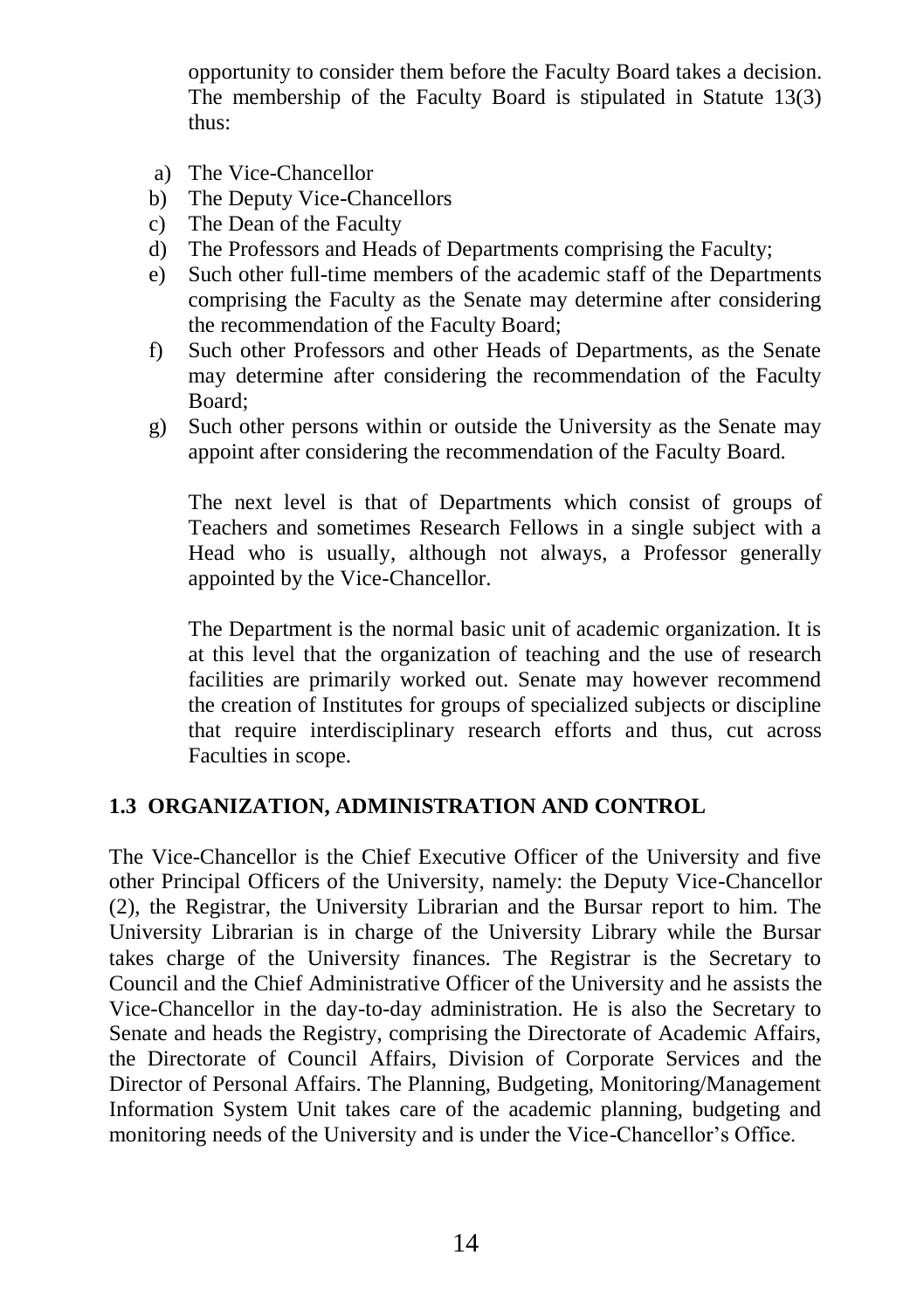The University Central Administration also includes some Units providing common services. They are the Medical and Health Services, the Division of Maintenance Services, the Physical Planning and Development Unit and the Computer Centre, Heads of these units report to the ViceChancellor.

#### **1.3.1 CONGREGATION**

The congregation comprises all full-time members of the academic staff and every member of the administrative staff who holds a degree of any recognized University. It discusses and declares an opinion on any matter whatsoever relating to the well-being of the University. It has twelve elected members in Senate and two elected members in the University Council.

#### **1.3.2 INFORMATION ON FACILITIES**

#### **A. Hezekiah Oluwasanmi Library**.

#### **Plan of the University Library:**

The Library consists of the North and South wings, which are connected by walkways on two levels

#### **Membership:**

Membership of the Library is available, on completion of a registration card, to all students, members of the senior staff of the University and such other persons as may be determined by the Library Committee or the University Librarian on behalf of it.

Students are required to renew their registration at the beginning of each academic year. Library Cards and Borrower's Tickets are not transferable; books issued on them remain the responsibility of the person whose name appears on them.

A lost Library Card or Borrower's Ticket may be replaced on submission of written application.

The Library Collection Hezekiah Oluwasanmi Library now contains over 380,000 volumes. It consists of two main areas:

- (i) The Undergraduate Areas and
- (ii) The Research Areas

#### **1. Serials Collection**

The Serial Collection consists of current journals, the most current issues of which are shelved in the displayed section of the Serials Room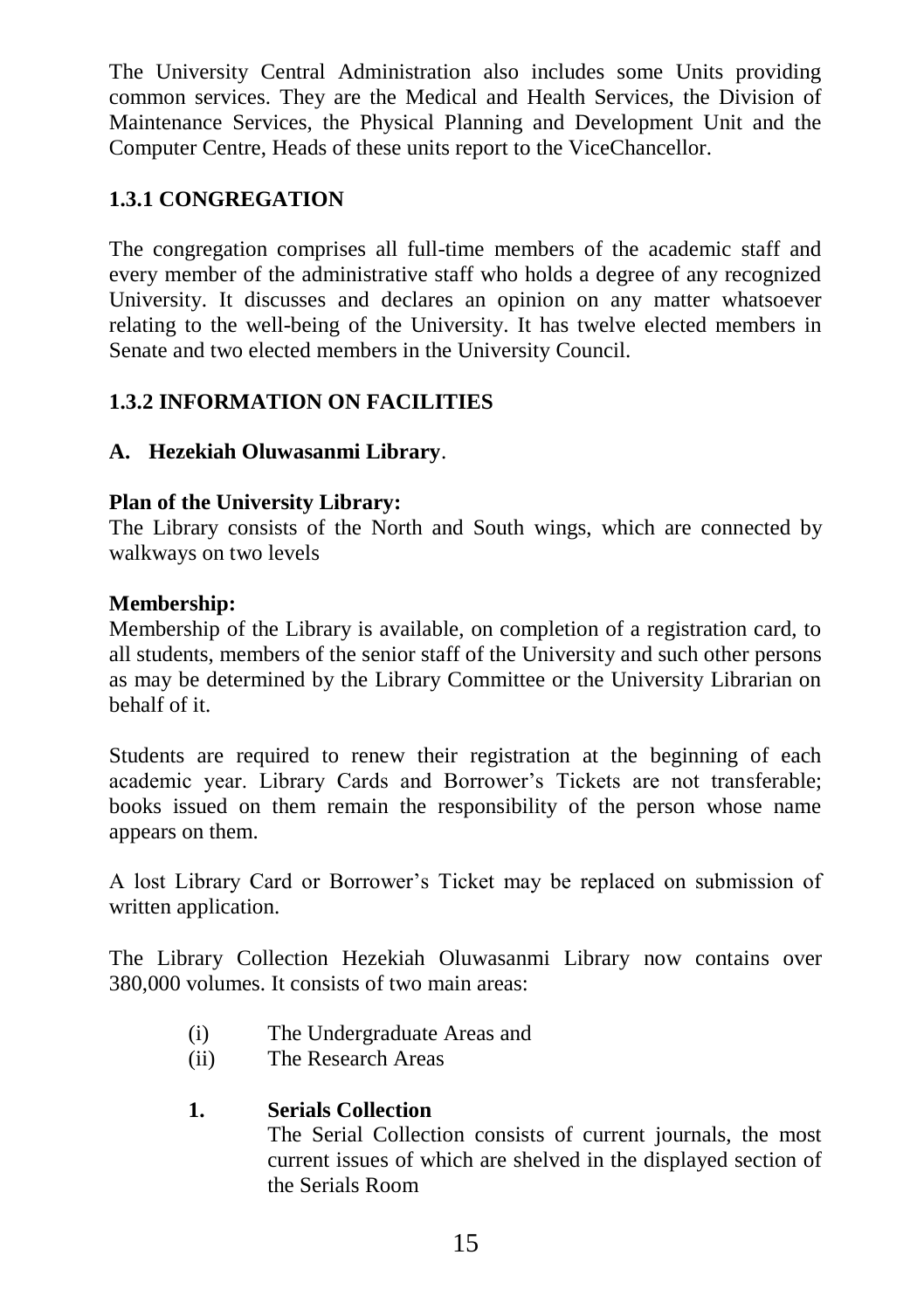- a. Latest back files i.e. the latest 10 years of journals which are on open access to registered senior staff and postgraduate students; and
- b. Older back files i.e journals older than ten years on closed access to all categories of readers who must obtain and complete request forms at the serial hatch.

#### **2. Africana Special Collection**

The Africana Special Collection is a collection of rare and other books of primary interest to people whose fields of interest are in Africana Studies. Staff publications and theses submitted for higher degrees of the University as well as of other Universities are also housed there. The collection is closed access.

#### **3. Documents Collection**

The Documents Collection includes official publications of the Federal Government of Nigeria, the old regional governments, the present state governments and the Federal Capital Territory. It also includes publications of other African governments and international organizations.

#### **4. Reference Collection**

Dictionaries, encyclopedia, handbooks, directories, atlas, University Calendars etc, are shelved in the reference Room. Bibliographies, indexes and abstracts are available in the Bibliography Room. Reference books do not ordinarily circulate. A newspaper clippings file (post- October, 1985) and a vertical file of reprints and other pamphlet type material is kept in the Reference Room.

#### **5. Reserve Collection**

(i) Day reserve collection

Multiple copies of textbooks, particularly some of those recommended for specific courses, are shelved in the Reserved Books Room on Floor 3 North Wing East.

(ii) Two Hour Reserve

Some other materials, periodical articles in particular, are placed on 2-hour reserve. These may be obtained on request (signature and seat number required) and retained for a period of two hours at a time, subject to renewal, provided other readers have not demanded the materials.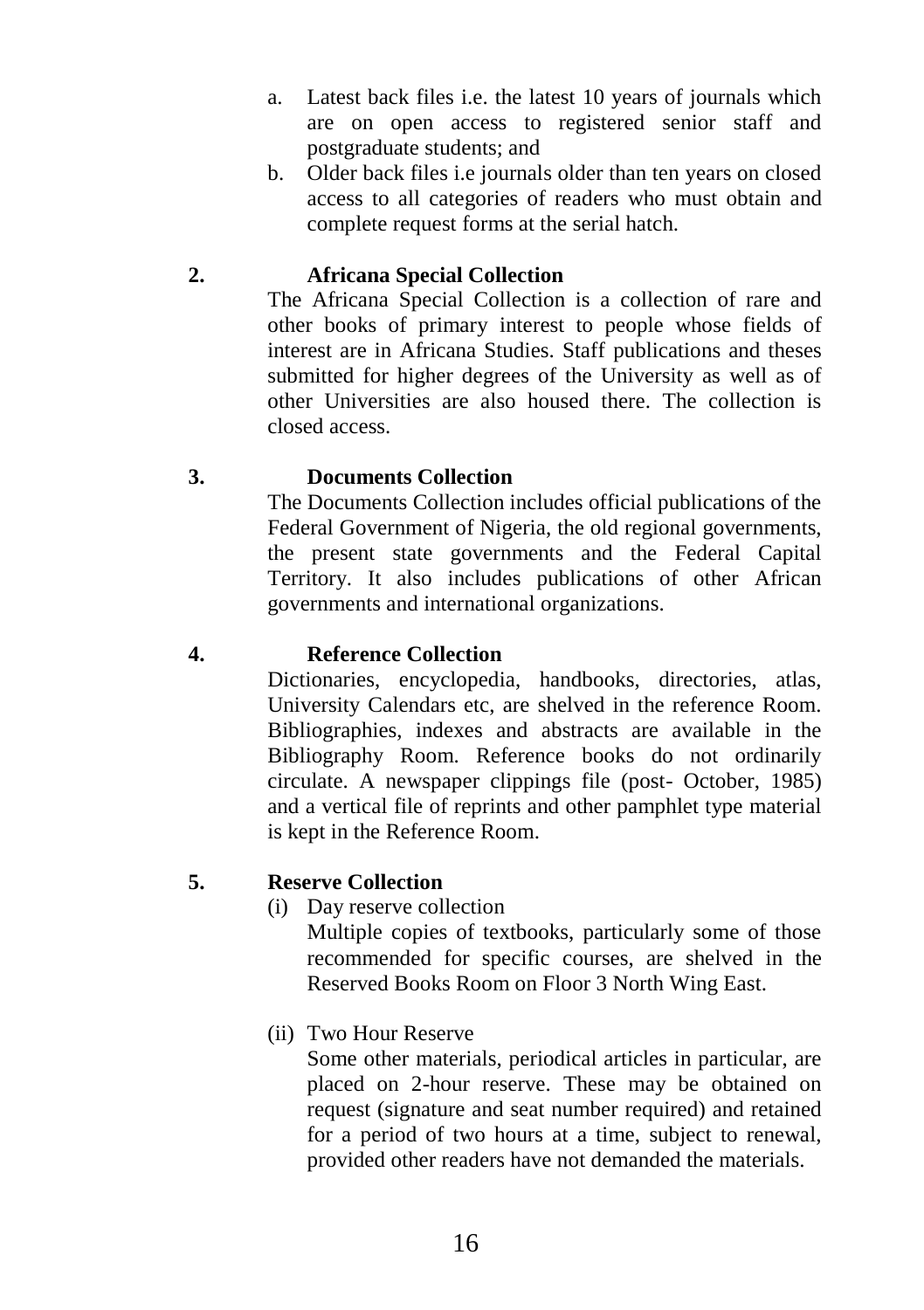#### **6. Recent Accessions**

A selection of books added to the Library stock is normally displayed for several days before being put in the main collection. The books may not be borrowed while on display but may be reserved at the loan Desk.

#### **CATALOGUES**

A library catalogue is a finding list of books and other materials available in the Library. The following catalogues can be found in the Catalogue Hall:

- (i) The author/Title Catalogue
- (ii) The Subject Catalogue
- (iii) The Shelf List
- (iv) The Serial Catalogue
- (v) The Documents Catalogue

#### **HOW TO BORROW A BOOK**

When you have found the book that you want to borrow, you will be required to sign your name and address on the book card provided in duplicate. You must surrender a borrower's Ticket for each book borrowed. When you return a book, you must ensure that you receive your Borrower's Ticket back immediately.

#### **RESERVATION**

A book can be reserved by filling a reservation slip; in which case, it will not be renewed for the present borrower when returned; and if it is already overdue, it will be recalled at once.

#### **B. DIVISION OF STUDENT AFFAIRS**

#### **1. Guidance and Counseling Unit:**

The Division of Student Affairs has Professional Counselors who are committed to helping students grow in self-understanding in the process of integrating their personal and academic experiences. The services are free to students and are confidential (i.e. not used as part of his/her other University records). The services include personal counseling, group counseling, study skills improvement, tests anxiety reduction, personal crisis intervention, psychological testing, career and occupational counseling and settlement of grievances between students. Where necessary, consultations are made with campus organizations, specialist and academic Department, to ensure that students' problems are resolved satisfactorily.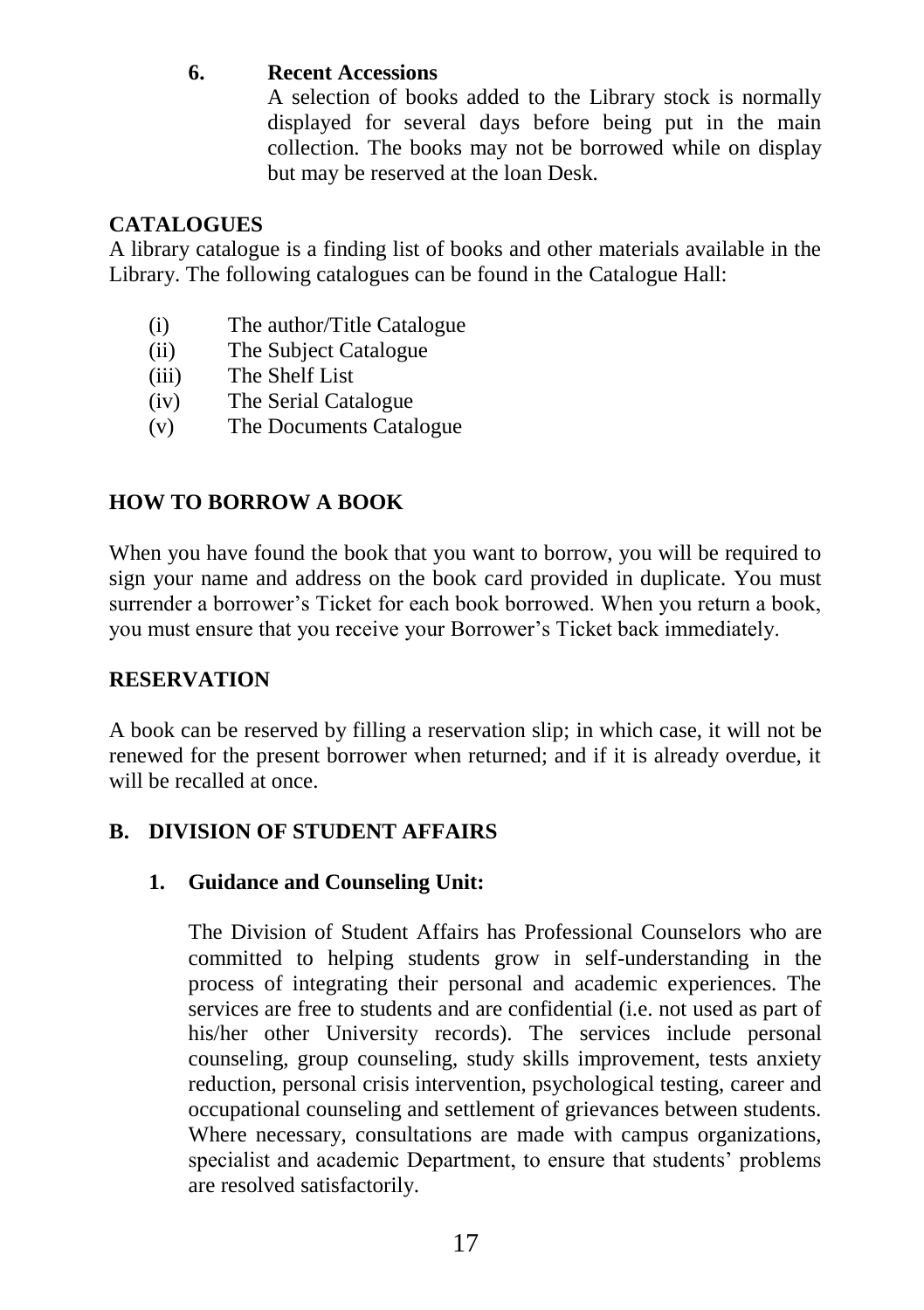The Counselors can be contacted in Rooms 9 and 10, Division of Student Affairs between 10.00 am and 2.00 p.m. Monday to Friday

#### **2. Scholarship and Financial Assistance:**

The Division of Students' Affairs serve as a link between students and sponsoring authorities, both within and outside Nigeria. Students are advised to check the Notice Boards in their respective Faculties as well as those at the Division of Student Affairs Building for advertisements and other relevant information.

Liaison is also maintained between students and governments at various levels for scholarship and bursaries.

#### **1.3.3. Roll of Honours for Students**

Senate at a special meeting held on Wednesday  $1<sup>st</sup>$ November, 2006 decided that the roll of honours for students be instituted in the University to enhance discipline and good performance among students. All students are enjoined to strive to be on the Honours Rolls.

The details are as follows:

- (i) The Honours Roll should be at three levels, namely:
- (a) Departmental;
- (b) Provosts/Deans; and
- (c) University/Vice-Chancellor's;
- (ii) The beneficiaries must have a minimum CGPA of 4.0 for Departmental Honours in all Faculties except the Faculty of Pharmacy and College of Health Sciences where the candidates are expected to have a cumulative/ weighted average of 60% and 62% respectively;
- (iii) The beneficiary must maintain this grade annually to continue to enjoy the award;
- (iv) The recommendations must be processed along with Rain Semester examination results;
- (v) The student must be of good conduct;
- (vi) He/She must not have any outstanding or carry-over courses and must not be repeating the year;
- (vii) No student on Leave of Absence shall enjoy the Annual Rolls of Honours award;
- (viii) No student that has a disciplinary problem shall enjoy the award;
- (ix) The award shall be based on the recommendation of the Departmental Board of Examiners and the Faculty Board of Examiners, while that pertaining to the ViceChancellor/University shall be processed through the Committee of Deans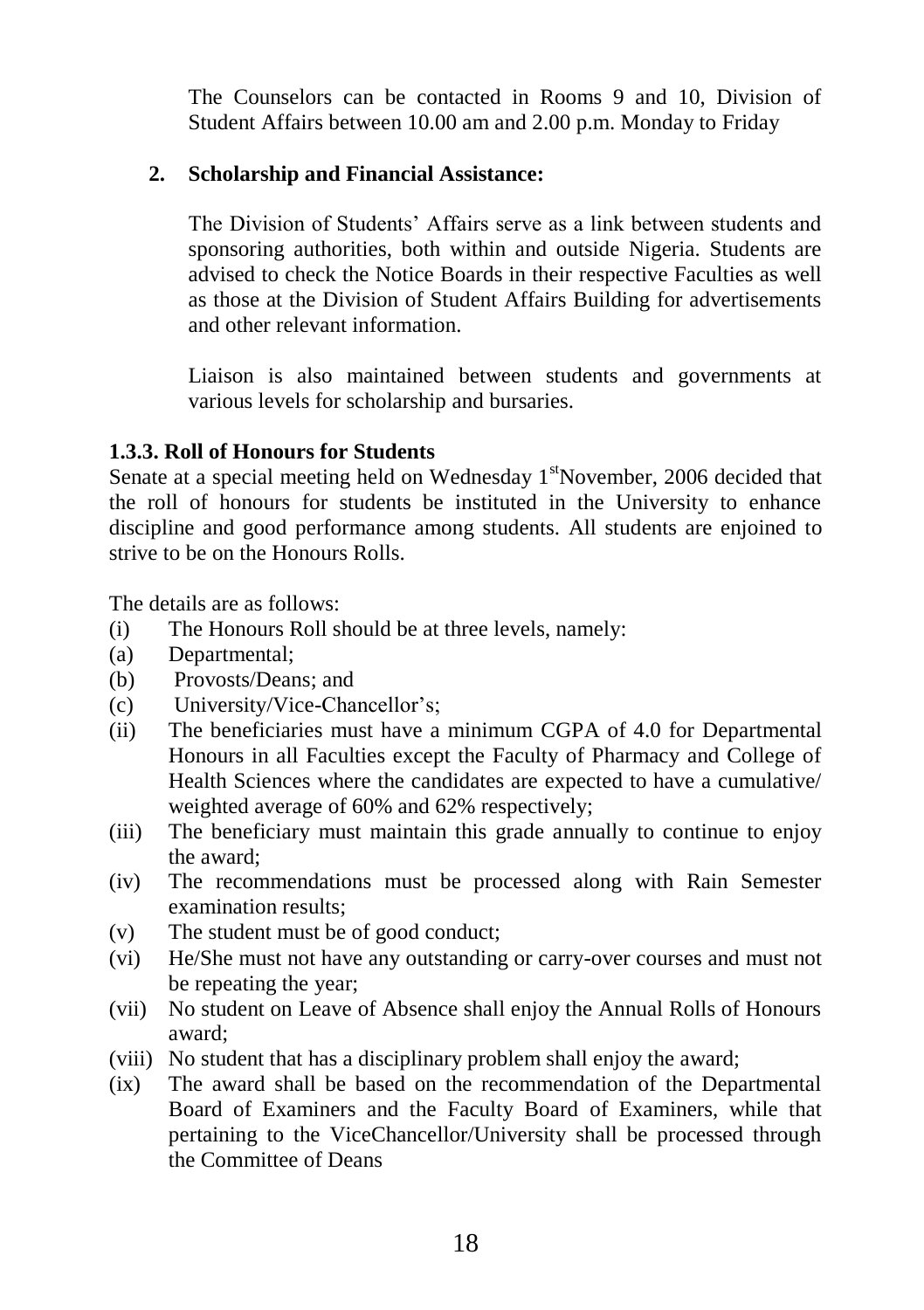- (x) Names of beneficiaries shall be displayed as follows: Departmental Honours - Departmental Notice Board Provost/Deans Honours - Faculty Notice Board Vice-Chancellor/University Honours: Floor 'O' Secretariat Building
- (xi) Each beneficiary shall be given a certificate

#### **1.4 UNIVERSITY EXAMINATION REGULATIONS**

University Examination Regulations made pursuant to the provisions of Section 27 of the Obafemi Awolowo University Law, 1970 (as amended). PART I: The Organisation of Examinations 1. CONTROL OF UNIVERSITY EXAMINATIONS (a) The Senate shall have control and general direction of all University examinations and shall exercise such powers as may be necessary to discharge these functions. (b) The Committee of Deans shall be responsible for the details of organization and administrative arrangements for University Examinations. The University Time-table Sub-Committee shall assist it in the performance of these functions. The Director of Academic Affairs shall be the Secretary to the Sub-Committee. (c) Subject to the overriding control of the Senate, exercised through the Committee of Deans under Regulation (Ib) above, University examinations shall be conducted by Departmental Boards of Examiners appointed by the Business Committee of Senate on the recommendations of the appropriate Faculty Boards. (d) The Senate shall determine any matter relating to the conduct of organization and arrangement of examinations.

#### **REGISTRATION FOR UNIVERSITY EXAMINATIONS**

- (a) A candidate for a University examination must have registered for the courses in the prescribed format not later than the closing date prescribed for registration for such courses. Any candidate who fails to register for courses at the appropriate time as prescribed by Senate will not be allowed to take any examination in such courses. Any examination taken without course registration shall be null and void.
- (b) Students who register for courses are committed to the number of units registered for and are expected to take examinations in such courses. If a student failed to take an examination he would be scored 'OF' for the number of units he had registered for and in which he had failed to take the prescribed examination.
- (c) Any student who does not have any course or courses to offer in a particular semester should apply for leave of absence.
- (d) A candidate who has less than 15 units in a particular semester to graduate should apply to his/her Faculty Board for permission to register for less than 15 units. Failure to do so constitutes a breach of regulation which may result in the non-processing of the candidate's results.
- (f) A candidate who cannot register for courses during the prescribed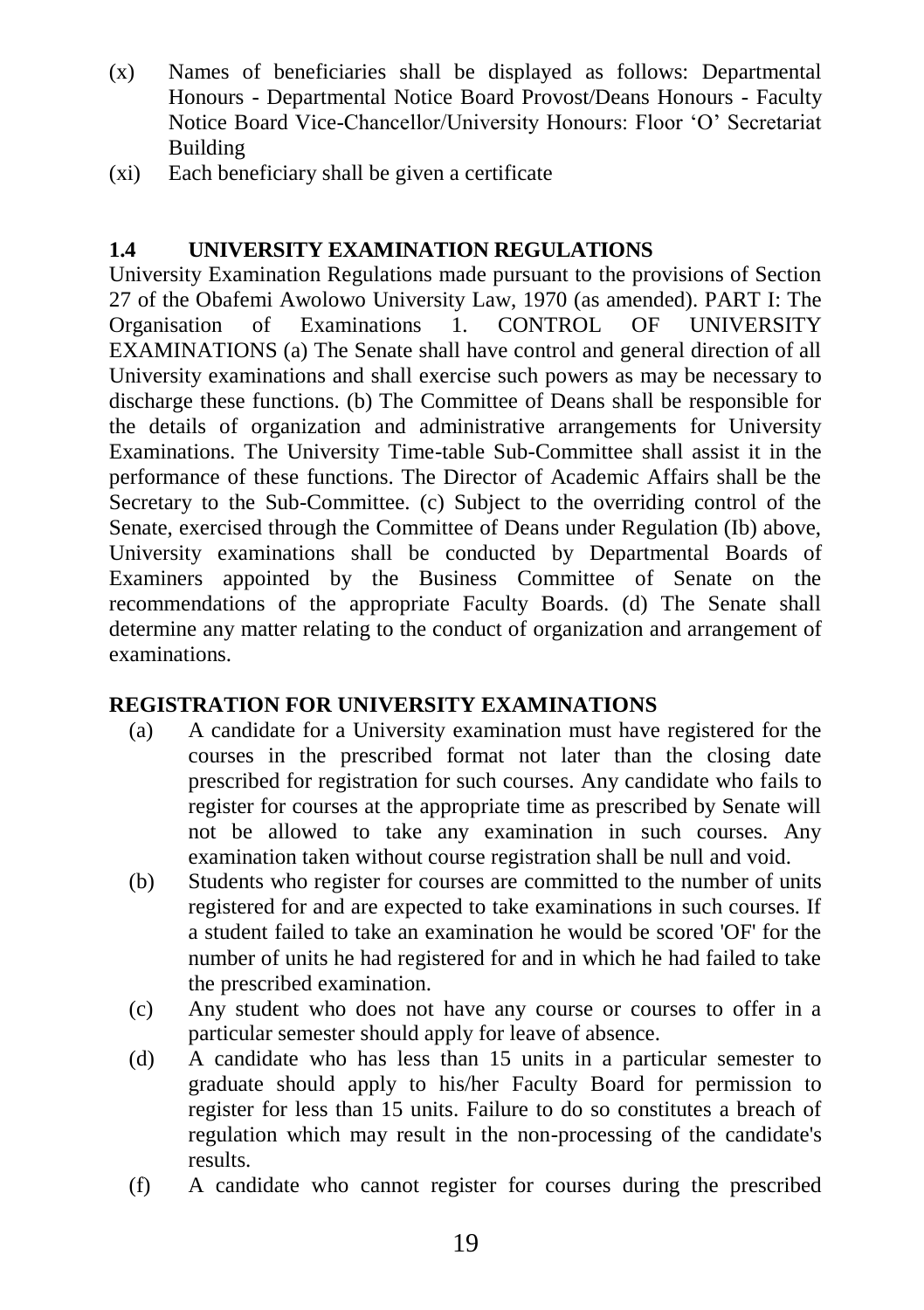period for registration because of an illness, must ensure that medical report on his illness is forwarded by him or his parents/sponsors to reach the Dean of his Faculty not later than four weeks after the end of the normal registration period as scheduled in the University Calendar. Such a medical report should be forwarded for authentication by the Director of Medical and Health Services for it to be considered valid. Such a candidate shall be exempted from the penalties of late registration. All applications should be routed through the Head of Department.

(g) Students must attend a minimum of 75% of course instructions including lectures, tutorials and practicals where required to qualify to sit for examination in any course. (h) A candidate for a university examination in a particular degree programme should not be a regular candidate for another degree in this or any other university concurrently. Any candidate so discovered shall forfeit his/her studentship.

#### **1.4.2 ABSENCE FROM EXAMINATION**

Candidates must present themselves at such University examinations for which they have registered. Candidates who fail to do so for reason other than illness or accident shall be bound by the following regulations: (a) Any student who fails to register for courses during one semester without permission should be deemed to have scored "O F" in the minimum number of units required for full time student (i.e. 15 units.) (b) Candidates who registered for courses, attended classes regularly, did all practicals and tests but did not take required given a continuous Semester examinations should be assessment grade in each of the affected courses and a grade of "O" in the examination which they should have taken, but which they did not take. (c) Candidates who have less than 15 units to graduate but who fail to take the required examinations should be deemed to have scored "OF" in the outstanding courses only provided such candidates obtained permissive to register for less than 15 units.. (d) Any candidate who on account of illness, is absent from a University examination may be permitted by the Senate on the recommendation from the appropriate Faculty Board, to present himself for such examination at the next available opportunity provided that: (i) A full-time student in the University shall report any case of illness to the University Health Centre at all times. (ii) When a student falls ill during examination he should first report to the Director, Medical and Health Services before attending any hospital outside the University. A report of sickness should be made to the Registrar within a week and a medical certificate for val idation of his illness within three weeks. (iii) When a student falls ill before an examination he shall be under an obligation to send a medical report countersigned by the Director, Medical and Health Services within one week of such illness. Any time outside this period, shall be considered on its own merit. (iv) The Director of Medical and Health Services should, within 48 hours, submit a medical report on a candidate who is ill during an examination and is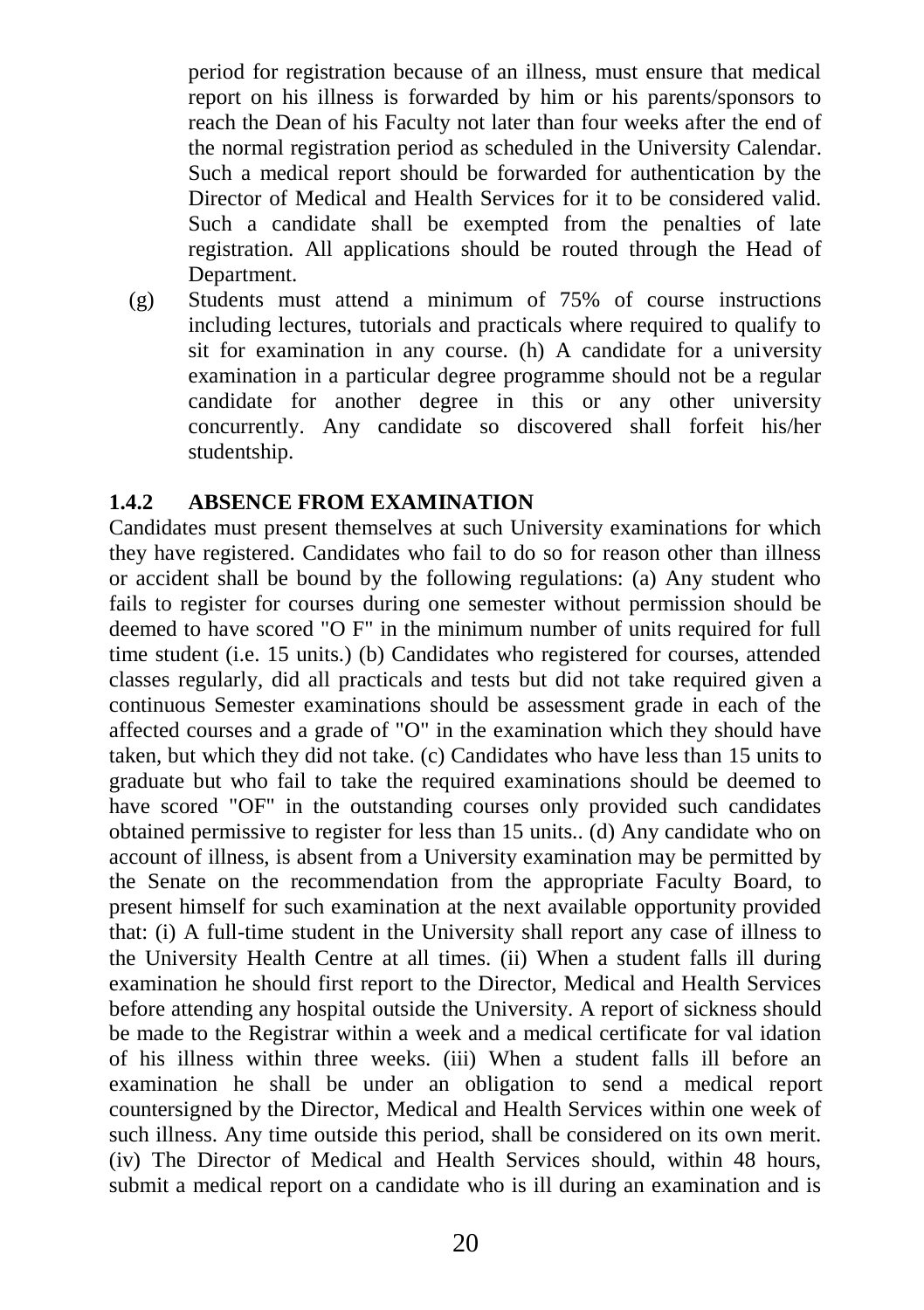taken to the Health Centre or referred by it to the hospital for treatment. (v) A candidate applying for leave of absence on medical grounds must forward his application together with a medical report to the Dean of his Faculty through his Head of Department. The Medical report must be countersigned by the Director of Medical and Health Services. All applications for Leave of Absence must be taken by the appropriate Faculty Board.

#### **1.4.3 EXAMINATION OFFENCES AND PENALTIES**

#### **EXAMINATION OFFENCES**

- (a) A candidate shall not be allowed during an examination to communicate by word or otherwise with any other candidates nor shall he leave his place except with the consent of an invigilator. Should a candidate act in such a way as to disturb or inconvenience other candidates, he shall be warned and if he persists he may, at the discretion of the invigilator, be excluded from the examination room. Such an action by the invigilator must also be reported in writing through the Head of Department to the Vice-Chancellor within 24 hours.
- (b) It shall be an examination offence for any student, staff or any person whatsoever to impersonate a candidate in any University examination. Any student or staff of the University found guilty under this regulation shall be subjected to disciplinary action by the appropriate authority of theUniversity. The candidate impersonated shall also be liable of an infraction of this regulation where it is established directly from circumstantial evidence that the impersonation is with his knowledge or connivance.
- (c) No candidate shall take into an examination room, or have in his possession during an examination any book or paper or printed or written documents, whether relevant to the examination or not, unless specifically authorized to do so. An invigilator has authority to confiscate such documents.
- (d) Mobile phones are not allowed in examination halls.
- (e) A candidate shall not remove from an examination room any papers, used or unused, except the question paper and such book and papers, if any, as he is authorized to take into the examination room.
- (f) Candidates shall comply with all "direction to candidates" set out on an examination answer book or other examination materials supplied to them. They shall also comply with direction given to them by an Invigilator.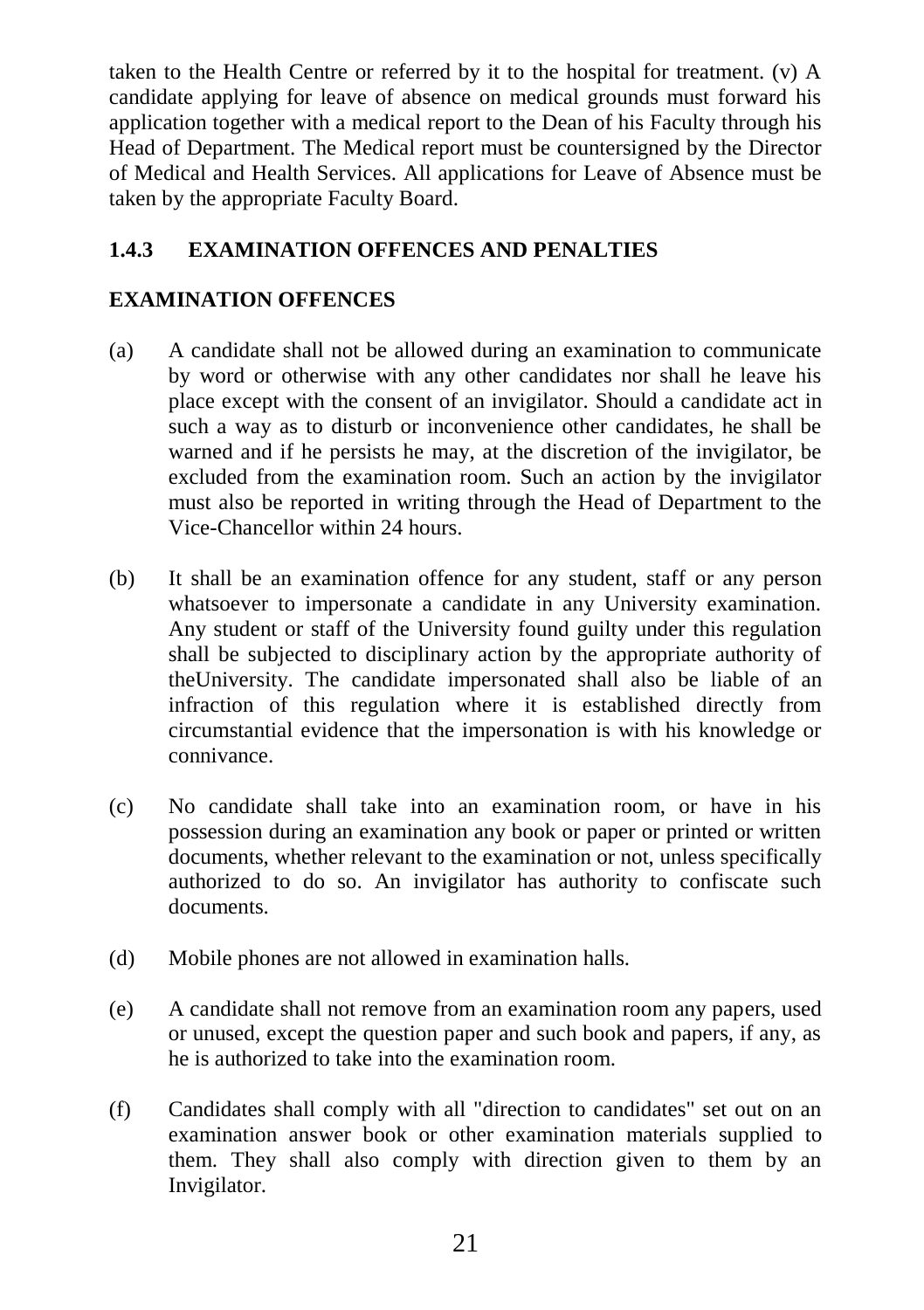- (g) Candidates shall not write on any paper other than the examination answer books. All rough work must be done in the answer books and crossed out neatly. Supplementary answer books, even if they contain only rough work must be tied inside the main answer books.
- (h) When leaving the examination room, even if temporarily, a candidate shall not leave his written work on the desk but he shall hand it over to an invigilator. Candidates are responsible for the proper return of their written work.
- (i) Smoking shall not be permitted in examination room during examination sessions.
- (j) Any candidate or staff who attempts in any way to unlawfully have or give pre-knowledge of an examination question or to influence the marking of scripts or the award of marks by the University examiner shall be subjected to disciplinary action by the appropriate authority of the University.
- (k) If any candidate is suspected of cheating, receiving assistance or assisting other candidates or of infringing any other examination regulation, a written report of the circumstance shall be submitted by the invigilator to the Vice-Chancellor within 24 hours of the examination session. The candidate concerned shall be allowed to continue with the examination.
- (1) Any candidate suspected of examination malpractice shall be required to submit to the invigilator a written report immediately after the paper. Failure to make a report shall be regarded as a breach of discipline. Such report should be forwarded along with the invigilator's report to the Vice-Chancellor.
- (m) Where a Head of Department fails to forward a report on examination malpractice to the Vice-Chancellor such action would be considered as misconduct.
- (n) Where the Vice-Chancellor is satisfied on the basis of the reports forwarded to him that any candidate has a case to answer, he shall refer the case to the Central Committee on Examination Malpractice.

#### **PENALTIES FOR EXAMINATION MALPRACTICE AND OTHER OFFENCES**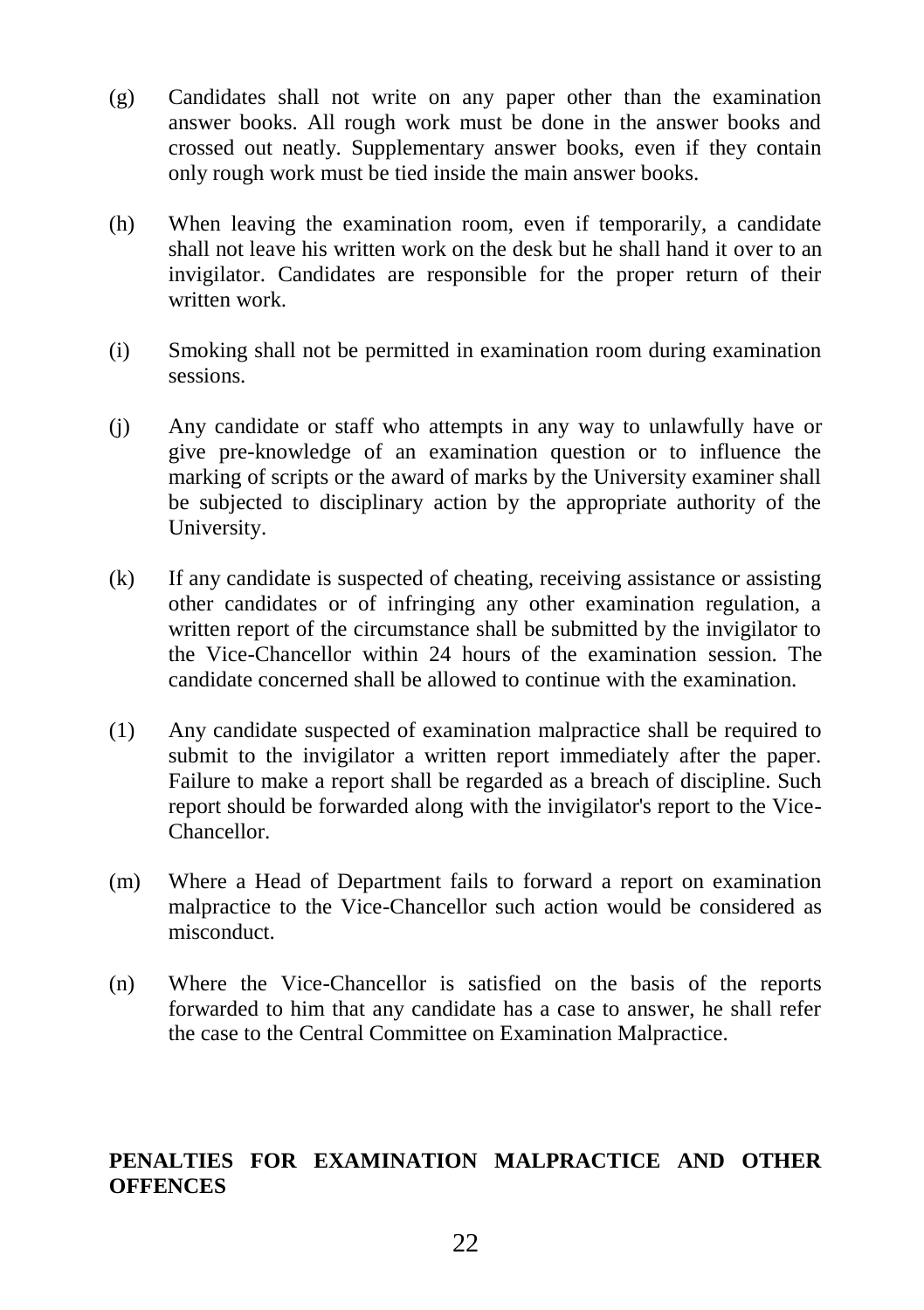- (a) Any examination offence would attract appropriate penalty including outright dismissal from the University.
- (b) Where the Vice-Chancellor has reason to believe that the nature of any question or the content of any paper may have become known before the date and time of the examination to any persons other than the examiners of the paper, the Board of Examiners, and any official of the University authorized to handle the paper, he may order the suspension of the examination or the cancellation of the paper or setting of a new paper and shall report the matter to the Senate. The Vice-Chancellor shall also take any disciplinary measure against any student or students involved as he may deem appropriate.
- (c) If in the opinion of an invigilator, circumstances arise which render the examination unfair to any candidate he must report the matter to the Vice-Chancellor within 24 hours after the examination. Where such matter is reported to the Vice-Chancellor he may take such action as he deems fit. If he directs that another examination be held, that examination shall be the examination for the purpose of this regulation.
- (d) Any candidate or member of staff may complain to the Vice-Chancellor that an examination has been improperly conducted. The Vice-Chancellor shall investigate the complaint and report the result of his investigation to the Senate which shall take such action as it may deem appropriate, including with-holding a result or deprivation of the award of a degree, diploma etc as laid down in Statue 17. However where it is shown to the satisfaction of the Committee of Deans that any alteration or amendment of a University regulation involving a change in a course of study or in examination requirements has caused hardship to a candidate in any examination, the Committee of Deans shall make such provisions as it thinks fit for the relief of each hardship and report same to Senate.
- **1.5 The Course Unit System and the Computation of Grade Point Average (GPA), Pattern of Examination and Assessment under the Course Unit System**
- **1.5.1 Introduction**
- **1.5.2 Calculation of Grade Point Average (GPA)**

#### **(a) Pattern of Examination**

- (i) Each course shall be examined at the end of the course. The examination shall be conducted as prescribed by Senate.
- (ii) Each examination shall be 1-3 hours in duration in addition there may be a practical paper and/or an oral examination.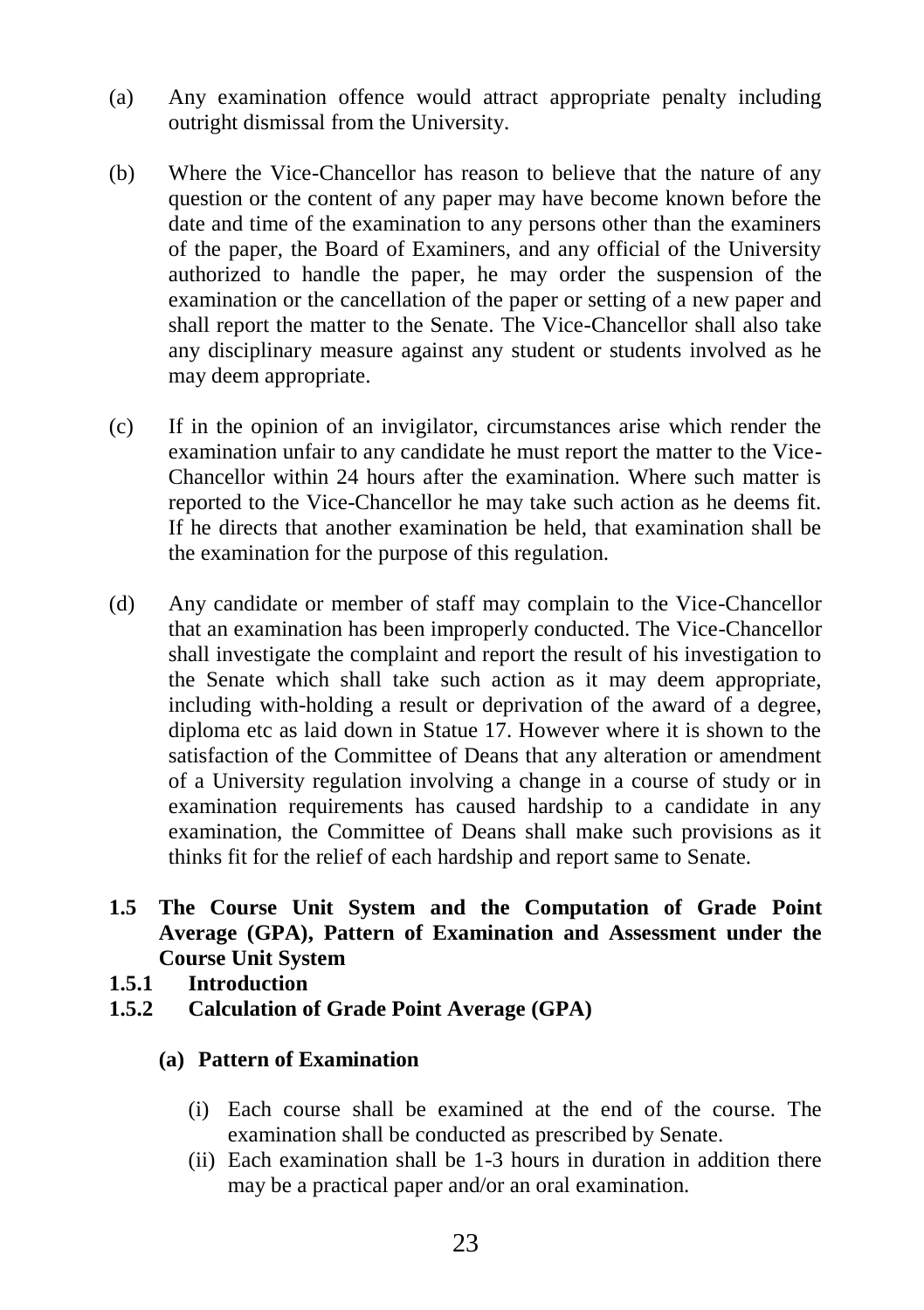(iii) There shall be continuous assessment of each course and this shall constitute a percentage of the final grade.

#### **(b) Measurement of Performance**

Performance in a course shall be measured in terms of:

- (i) the results of prescribed theory and practical examination
- (ii) continuous assessment which shall constitute 40% of measured performance
- (iii) Assessment of such essay, practical exercises and reports prescribed for each course.

#### **(c) Level of Performance**

A candidate shall be recorded as having attained in a course a level of achievement grade as follows:

| $A = Excellent$        | 70% - 100%    |
|------------------------|---------------|
| $B = V$ ery Good       | $60\% - 69\%$ |
| $C = Good$             | $50\% - 59\%$ |
| $D = Satisfactory$     | 45% - 49%     |
| $E = \text{A}$ dequate | $40\% - 44\%$ |
| $F = F \text{ailure}$  | 0% - 39%      |

#### **1.5.3 DEFINITION OF TERMS**

#### (i) **Student Workload:**

This is defined in terms of course units. One unit represents one hour of lecture or one hour of Tutorial or 2-4 hours of practical work per week throughout a semester. Thus for example, a course in which there are 2 hours of lectures and 1 hour of Tutorial per week is a 3 unit course.

#### (ii) **Total Number of Units (TNU):**

This is the total number of course units carried by a student in a particular semester. It is the summation of the load units on all courses carried during the semester. For example, a student who is carrying 6 courses of 3 units each has a TNU of 18 for that semester. No student shall be allowed to carry (i.e. register for) or be examined in more than 24 units in any particular semester.

#### (iii) **Cumulative Number of Units (CNU):**

This is the total number of course units over all the semesters from the beginning to date. A student who is prone to repeating courses will finish (if he does drop out) with a higher CNU than his non-repeating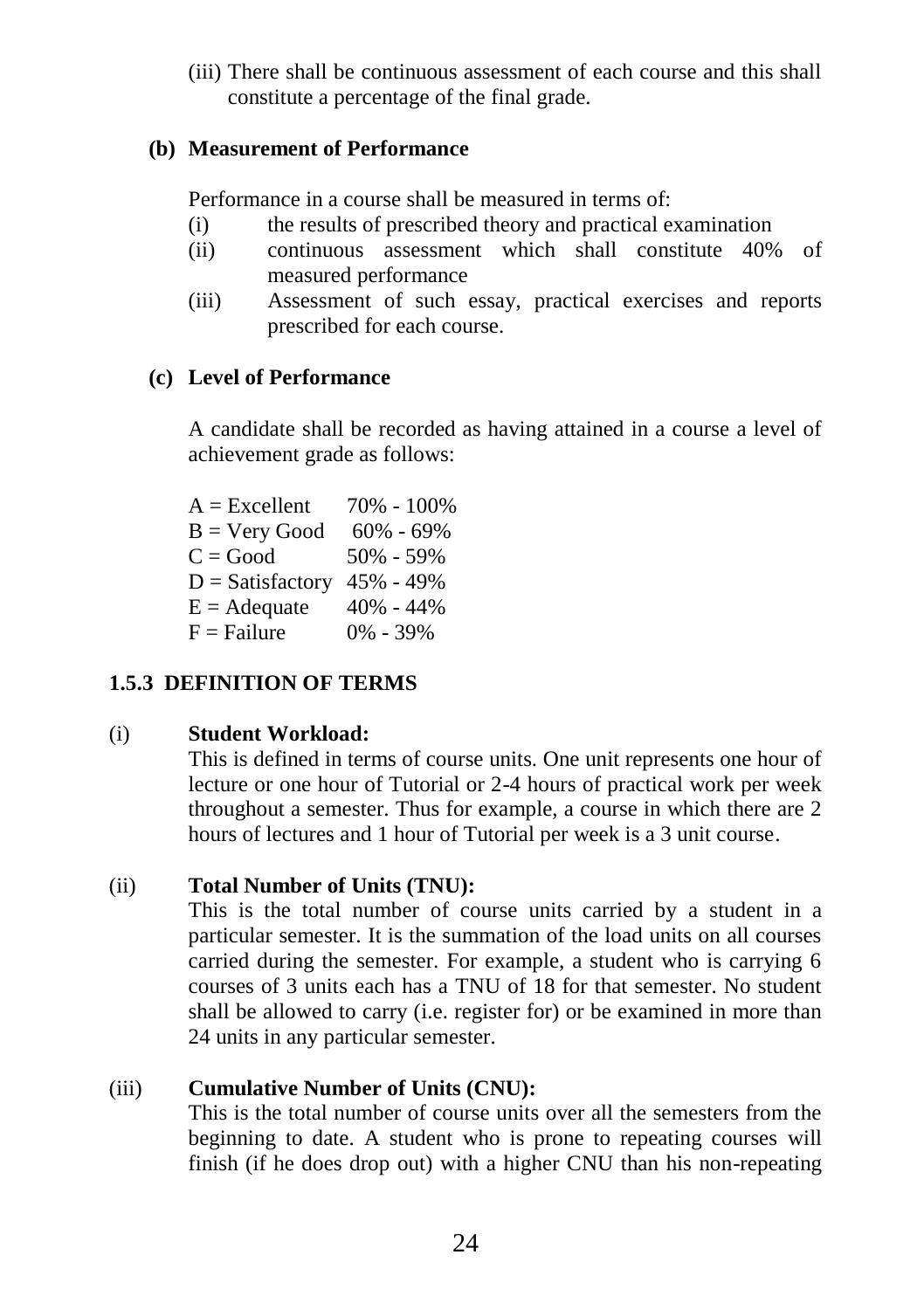colleague and will most likely require a longer time to complete requirements for the award of Degrees.

#### (iv) **Level of Performance Rating:**

This is the rating of grades obtained in terms of credit points per load unit. The rating used is as follows:

| Level of Performance | Rating (credit points per unit) |
|----------------------|---------------------------------|
| $A = 70\% - 100\%$   |                                 |
| $B = 60\% - 69\%$    |                                 |
| $C = 50\% - 59\%$    | 3                               |
| $D = 45\% - 49\%$    |                                 |
| $E = 40\% - 44\%$    |                                 |
| $F = 0\% - 39\%$     |                                 |

Based on the above , a student who obtained a grade of 'A' in a 4 unit course has scored 20 credit points and one who obtained a grade of C in that course has scored 12 credit points.

- (v) **Total Credit Points (TCP):** This is the sum of the products of the course units and rating in each course, for the entire semester period. For example, consider a student who took four courses of 5 units each. Let's say the grade obtained in the four courses were C. B. F. and D respectively. The TCP of this student is obtained as  $5 \times 3 + 5 \times 4 + 5 \times$  $0 + 5 \times 2 = 45.$
- (vi) **Cumulative Credit Point (CCP):** This is the summation of Total Credit Points over all semesters from the beginning to date.
- (vii) **Grade Point Average (GPA):** This is the total credit points (TCP) divided by the total units (TNU). For example, consider the student's scores referred above. His TCP is 45 and of course, his TNU is 20 (i.e. 4 courses at 5 units each, for the semester). The highest GPA that can be earned is 5.0 and that is when a student has earned a grade of 'A' in every course during the semester. The lowest GPA obtainable is 0.0 and this would happen if the student has 'F' all round during the semester.
- (viii) **Cumulative Grade Point Average (CGPA):** This is the summation of TCPs for all semesters, divided by the summation of TNUs for the said semesters. Like the GPA, CGPA obtainable ranges from 0 to 5.

#### **1.5.4 GPA AND CGPA SAMPLE COMPUTATIONS**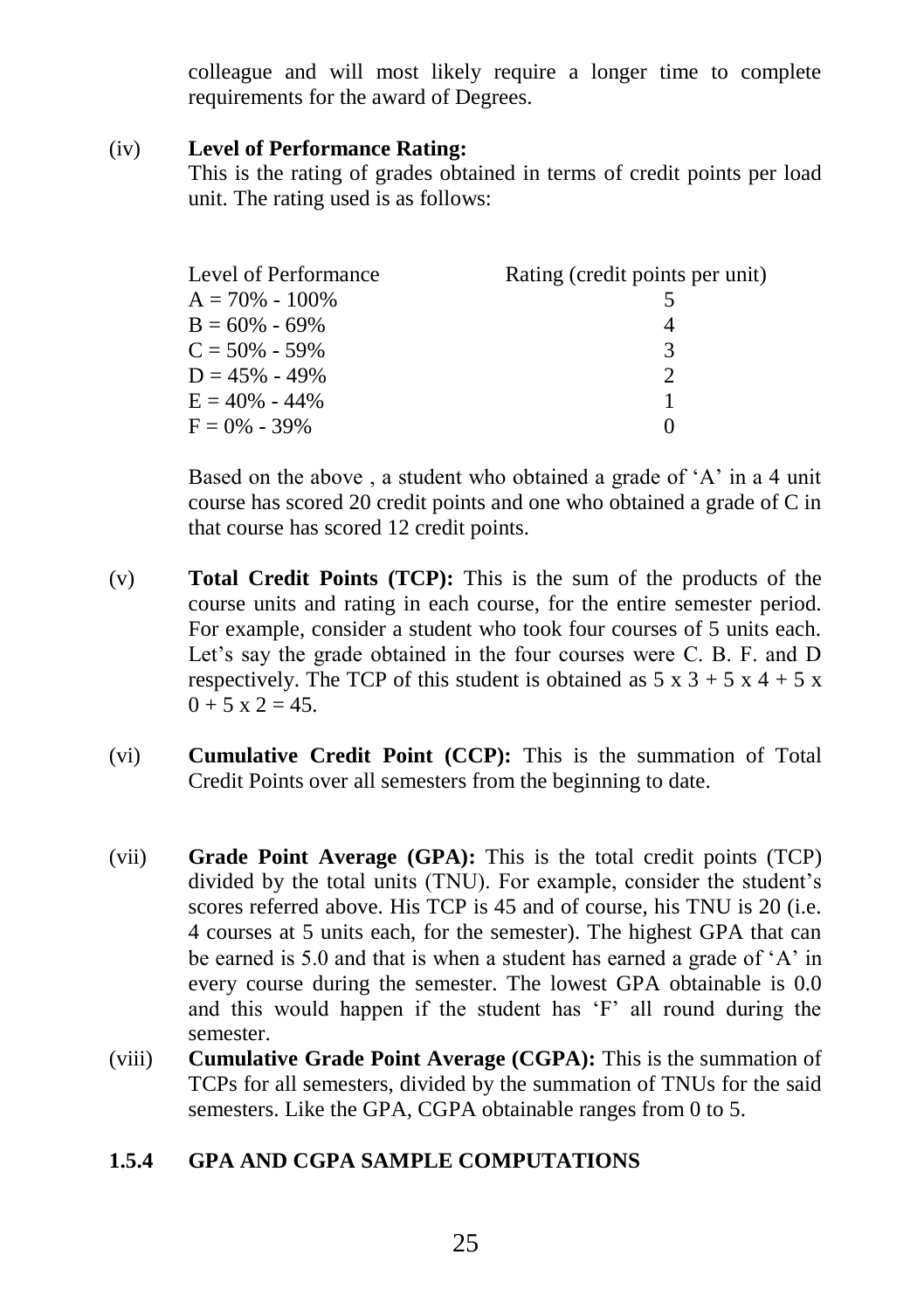Sample Computations: Consider a student who has enrolled in a course programme designed as EES and has just completed 2 full semesters in the University. His course programme and his GPA and CGPA could be as follows:

#### **SEMESTER I**

|                | L              | T        | P              | <b>UNITS</b> | <b>RESULTS</b> |                   |                      |
|----------------|----------------|----------|----------------|--------------|----------------|-------------------|----------------------|
| <b>COURSE</b>  |                |          |                |              | <b>GRADES</b>  | <b>CREDIT</b>     | <b>GPA/CGPA</b>      |
| <b>CODE</b>    |                |          |                |              |                | <b>POINTS</b>     |                      |
| <b>ANS 101</b> | 1              | $\Omega$ | 0              |              | $78\%(A)$      | $1\times 5=5$     | $GPA = 29/18 = 1.61$ |
| <b>ANS 103</b> | 3              | 0        | $\mathfrak{D}$ | 4            | $60\%(B)$      | $4 \times 4 = 16$ | $CCP=29+0=29$        |
| ANS105         | 3              | $\Omega$ | 3              | 4            | $45\%(D)$      | $4\times2=8$      | $CNU = 18 + 0 =$     |
|                |                |          |                |              |                |                   | 18                   |
| <b>ANS 107</b> | 3              | 1        | 5              | 6            | $38\%(F)$      | $6\times 0=0$     | $CGPA = 29/18 =$     |
|                |                |          |                |              |                |                   | 1.61                 |
| <b>ANS 109</b> | $\mathfrak{D}$ | 0        | 0              | 3            | $27\%$ (F)     | $3\times0=0$      |                      |
|                |                |          |                | 18           |                | 29 (TCP)          | In this case the     |
|                |                |          |                | (TNU)        |                |                   | TCP. TNU<br>and      |
|                |                |          |                |              |                |                   | GPA will be the      |
|                |                |          |                |              |                |                   | for CCP,<br>same     |
|                |                |          |                |              |                |                   | CNU and CGPA         |

#### **SEMESTER II**

|                | L              |          | P              | <b>UNITS</b>   | <b>RESULTS</b> |                   |                      |
|----------------|----------------|----------|----------------|----------------|----------------|-------------------|----------------------|
| <b>COURSE</b>  |                |          |                |                | <b>GRADES</b>  | <b>CREDIT</b>     | GPA/CGPA             |
| <b>CODE</b>    |                |          |                |                |                | <b>POINTS</b>     |                      |
| <b>ANS 102</b> | $\overline{c}$ | $\Omega$ | 0              | 2              | 66%(B)         | $2\times 4=8$     | $GPA = 29/18 = 1.61$ |
| ANS 104        | 3              | $\Omega$ | $\mathfrak{D}$ | $\overline{4}$ | $72\%(A)$      | $4 \times 5 = 20$ | $CCP=29+0=29$        |
| ANS 106        | 3              | $\Omega$ | 3              | 4              | $47\%$ (D)     | $4\times2=8$      | $CNU = 18 + 0 =$     |
|                |                |          |                |                |                |                   | 18                   |
| <b>ANS 108</b> | 3              | 1        | 0              | 4              | 53%(C)         | $4 \times 3 = 12$ | $CGPA = 29/18 =$     |
|                |                |          |                |                |                |                   | 1.61                 |
| <b>ANS 110</b> | 2              | 1        | 3              | 4              | $42\%$ (E)     | $4\times1=4$      |                      |
|                |                |          |                | 21             |                | 51 (TCP)          | In this case<br>the  |
|                |                |          |                | (TNU)          |                |                   | TCP. TNU<br>and      |
|                |                |          |                |                |                |                   | GPA will be the      |
|                |                |          |                |                |                |                   | for CCP.<br>same     |
|                |                |          |                |                |                |                   | CNU and CGPA         |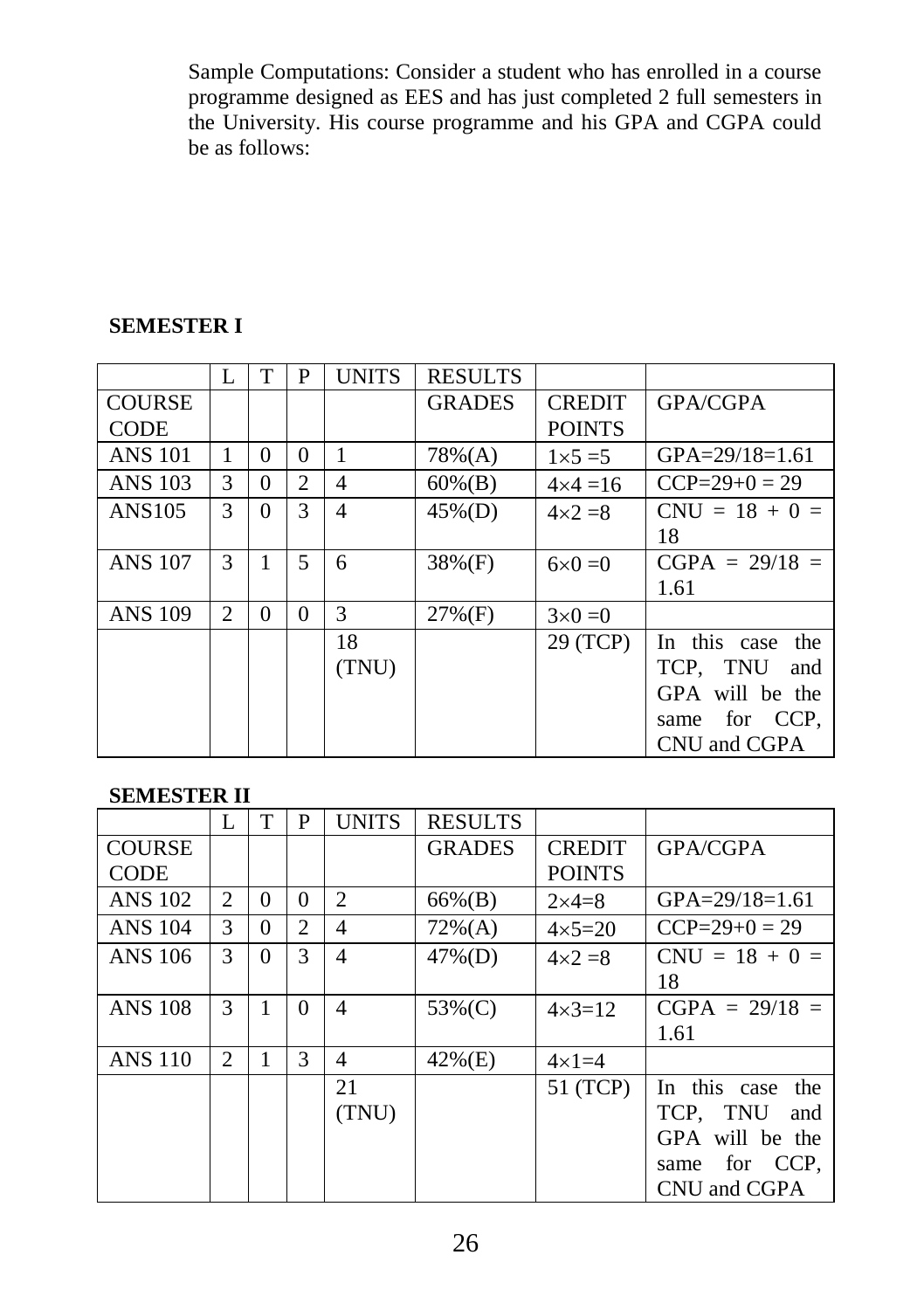#### **1.6 ASSESSMENT AND AWARD OF DEGREES**

- (i) A student's workload is defined in terms of course units. One unit represents one hour of lecture or one hour of tutorial, or 2-4 hours of practical work per week throughout a semester or a full session of two semesters.
- (ii) The final award and the class of the degree shall be based on the cumulative grade point average (CGPA) obtained by each candidate in all prescribed courses approved by the university. The final cumulative grade point average shall be calculated on the basis of the total number of credit points and the total number of course units registered for during the course of the student's programme. In the case of failed course, the candidate must repeat the course at the next available opportunity. If the course is an elective, the candidate may substitute another course and shall not be required to pass the failed elective course. If the course is a restricted elective, substitution can only be made from the list of restricted electives. The failed grade would however be reflected in the transcript.
- (iii) A candidate who has satisfactorily completed all requirements for the degree with an overall grade point average of not less than 1.00 shall be awarded the honours degree as indicated below;

| <b>First Class:</b>                          | $4.50 - 5.00$ |
|----------------------------------------------|---------------|
| Second Class (Upper Division): $3.50 - 4.49$ |               |
| Second Class (Lower Division): $2.40 - 3.49$ |               |
| Third Class Honours:                         | $1.50 - 2.39$ |
| Pass:                                        | $1.00 - 1.49$ |

- (iv) Passes in 12 units of Special Electives is a requirement for graduation.
- (v) A candidate who scores a cumulative grade point average (CGPA) of less than 1.00 in two consecutive semesters shall be required to *withdraw* from the university.

#### **1.7 TRANSFER WITHIN THE UNIVERSITY AND LENGTH OF STAY IN THE UNIVERSITY**

- (a) To qualify for a degree, a candidate will normally be required to spend a minimum of  $4 - 5$  academic years at the Obafemi Awolowo University.
- (b) If a student transfers from one faculty to another, the transfer would be treated as if he/she is just being admitted into the University since as part of the requirement for graduation the student has to take all the foundation/compulsory courses in the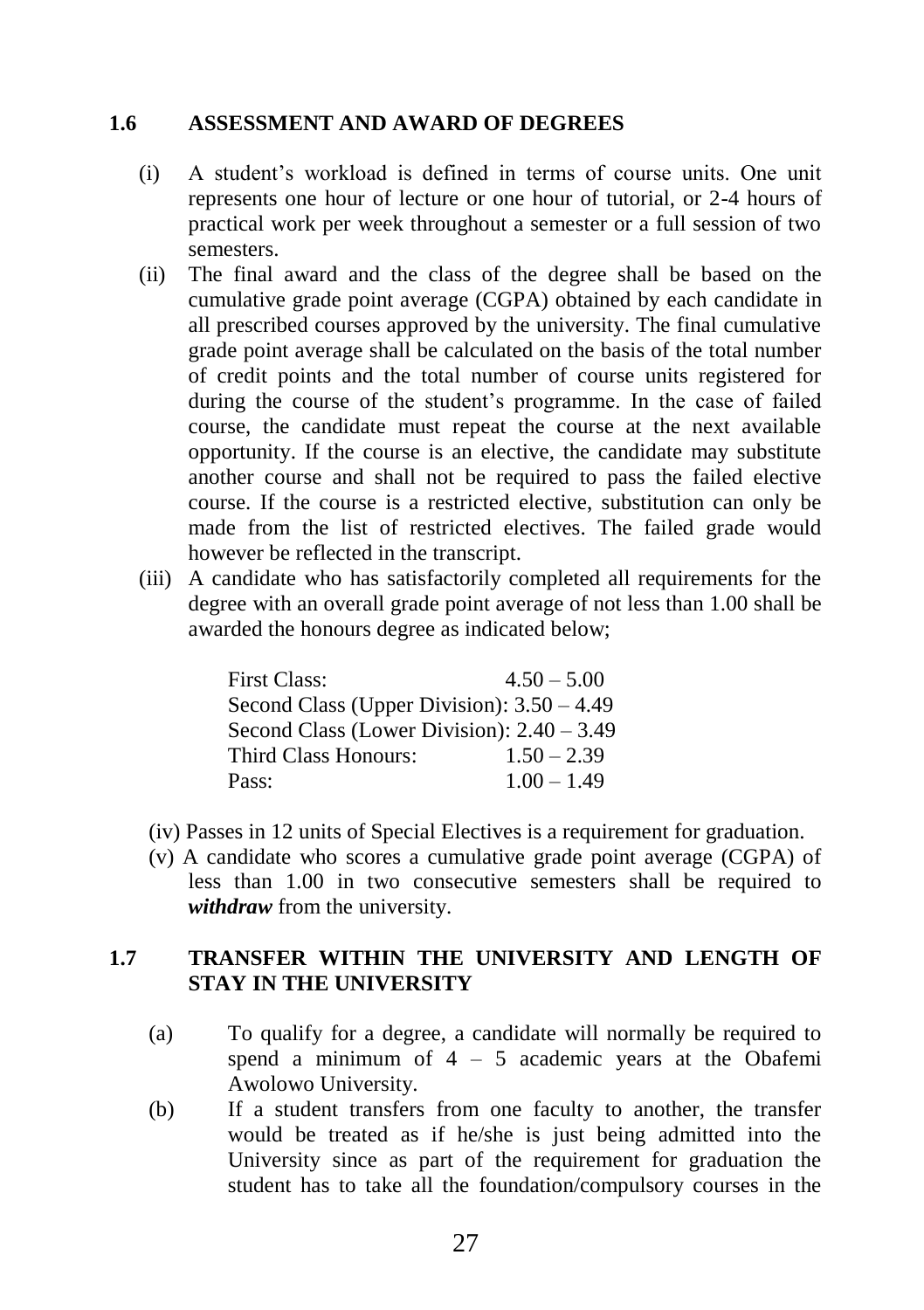new Faculty/Department. In that case, his/her stay in the new Faculty/Department should be 1½ times the number of semesters required to complete a programme.

- (c) Where a student transfers from a science based Faculty to another, the computation of his result in the new Faculty shall take cognizance of his previous CGPA in the new Department. The duration of stay in the University will be what remains of the 1½ times the number of semesters required to complete the programme as approved by Senate.
- (d) Where a student is transferring from a science-based to Humanities/Arts- based Faculty or vice-versa, the transfer should be treated as if the student is just being admitted into the university. The GPA of the student will not be transferred to the new Department. He/She will however be required to take all the foundation/compulsory courses in the new Department.

#### **2.0 BACHELOR OF AGRICULTURE (B.AGRIC. ,ANIMAL SCIENCE)**

#### **BRIEF HISTORY**

The Department of Animal Sciences started as one of the programmes in the General Agriculture Degree Programme awarded by the University of Ife now Obafemi Awolowo University, Faculty of Agriculture in 1962. The department was formally established in 1966/1967 session. The Faculty of Agriculture operated as unified degree Programme from 1962-1977 in which every department made a contribution toward undergraduate training in agriculture. Thereafter, with the introduction of the Bachelor of Agriculture (B. Agriculture) degree Programme, the department graduated its first set of 9 graduates of B. Agriculture (Animal Science) in 1981.

#### **2.1 OBJECTIVES**

#### MAIN OBJECTIVE

The main objectives of the department are to meet the manpower needs and provide knowledge-based solution to the problems of the agricultural sub-sector and the society at large.

There is a great opportunity for you to be an Animal Scientist. Your knowledge/ expertise is required wherever there is life.

#### **MISSION STATEMENT**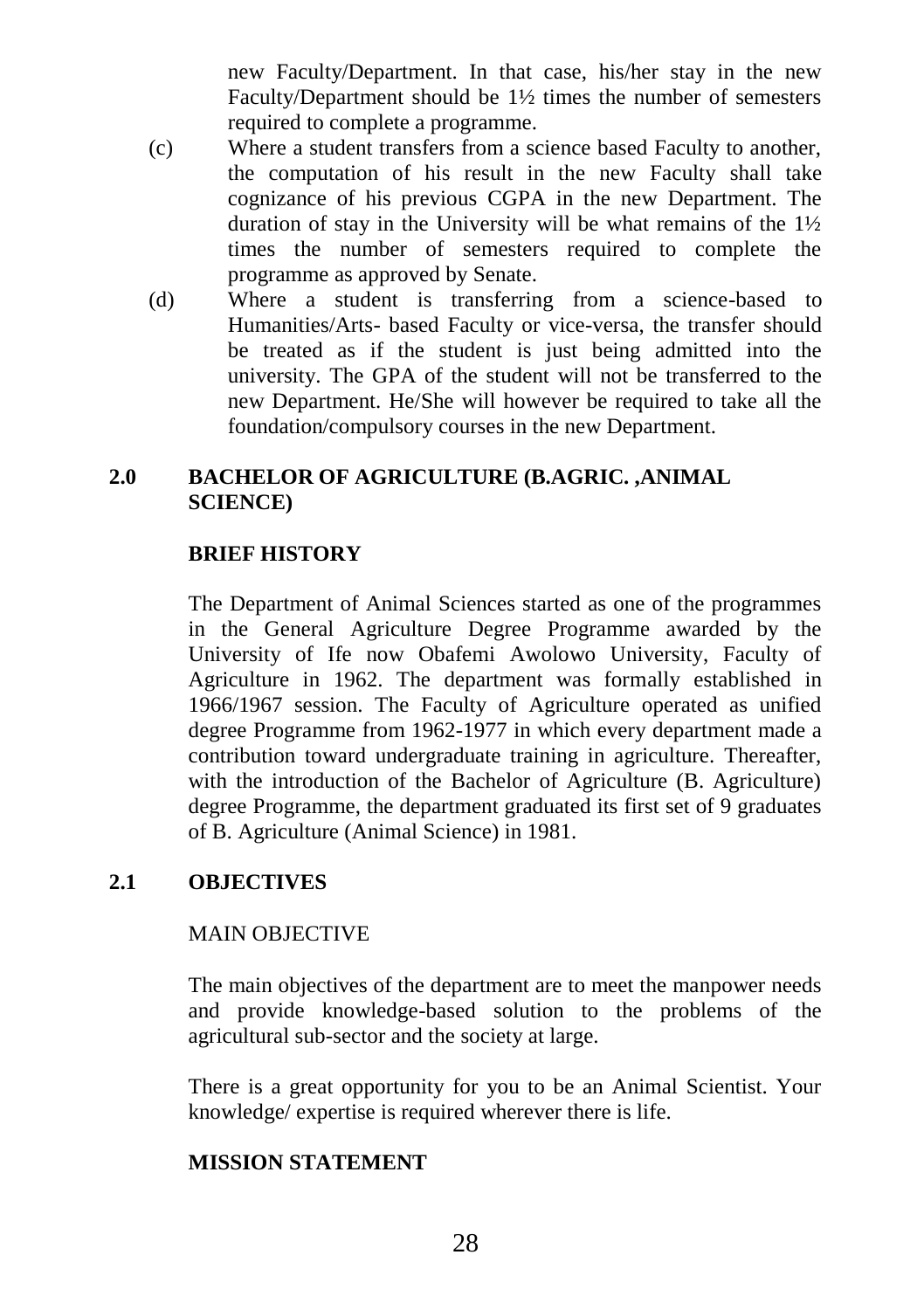A Centre of Excellence for the training of high caliber personnel entrusted with knowledge of animal production as a tool for food security, income generation, gainful employment, and the provision for high quality and wholesome animal products and services for the benefits of mankind.

#### **SPECIFIC OBJECTIVES**

The specific objectives of the department include:

- a. To prepare young professionals for careers in Animal Science and to instill in them, life-long habits of dedication, leadership, innovation and service.
- b. To conduct strategic research (basic and applied) in Animal Science so as to meet the national Challenge of food security and improved welfare.
- c. To help to develop national livestock policies that will foster a sustainable, environment-friendly and prosperous agricultural sector and national economic development.
- d. To create public awareness of development in the agriculture and food industry vis-à-vis quality and safety of animal products.
- e. To assist with rural development through direct collaboration with smallholder livestock units so as to promote employment, income generation and development of skills.

#### **2.2 DEGREE OFFERED**

#### **ACADEMIC PROGRAMMES**

**(a) Undergraduate:**The Department of Animal Sciencesruns a Bachelor **of**Agriculture (B.Agric. Animal Science programme**.** Essentially, the programme emphasizes practical (field and laboratory) training in all aspects of Animal Sciences.The first 4 years of the programme is devoted to the exposure of students in the B.Agric. Programme to all aspects of Agriculture, including a full year internship during the  $4<sup>th</sup>$  year. Students take courses from Departments of Agricultural EconomicCrop Production and Protection, Soil Science, Agricultural Extension and Rural Sociology. Agric. Engineering and Practical Land Survey from Civil Engineering. Overall, the training is geared towards preparing the students for future challenges in the agricultural sector. The fifth year is the year of specialization for each Department and in the case of Animal Sciences, the compulsory and elective courses are stipulated. Currently, the undergraduate programme has been revisedusing NUC BMAS and in line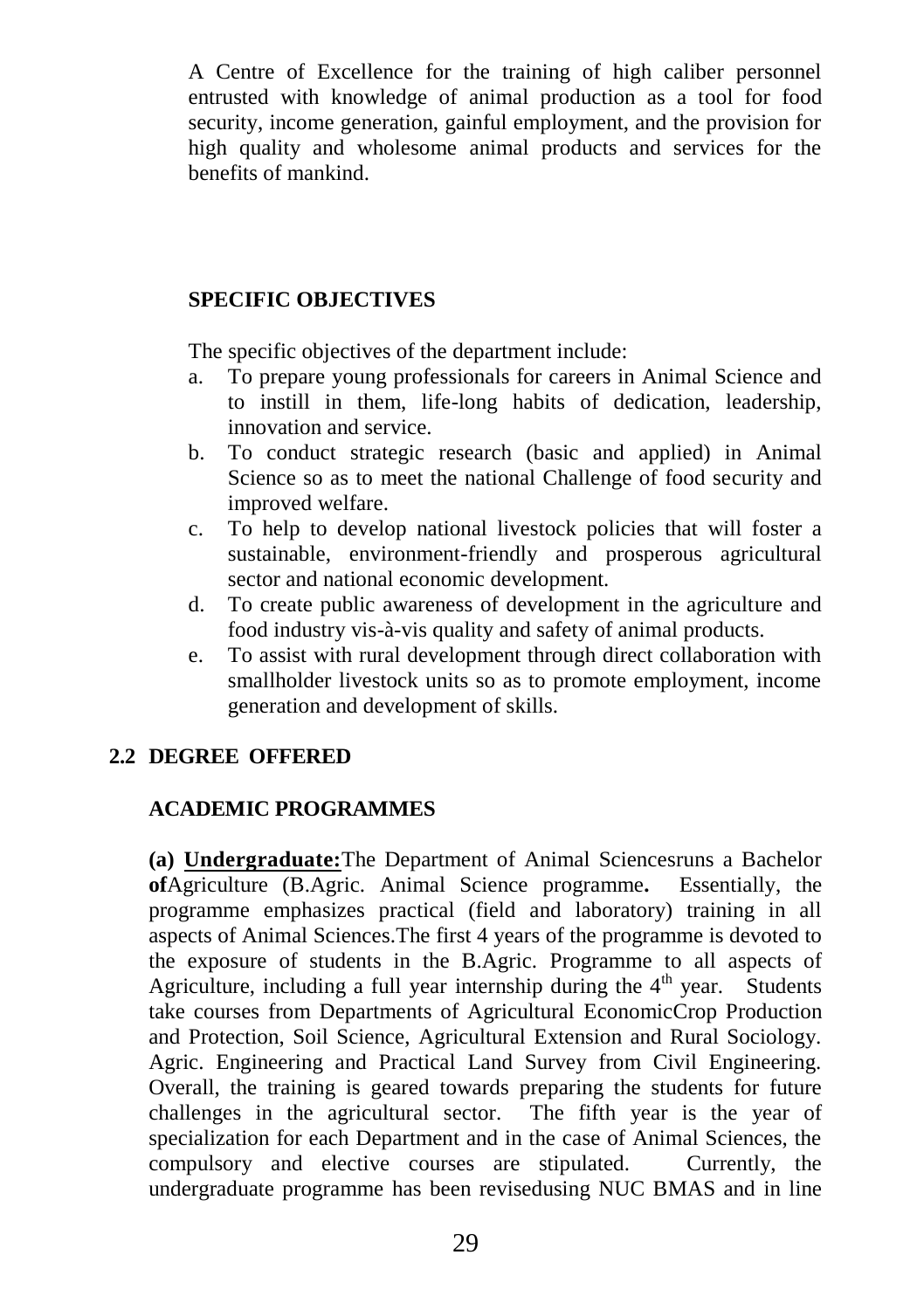with the global trends and recent developments in animal production. The revised programme had been processed to the faculty for further action.

**(b) Postgraduate Programme:**The postgraduate programme emphasizes sound training in specialized areas of Animal Science including Animal Breeding and Genetics, Animal Nutrition and Biochemistry, Reproductive Physiology, Animal Products and Processing.

#### **2.3 ADMISSION REQUIREMENTS AND AWARD OF B. AGRIC. DEGREE**

#### **UME Entry Requirements**

Credit passes at G.C.E. '0' Level or School Certificate or Senior Secondary School Certificate (S.S.S.C) in English Language, Mathematics and at least three other subjects which must include Chemistry, Biology or Agricultural Science.

UME Subjects: English Language, Biology or Agriculture Science, Chemistry and Physics or Mathematics.

#### **Direct Entry to Part Two and Exemption from internship ear**

Candidates with Ordinary National Diploma (OND) in Agriculture obtained at Upper CreditLevel from this University or any other recognized institution or equivalent status may be considered for direct entry to Part II, but they will not be exempted from the Internship year.

#### **Direct Entry to Part Two**

- (a) Two 'A' Levels Passes in Chemistry and any of Biology, Agricultural Science, Zoology and Botany.
- (b) Candidates with Higher National Diploma in Agriculture obtained at Upper Credit Level from this University or any other recognized Institution of equivalent status may be considered for Direct Entry to Part II provided they satisfy the '0' Level requirements. They may also be exempted from the Internship year.

#### **2.4 Requirements for Award of B. Agric. Degree**

- (a) To be eligible for admission to a degree of Bachelor of Agriculture a candidate must have:
	- i. Satisfied the normal University requirements for the award of a degree;
	- ii. Satisfied the approved Faculty of Agriculture requirements in respect of workload, registration for courses and programme duration.
	- iii. Satisfied the departmental requirements by satisfactorily completing approved courses as scheduled under section 4 below.
	- iv. Taken and passed the prescribed 12 units of special Electives and 180 units of core and restricted electives.

#### **2.5 Graduation Requirements**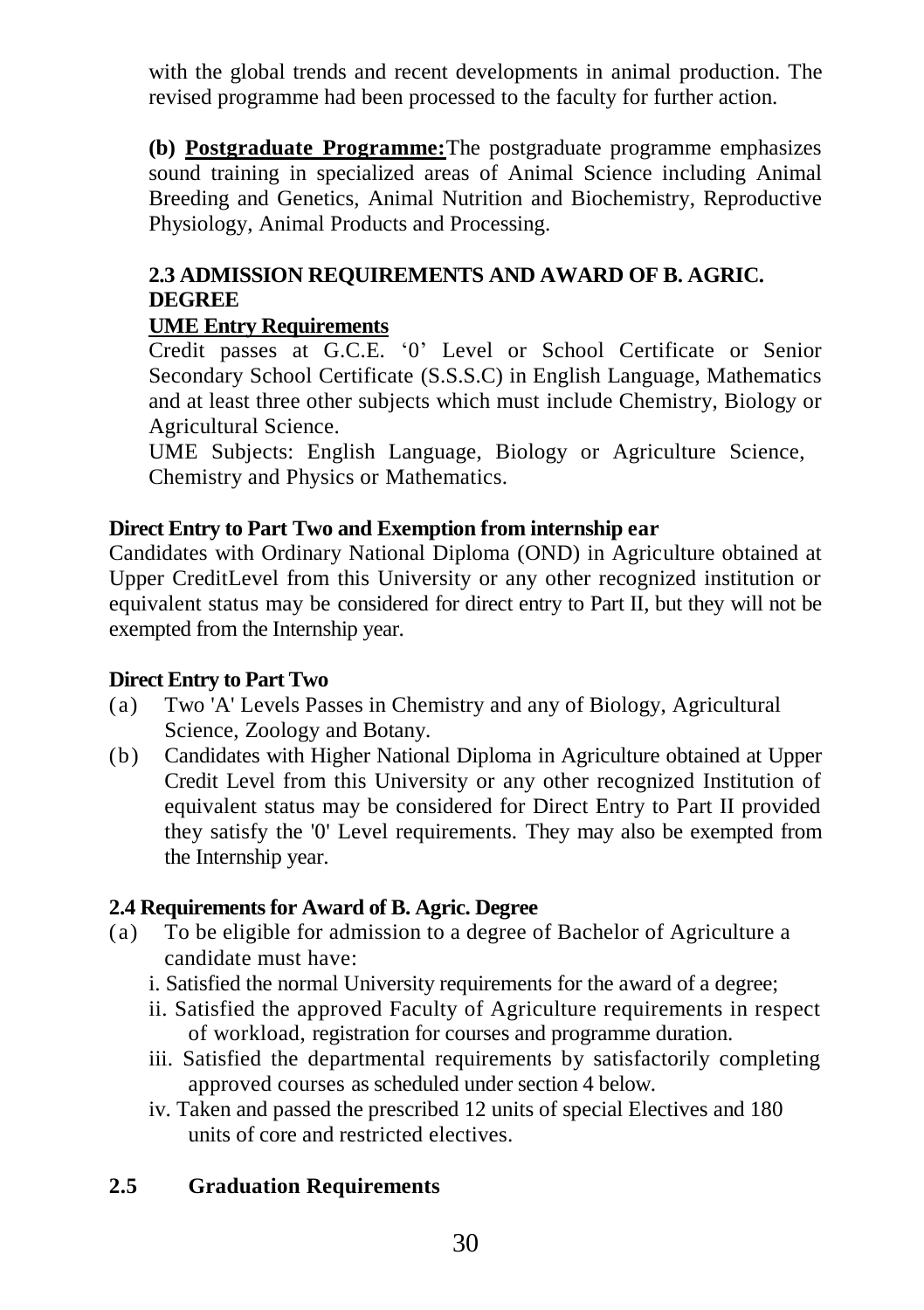#### **(a) LIST OF SPECIAL ELECTIVES FOR THE DEPARTMENT OF ANIMAL SCIENCES**

#### **Harmattan Semester**

| <b>SEA 001</b>       | Government and Administration of Public Sector                          |
|----------------------|-------------------------------------------------------------------------|
| <b>SEE 001</b>       | Education and Social Organization                                       |
| <b>SEH 001</b>       | Man and His Health                                                      |
|                      |                                                                         |
| <b>SEL 001</b>       | Introduction to Law                                                     |
| <b>SEM 001</b>       | Fundamentals of Building Design for Human Habitat                       |
| <b>SEO 001</b>       | Fundamentals of Human Behaviour                                         |
| <b>SEP 001</b>       | Drugs and the Society I                                                 |
| <b>SER 001</b>       | Use of English                                                          |
| <b>Rain Semester</b> |                                                                         |
| <b>SEA 002</b>       | Elements of Business Administration                                     |
| <b>SEE 002</b>       | Indigenous Educations in Nigeria                                        |
| <b>SEH 002</b>       | Community Health and Man's Behaviour                                    |
| <b>SEL 002</b>       | Introduction to Legal Institutions and Processes                        |
| <b>SEM 002</b>       | Issues in Land and Management                                           |
| <b>SEO 002</b>       | Man and his Environment                                                 |
| <b>SEP 002</b>       | Drugs and the Society II                                                |
| <b>SER 002</b>       | The Humanities and The African Experience                               |
|                      | *Note: A total of 12 Units (6 Electives) is required before graduation. |

#### **(b) MINIMUM TOTAL NUMBER OF UNITS REQUIRED FOR GRADUATION**

The minimum total number of units required for graduation is:

#### **UME = 208 units Direct Entry = 172 units**

#### **2.6 OUTLINE OF PROGRAMME FOR PARTS I – IV**

| <b>Course</b><br>Code | <b>Course Title</b>                       | <b>LTP</b> | Units | <b>Examination</b> |
|-----------------------|-------------------------------------------|------------|-------|--------------------|
| <b>SE</b>             | Special Elective                          | 200        | 2     |                    |
|                       |                                           |            |       | 1-2 Hrs. Paper     |
| <b>MTH 105</b>        | Mathematics for Biological Sciences I     | 310        | 4     | 1-3 Hrs. Paper     |
| <b>PHY 105</b>        | Physics for Biological Sciences I         | 310        | 4     | 1-3 Hrs. Paper     |
| <b>PHY 107</b>        | <b>Experimental Physics IA</b>            | 003        |       | 1-3 Hrs. Paper     |
| <b>CHM 101</b>        | <b>Introductory Chemistry I</b>           | 310        | 4     | 1-3 Hrs. Paper     |
| <b>CHM 103</b>        | <b>Experimental Chemistry I</b>           | 003        |       | 1-3 Hrs. Paper     |
| Z00 101               | <b>Introductory Zoology I</b>             | 300        | 3     | 1-3 Hrs. Paper     |
| ZOO 103               | <b>Introductory Zoology I (Practical)</b> | 003        |       | 1-3 Hrs. Paper     |
|                       | <b>Total Units</b>                        | 20         |       |                    |

#### **First Year (Part I) Harmattan (First) Semester**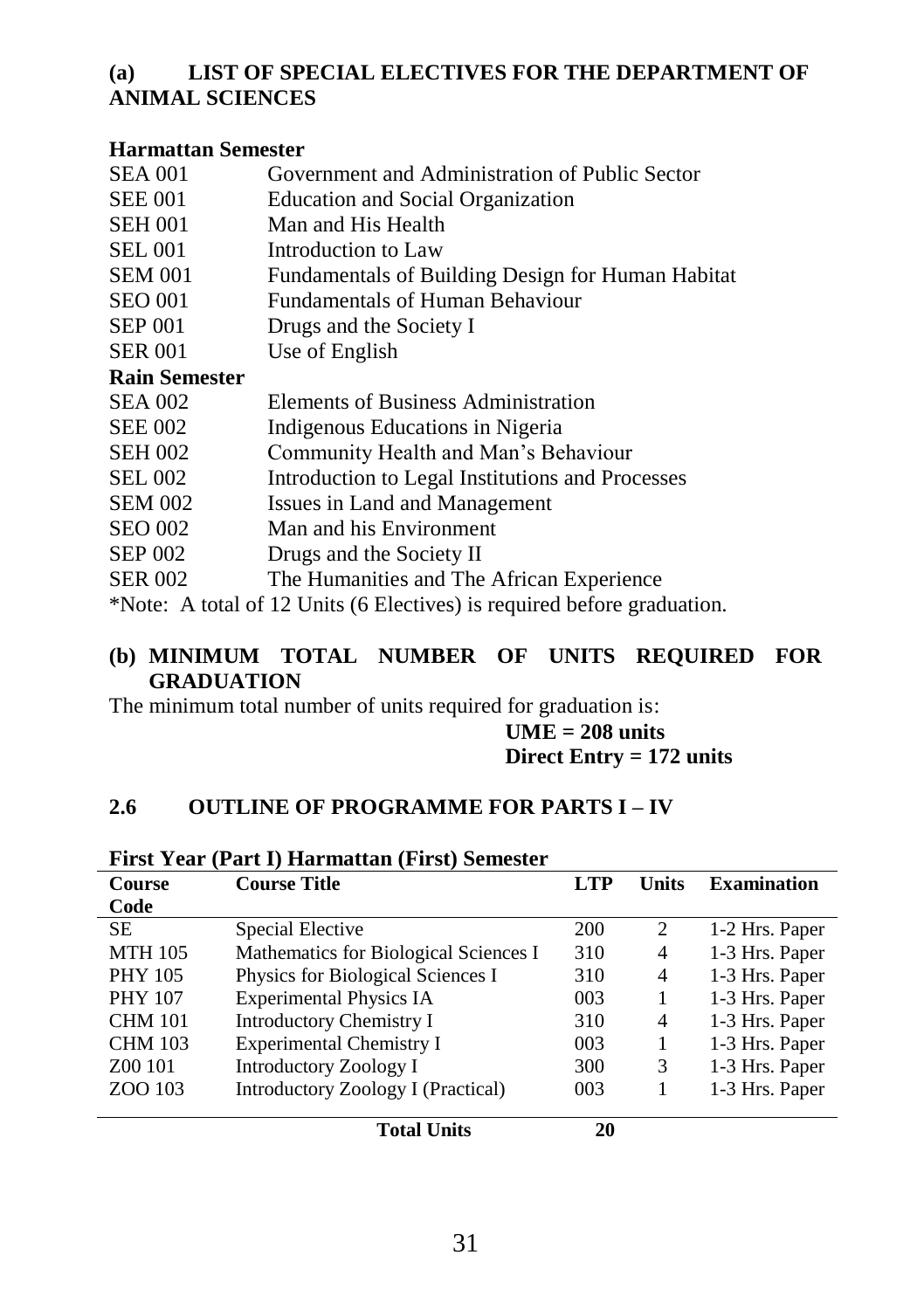| Course         | <b>Course Title</b>                   | LT  | Uni                         | <b>Examination</b> |
|----------------|---------------------------------------|-----|-----------------------------|--------------------|
| Code           |                                       | P   | ts                          |                    |
| SE.            | Special Elective                      | 200 | $\mathcal{D}_{\mathcal{A}}$ | 1-2 Hrs. Paper     |
| <b>MTH 106</b> | Mathematics for Biological Sciences I | 310 | 4                           | 1-3 Hrs. Paper     |
| <b>PHY 106</b> | Physics for Biological Sciences II    | 310 | 4                           | 1-3 Hrs. Paper     |
| <b>PHY 108</b> | <b>Experimental Physics IB</b>        | 003 |                             | 1-3 Hrs. Paper     |
| <b>CHM 102</b> | <b>Introductory Chemistry II</b>      | 310 | 4                           | 1-3 Hrs. Paper     |
| <b>CHM 104</b> | <b>Experimental Chemistry II</b>      | 003 |                             | 1-3 Hrs. Paper     |
| <b>BOT 102</b> | <b>Introductory Botany II</b>         | 300 | 4                           | 1-3 Hrs. Paper     |
| <b>BOT 104</b> | Experimental Botany II                | 003 |                             | 1-3 Hrs. Paper     |
|                | <b>Total Units</b>                    |     | 21                          |                    |

#### **First Year (Part I) Rain (Second) Semester**

#### **TOTAL NUMBER OF UNITS FOR PART ONE = 41**

| <b>Course</b>  | <b>Course Title</b>             | <b>LTP</b> | <b>Units</b>   | <b>Examination</b> |
|----------------|---------------------------------|------------|----------------|--------------------|
| Code           |                                 |            |                |                    |
| <b>SE</b>      | Special Elective                | 200        | $\overline{c}$ | 1-2 Hrs. Paper     |
| <b>AEC 201</b> | Introduction to Agricultural    | 300        | 3              | 1-3 Hrs. Paper     |
|                | Economics I                     |            |                |                    |
| AXD201         | Introduction to Rural Sociology | 210        | 3              | 1-3 Hrs. Paper     |
| <b>ANS 201</b> | Anatomy and Physiology of Farm  | 203        | 3              | 1-3 Hrs. Paper     |
|                | Animals                         |            |                |                    |
| <b>CPP 201</b> | <b>Agricultural Botany</b>      | 203        | 3              | 1-3 Hrs. Paper     |
| <b>SLM 201</b> | <b>Agricultural Chemistry I</b> | 203        | 3              | 1-3 Hrs. Paper     |
| <b>CSC 221</b> | <b>Computer Appreciation</b>    | 200        | 2              | 1-3 Hrs. Paper     |
|                | <b>Total Units</b>              |            | 20             |                    |
|                |                                 |            |                |                    |

#### **SECOND YEAR (PART II) Harmattan (First) Semester**

#### **SECOND YEAR (PART II) Rain (Second) Semester**

j.

| <b>Course Title</b>                    | LTP                                 | Units | <b>Examination</b> |
|----------------------------------------|-------------------------------------|-------|--------------------|
|                                        |                                     |       |                    |
| Special Elective                       | 200                                 | 2     | 1-2 Hrs. Paper     |
|                                        | 200                                 | 2     | 1-3 Hrs. Paper     |
| Introduction to Agricultural           | 203                                 | 3     | 1-3 Hrs. Paper     |
| Economics II                           |                                     |       |                    |
| Introduction to Agricultural Genetics  | 203                                 | 3     | 1-3 Hrs. Paper     |
| <b>Agricultural Chemistry II</b>       | 203                                 | 3     | 1-3 Hrs. Paper     |
| Introduction to Fisheries and Wildlife | 203                                 | 3     | 1-3 Hrs. Paper     |
| Principles of Plant Science            | 203                                 | 3     | 1-3 Hrs. Paper     |
|                                        | Organization of Village communities |       |                    |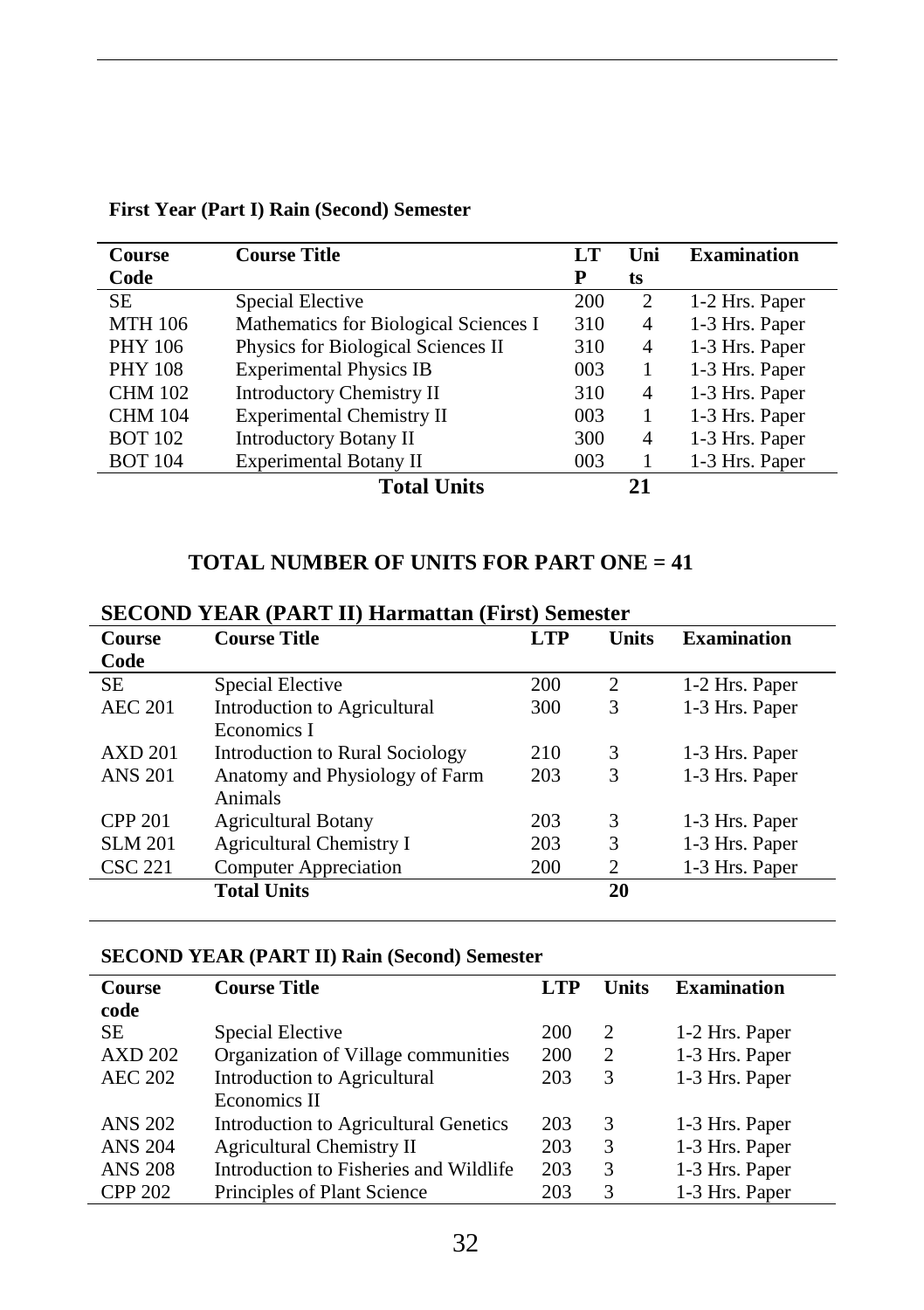#### **Total Units 22**

#### **TOTAL UNITS FOR PART TWO = 41**

| THIND TEAN (TANT III) Halmattan (Filst) semester |                                              |            |              |                    |  |
|--------------------------------------------------|----------------------------------------------|------------|--------------|--------------------|--|
| <b>Course</b>                                    | <b>Course Title</b>                          | <b>LTP</b> | <b>Units</b> | <b>Examination</b> |  |
| Code                                             |                                              |            |              |                    |  |
| <b>SEE</b>                                       | Special Elective                             | <b>200</b> | 2            | 1-2 Hrs. Paper     |  |
| <b>AEC 301</b>                                   | <b>Statistics and Biometrics</b>             | 210        | 3            | 1-3 Hrs. Paper     |  |
| <b>AEC 303</b>                                   | Principles of Agricultural Economics I       | 210        | 3            | 1-3 Hrs. Paper     |  |
| <b>AXD 301</b>                                   | <b>Extension Teaching / Learning Process</b> | 210        | 3            | 1-3 Hrs. Paper     |  |
|                                                  | & Methods                                    |            |              |                    |  |
| <b>CPP 301</b>                                   | Agronomy of Arable Crops and Agro-           | 203        | 3            | 1-3 Hrs. Paper     |  |
|                                                  | climatology                                  |            |              |                    |  |
| <b>CPP 303</b>                                   | Introduction to Agricultural                 | 203        | 2            | 1-3 Hrs. Paper     |  |
|                                                  | Entomology                                   |            |              |                    |  |
| <b>ANS 301</b>                                   | Non-Ruminant Animal Production               | 203        | 3            | 1-3 Hrs. Paper     |  |
| <b>SLM 301</b>                                   | Introduction to Pedology and Soil            | 203        | 3            | 1-3 Hrs. Paper     |  |
|                                                  | Physics                                      |            |              |                    |  |
|                                                  | <b>Total Units</b>                           |            | 23           |                    |  |
|                                                  |                                              |            |              |                    |  |

#### **THIRD YEAR (PART III) Harmattan (First) Semester**

#### **THIRD YEAR (PART III)Rain (Second) Semester**

| <b>Course</b>  | <b>Course Title</b>                     | LTP | <b>Units</b>                  | <b>Examination</b> |
|----------------|-----------------------------------------|-----|-------------------------------|--------------------|
| Code           |                                         |     |                               |                    |
| <b>SE</b>      | Special Elective                        | 200 | $\mathfrak{D}_{\mathfrak{p}}$ | 1-2 Hrs. Paper     |
| <b>AEC 302</b> | Farm Management                         | 210 | 3                             | 1-3 Hrs. Paper     |
| <b>AEC 304</b> | Principles of Agricultural Economics II | 210 | 3                             | 1-3 Hrs. Paper     |
| AGE 352        | Agricultural Engineering I              | 200 | 2                             | 1-3 Hrs. Paper     |
| <b>CPP 302</b> | Agronomy of Permanent Crops and         | 210 | 3                             | 1-3 Hrs. Paper     |
|                | Agro forestry                           |     |                               |                    |
| <b>CPP 304</b> | <b>Plant Pathology</b>                  | 210 | 3                             | 1-3 Hrs. Paper     |
| <b>ANS 302</b> | <b>Ruminant Animal Production</b>       | 200 | $\mathfrak{D}$                | 1-3 Hrs. Paper     |
| <b>SLM 302</b> | Soil Chemistry and Microbiology         | 203 | 3                             | 1-3 Hrs. Paper     |
|                | <b>Total Units</b>                      |     | 21                            |                    |

#### **TOTAL UNITS FOR PART THREE = 44**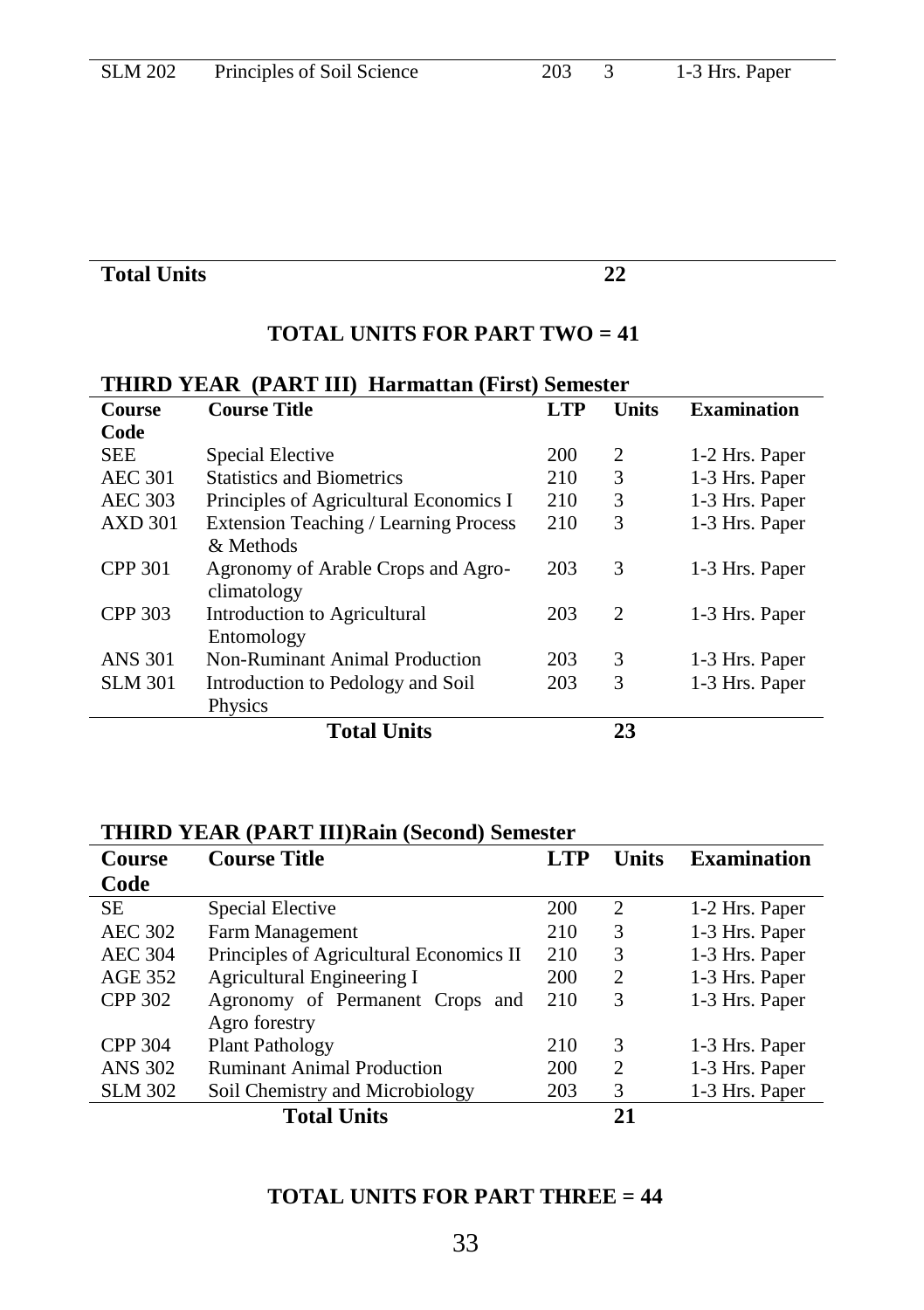#### **FOURTH YEAR (PART IV)**

#### **INTERNSHIP**

#### **Harmattan (First) Semester**

| Course         | <b>Course Title</b>                     | <b>LTP</b> | <b>Units</b>   | <b>Examination</b> |
|----------------|-----------------------------------------|------------|----------------|--------------------|
| Code           |                                         |            |                |                    |
| <b>AEC 401</b> | Farm Accounts and Budgeting             | 103        | 2              | 1-3 Hrs. Paper     |
| <b>AEC 403</b> | <b>Fisheries Management</b>             | 003        | 1              | 1-3 Hrs. Paper     |
| AXD401         | <b>On-Farm Demonstration</b>            | 003        | 1              | 1-3 Hrs. Paper     |
| <b>AXD 403</b> | Training and Visit Extension            | 003        | 1              | 1-3 Hrs. Paper     |
| <b>AXD 405</b> | <b>Agricultural Workshop Practices</b>  | 003        | 1              | 1-3 Hrs. Paper     |
| ANS 401        | <b>Livestock Feed Production</b>        | 003        | 1              | 1-3 Hrs. Paper     |
| <b>ANS 403</b> | <b>Beef Cattle Management Practices</b> | 003        | 1              | 1-3 Hrs. Paper     |
| <b>ANS 405</b> | Rabbit and Micro livestock              |            |                |                    |
|                | <b>Management Practices</b>             | 003        | 1              | 1-3 Hrs. Paper     |
| <b>ANS 407</b> | Animal Health and Products              | 006        | $\overline{c}$ | 1-3 Hrs. Paper     |
| <b>CPP 401</b> | Processing and Storage of Plant         |            |                |                    |
|                | Product                                 | 003        | 1              | 1-3 Hrs. Paper     |
| CPP 403        | Management of Arable Crops              | 003        | 1              | 1-3 Hrs. Paper     |
| <b>CPP 405</b> | <b>Greenhouse Operations</b>            | 003        | 1              | 1-3 Hrs. Paper     |
| <b>CPP407</b>  | <b>Field Plot Techniques</b>            | 203        | 3              | 1-3 Hrs. Paper     |
| <b>SLM 401</b> | Soil Fertility and Plant Nutrition      | 003        | 1              | 1-3 Hrs. Paper     |
| <b>SLM 403</b> | Soil and Water Management               | 003        | 1              | 1-3 Hrs. Paper     |
| <b>AGE 401</b> | <b>Agricultural Surveying</b>           | 009        | 3              | 1-3 Hrs. Paper     |
|                | <b>Total Units</b>                      |            |                | 21                 |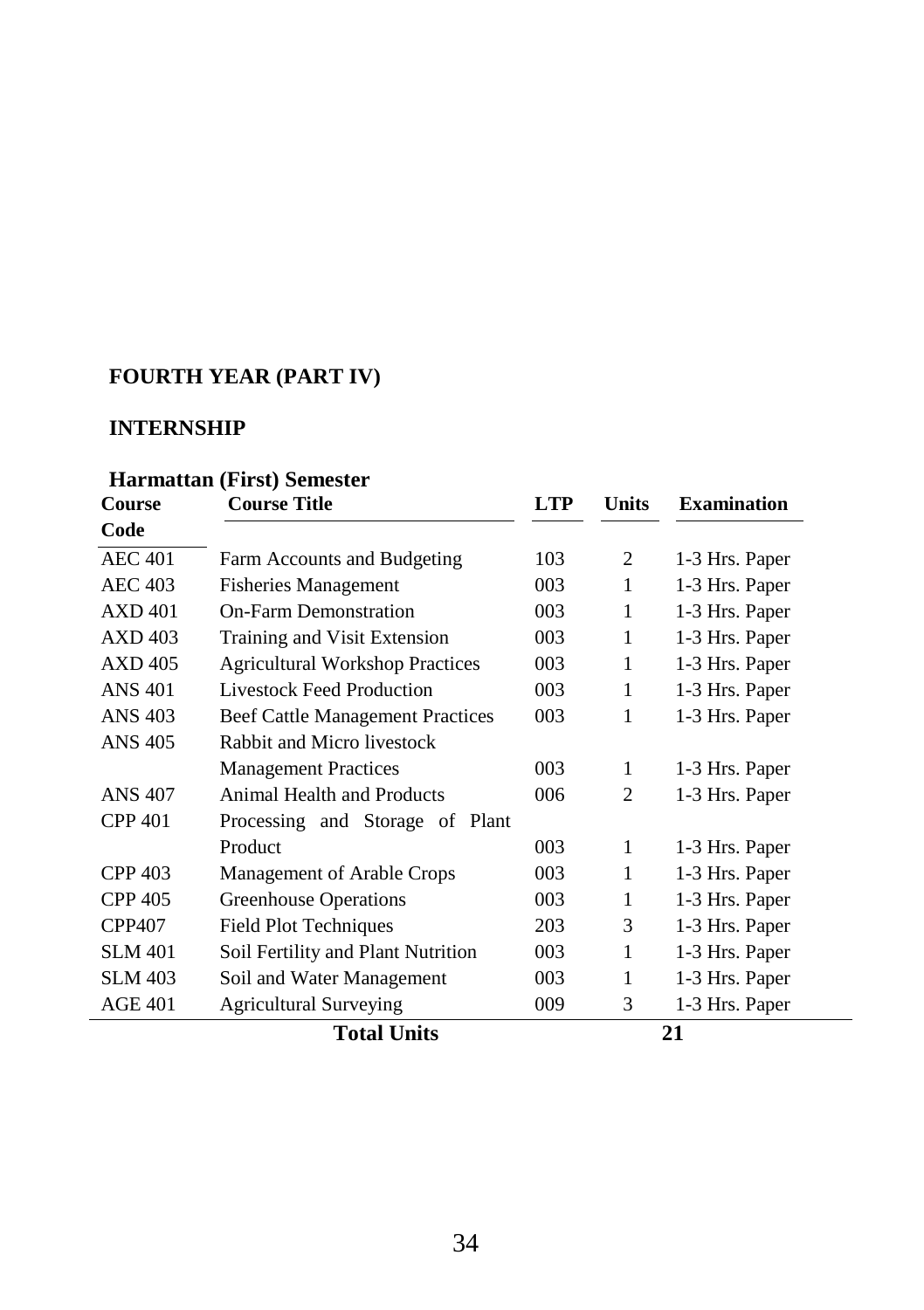|                | <b>Ram</b> (Decond) bemester            |            |              |                    |
|----------------|-----------------------------------------|------------|--------------|--------------------|
| Course         | <b>Course Title</b>                     | <b>LTP</b> | <b>Units</b> | <b>Examination</b> |
| Code           |                                         |            |              |                    |
| <b>AEC 402</b> | Farm Management                         | 003        | 1            | 1 - 3 Hrs. Paper   |
| <b>AEC 408</b> | Report Writing in Agricultural          | 003        | 1            | 1 - 3 Hrs. Paper   |
|                | Economics                               |            |              |                    |
| <b>AXD 402</b> | <b>Extension Records</b>                | 003        | 1            | 1 - 3 Hrs. Paper   |
| <b>AXD 404</b> | Teaching Agriculture in Secondary       | 003        | 1            | 1 - 3 Hrs. Paper   |
|                | <b>Schools</b>                          |            |              |                    |
| <b>AXD 408</b> | Report Writing in Agricultural          | 003        | 1            | 1 - 3 Hrs. Paper   |
|                | Extension                               |            |              |                    |
| <b>ANS 402</b> | <b>Poultry Management Practices</b>     | 003        | 1            | 1 - 3 Hrs. Paper   |
| <b>ANS 404</b> | Sheep and Goat Management Practices     | 003        | 1            | 1 - 3 Hrs. Paper   |
|                |                                         |            |              |                    |
| <b>ANS 406</b> | <b>Pig Management Practices</b>         | 003        | 1            | 1 - 3 Hrs. Paper   |
| <b>ANS 408</b> | Fish and Aquaculture Management         | 003        | 1            | 1 - 3 Hrs. Paper   |
|                | Practices                               |            |              |                    |
| <b>CPP 402</b> | Management of Tree Crops                | 003        | 1            | 1 - 3 Hrs. Paper   |
| <b>CPP 404</b> | <b>Plant Propagation</b>                | 006        | 2            | 1 - 3 Hrs. Paper   |
| <b>CPP 406</b> | <b>Nursery Practices and Vegetable</b>  | 003        | 1            | 1 - 3 Hrs. Paper   |
|                | Production                              |            |              |                    |
| <b>CPP 408</b> | Report writing in Plant Science         | 003        | 1            | 1 - 3 Hrs. Paper   |
| <b>SLM 402</b> | Site-SoilCharacterization (Pedology)    | 003        | 1            | 1 - 3 Hrs. Paper   |
|                |                                         |            |              |                    |
| <b>SLM 408</b> | Report writing in Soil Science          | 003        | $\mathbf{1}$ | 1 - 3 Hrs. Paper   |
| $AGE$ 402      | <b>Farm Mechanization Practices</b>     | 006        | 2            | 1 - 3 Hrs. Paper   |
| <b>AGE 408</b> | writing<br>Report<br>Agricultural<br>in | 003        | 1            | 1 - 3 Hrs. Paper   |
|                | Engineering                             |            |              |                    |
| <b>AGR 400</b> | <b>Farm Practices</b>                   | 009        | 3            | 1 - 3 Hrs. Paper   |
|                |                                         |            |              |                    |
|                | <b>Total Units</b>                      |            | 22           |                    |

### **Rain (Second) Semester**

#### **TOTAL UNITS FOR PART FOUR = 43**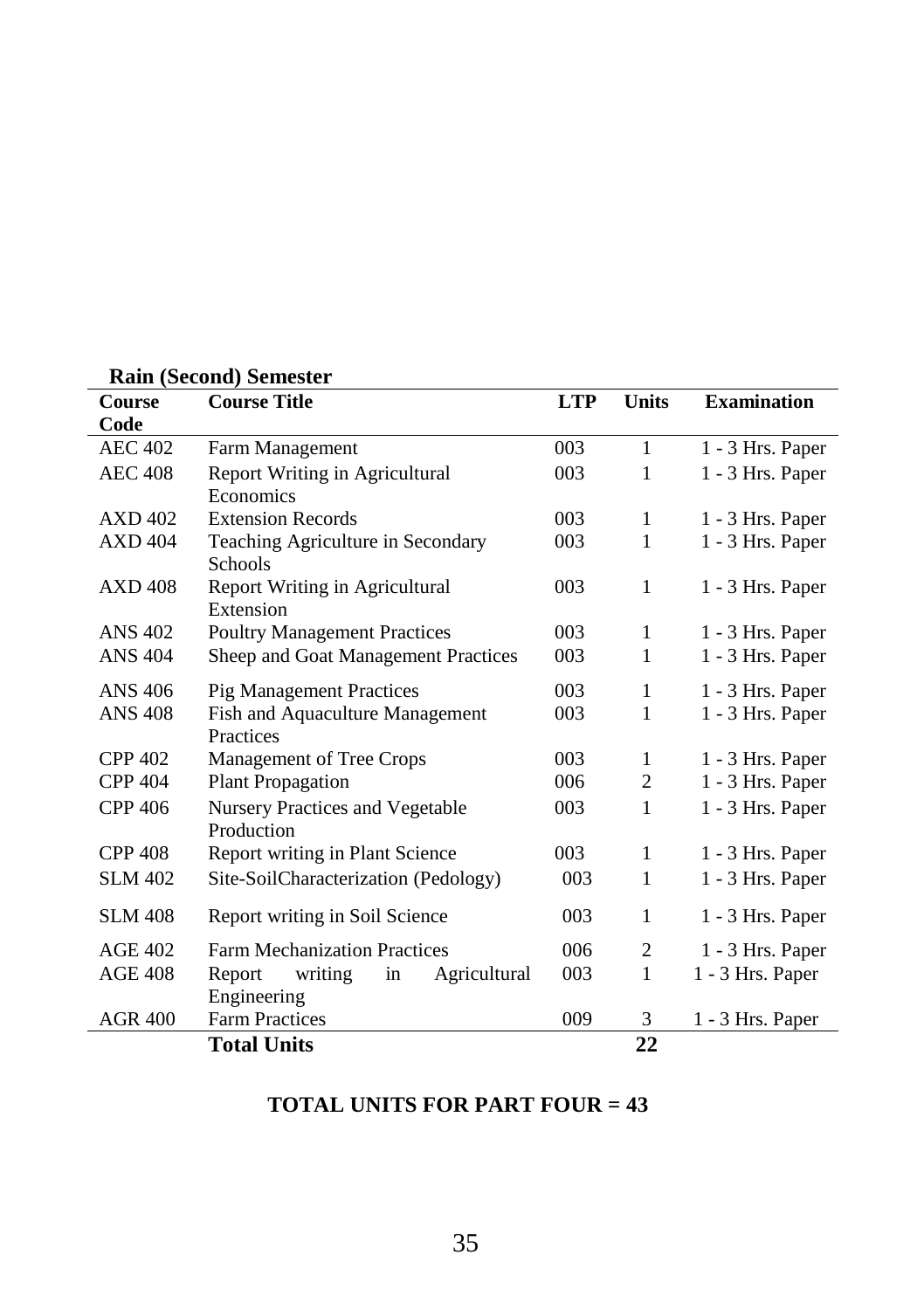| Course            | TIFTII TEAR (TART Y) THAIMANAII (TIISI) BUIRSKI<br><b>Course Title</b> | <b>LTP</b> | <b>Units</b>   | <b>Examination</b> |
|-------------------|------------------------------------------------------------------------|------------|----------------|--------------------|
| Code              |                                                                        |            |                |                    |
| <b>COMPULSORY</b> |                                                                        |            |                |                    |
| <b>ANS 501</b>    | Animal Biochemistry                                                    | 203        | 3              | 1-3 Hrs. Paper     |
| ANS 505           | Animal Health                                                          | 203        | 3              | 1-3 Hrs. Paper     |
| ANS 513           | Research Methodology I                                                 | 103        | $\overline{c}$ | 1-3 Hrs. Paper     |
|                   | <b>ELECTIVES</b> (Take a minimum of any 12 Units)                      |            |                |                    |
| <b>ANS 503</b>    | Animal Breeding and                                                    | 203        | 3              | 1-3 Hrs. Paper     |
|                   | Genetics                                                               |            |                |                    |
| <b>ANS 507</b>    | Swine Production                                                       | 203        | 3              | 1-3 Hrs. Paper     |
| ANS 509           | <b>Poultry Production</b>                                              | 203        | 3              | 1-3 Hrs. Paper     |
| <b>ANS 511</b>    | Reproductive Physiology                                                | 203        | 3              | 1-3 Hrs. Paper     |
| <b>ANS 515</b>    | Animal Biotechnology                                                   | 203        | 3              | 1-3 Hrs. Paper     |
| ANS 517           | <b>Feed Lot Operations</b>                                             | 203        | 3              | 1-3 Hrs. Paper     |
| <b>ANS 519</b>    | <b>Small Ruminant Production</b>                                       | 203        | 3              | 1-3 Hrs. Paper     |
| <b>ANS 521</b>    | Animal Behaviour and                                                   | 203        | 3              | 1-3 Hrs. Paper     |
|                   | Welfare                                                                |            |                |                    |
| ANS 523           | Micro livestock production                                             | 203        | 3              | 1-3 Hrs. Paper     |
|                   | <b>Total Units</b>                                                     |            | 20             |                    |

#### **FIFTH YEAR (PART V) Harmattan (First) Semester**

#### **FIFTH YEAR (PART V) Rain Semester**

| <b>Course</b>     | <b>Course Title</b>                              | <b>LTP</b> | <b>Units</b> | <b>Examination</b> |
|-------------------|--------------------------------------------------|------------|--------------|--------------------|
| Code              |                                                  |            |              |                    |
| <b>COMPULSORY</b> |                                                  |            |              |                    |
| <b>ANS 502</b>    | <b>Animal Nutrition</b>                          | 203        | 3            | 1-3 Hrs. Paper     |
| ANS 506           | <b>Animal Products</b>                           | 203        | 3            | 1-3 Hrs. Paper     |
| <b>ANS 514</b>    | Research Methodology II                          | 116        | 4            | 1-3 Hrs. Paper     |
| ANS 516           | Animal Science Practice                          | 203        | 3            | 1-3 Hrs. Paper     |
|                   | <b>ELECTIVES</b> (Take a minimum of any 6 Units) |            |              |                    |
| <b>ANS 504</b>    | Forage production and<br>Management              | 203        | 3            | 1-3 Hrs. Paper     |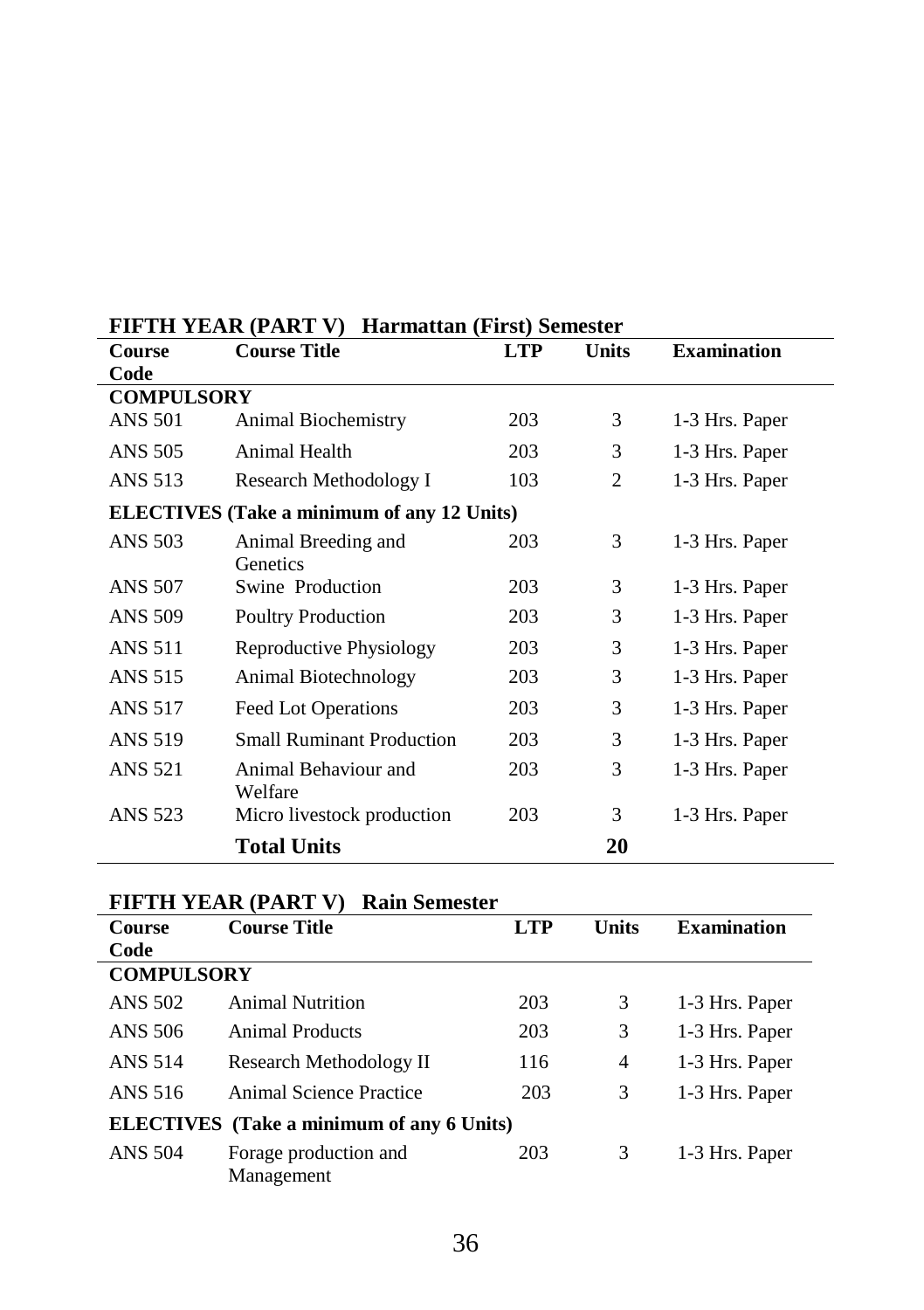|                | <b>Total Units</b>                   |     | 19 |                |
|----------------|--------------------------------------|-----|----|----------------|
| <b>ANS 522</b> | <b>Livestock Biodiversity</b>        | 203 | 3  | 1-3 Hrs. Paper |
| <b>ANS 520</b> | Feed Manufacturing and<br>Technology | 203 | 3  | 1-3 Hrs. Paper |
| ANS 518        | Reproductive Technologies            | 203 | 3  | 1-3 Hrs. Paper |
| ANS 512        | Beef and Dairy Cattle Production     | 203 | 3  | 1-3 Hrs. Paper |
| <b>ANS 510</b> | <b>Applied Animal Breeding</b>       | 203 | 3  | 1-3 Hrs. Paper |
| <b>ANS 508</b> | Fish Production and Industry         | 203 |    | 1-3 Hrs. Paper |

#### **TOTAL UNITS FOR PART FIVE = 39**

#### **2.7 COURSE CONTENT/DESCRIPTION OF COURSES DESCRIPTION OF COURSES**

#### ANS 201: ANATOMY AND PHYSIOLOGY OF FARM ANIMAL 2-0-3 (3) Units)

Introduction to livestock animals: general morphology, animal cell and tissue types, Ecology, stress and adaptation in farm animals. Animal behaviour. Comparative anatomy and physiology of digestive, respiratory, cardio-vascular, urinogenital, endocrine, skeleto-articular and neuro-sensory systems.

#### ANS 202: INTRODUCTION TO AGRICULTURAL GENETICS 2-0-3 (3) Units)

The cell, mitosis, meiosis, spermatogenesis and oogenesis. Mendelian laws of segregation and independent assortment. Genetic ratios, linkage and crossing over. Chromosomal aberrations. Gene structure: deoxyribonucleic acid, ribonucleic acid, gene replication and gene-mutations. Protein synthesis. Genetic properties of populations, gene frequencies, Hardy-Weinberg equilibrium, factors affecting gene frequency changes.

ANS 204: AGRICULTURAL CHEMISTRY II 2-0-3 (3 Units) Chemistry of living matter, Cells, enzymes and intermediary metabolism. Tissues: vascular–corpuscles and plasma chemicals, epithelium, keratin. Hormones – classification, control and interactions. Use of natural and synthetic hormones in animal production. Chemistry and metabolism of carbohydrates, definition, classification. Reactions of monosaccharides, tests for carbohydrates. Glycolysis, citric acid cycle, hexose monophosphate shunt, gluconeogenesis, glycogenesis, glycogenolysis. Chemistry, physical properties and metabolism of lipids: definition and classification. Biosynthesis of saturated fatty acids, synthesis of acylglycerols, oxidation of SFA. Energy balance sheet from SFA oxidation. Chemistry and metabolism of proteins, enzymes and nucleic acids. Amino acid structure, properties and reactions. Enzymes: properties, functions and inhibition.

#### ANS 208: INTRODUCTION TO FISHERIES AND WILDLIFE 2-1- 0 (3 Units)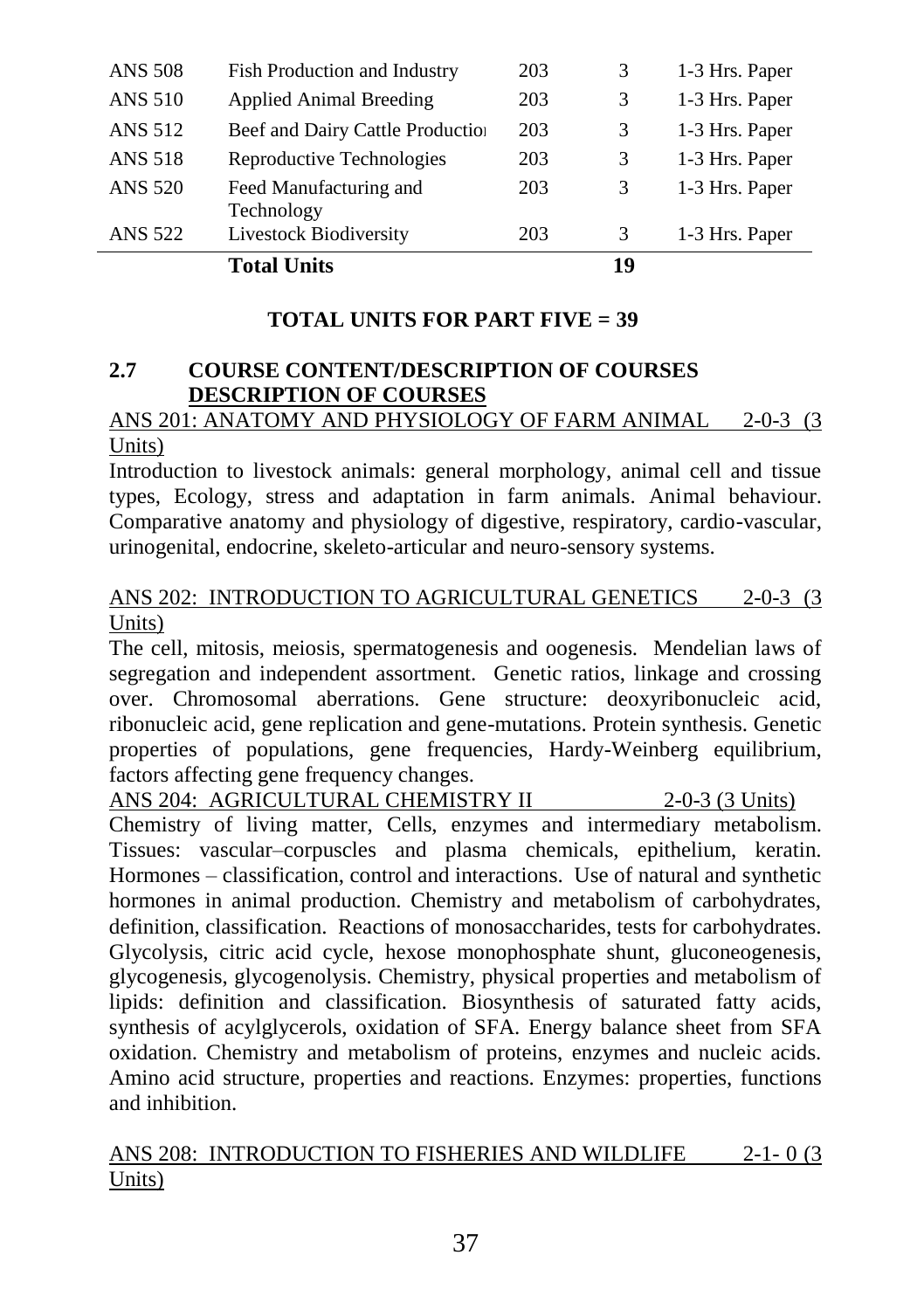Goals of wildlife conservation; Importance of Wildlife; Wildlife Ecosystem; Ecology of Behaviour;

Dynamics of Social behaviour and Foraging; Dispersal, Dispersion and Distribution; Population dynamics; Intraspecific and Interspecific Competition; Wildlife conservation; Endangered Species Decree; Wildlife Control. Introduction to Fisheries; Ecology and Management of Inland water fishes; Aquaculture; Fish pond construction; Conditions for Fish culture; Pond management Techniques: Fish feeds and Feeding: Hatchery management: Fingerling production; Breeding Techniques; Fish diseases and parasites

ANS 301: NON-RUMINANT ANIMAL PRODUCTION 2-0-0 (2 Units) Rabbits: characteristics, breeds, nutrition and management practices. Poultry: characteristics, breeds, nutrition and management practices. Pigs: characteristics, breeds, nutrition and management practices.

ANS 302: RUMINANT ANIMAL PRODUCTION 2-0-0 (2 Units) Classification and importance of ruminant animals; anatomy and physiology of the digestive tract of ruminants, the Nigerian ruminant animal production and distribution. Terms used in ruminant production; characteristics of the local and exotic breeds of cattle, sheep and goats. Performance traits, reproduction and mating in cattle, sheep and goats. Establishment of cattle, sheep and goat production enterprises; buildings and equipment, health and general management practices; feeding and nutrition. Metabolic diseases of ruminants.

ANS 401: LIVESTOCK FEED PRODUCTION 0-0-3 (1 Unit) Nutrient categories, functions and requirements; identification and classification of livestock feed ingredients (conventional and unconventional); livestock diet formulation; feed mill and equipment; livestock feed manufacturing, processing and storage.

ANS 402: POULTRY MANAGEMENT PRACTICES 0-0-3 (1 Unit) Poultry management systems. Poultry housing for chicks, growers, layers, breeders, ducks, turkeys, quails, local chickens. Deep litter, Battery cage system. Poultry feeding, Ration formulation, ration mixing. Preparations for brooding of day old chicks, rearing of growers, daily routine management practices of chick starters, growers, finishers, layers and breeders. Health management practices; Immunization, Vaccination, Drug administrations, Post mortem, Record keeping, Waste disposal in poultry production, egg collection, egg grading, culling, debeaking. Hygiene and sanitation.

ANS 403: BEEF CATTLE MANAGEMENT PRACTICES 0-0-3 (1 Unit) Orphan calf care, implanting, sorting, castration, weighing, weaning and identification. Moving cattle, heat detection, artificial insemination, oestrus synchronization and pregnancy examination. Normal and abnormal calving.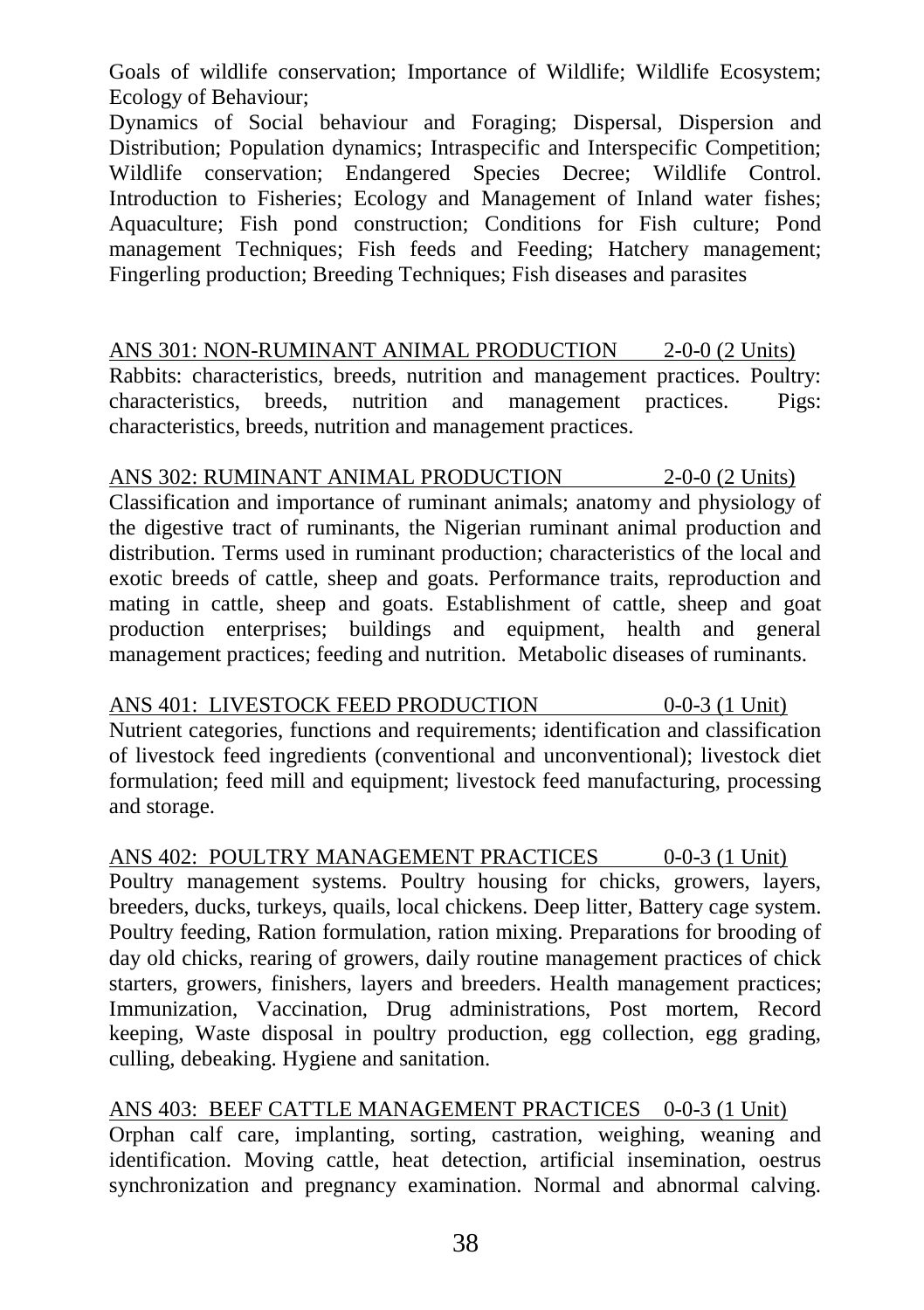Neonatal care, Stomach tubing, dehorning, deworming, bolusing and drenching. Control of parasites and foot rot, hoof trimming, loading and transporting.

ANS 404: SHEEP AND GOAT MANAGEMENT PRACTICES 0-0-3 (1 Unit) Practical training in preparing feed materials for ruminants. Forages and their establishment: concentrates and agro – industrial / household by – products as feed materials. Housing systems – tethering, partial and total confinement, etc., type of pens: concrete, slated and litter floor pens. Routine management practices: deworming, delousing, dehorning, hoof trimming, weighing, dipping, castration and identification. Breeding methods: controlled and uncontrolled breeding. Weaning methods, zero weaning, controlled suckling and natural weaning. Small ruminants: characteristics and behaviour, similarities and differences between sheep and goat management practices.

#### ANS 405: RABBIT AND MICROLIVESTOCK MANAGEMENT PRACTICES 0-0-3 (1 Unit)

Characteristics of rabbits, breeds and breeding of rabbits. Housing, feeds and feeding of rabbits. Record keeping, processing and handling of rabbit products. Snail production in tropical humid environment. Bee keeping and Honey production. Grasscutter production. Giant rat production; unconventional livestock farming.

ANS 406: PIG MANAGEMENT PRACTICES 0-0-3 (1 Unit) Advantages of pig over other domesticated animals. Breeds and breeding. Selection of foundation stock. Pig feeding and nutrition; feeding regimes in the different stages of pig management systems. Routine management practices.

ANS 407: ANIMAL HEALTH AND PRODUCTS 0-0-3 (1 Unit) Whole meat processing – curing smoking, drying and refrigeration. Meat processing, ground meat, corned beef and sausages. Processing of offals – tripe, legs and skin. Egg quality assessment – candling, Haugh unit and egg shell thickness. Milk quality assessment – milk fat, total solids, non-fat solids, flavour, milk processing and storage. External features of live animals (cattle, sheep, goats, pigs, poultry, rabbits,,etc.) and their appraisal. Ante mortem inspection, slaughtering techniques and equipment, Post mortem inspection. Dressing methods and equipment, gut removal and production of sausage casings. Carcass quality and yield grading, primal and retail cuts of the different species of animals.Health management practices – deworming, castration, dehorning, routine vaccination programme, control of external parasites, recognition of diseases, wounds and wounds management, common treatment of diseases, vaccines types and their preservation methods, plant and mineral poisons in animals.

ANS 408: Fish and Aquaculture Management Practices 0-0-3 (1 Unit)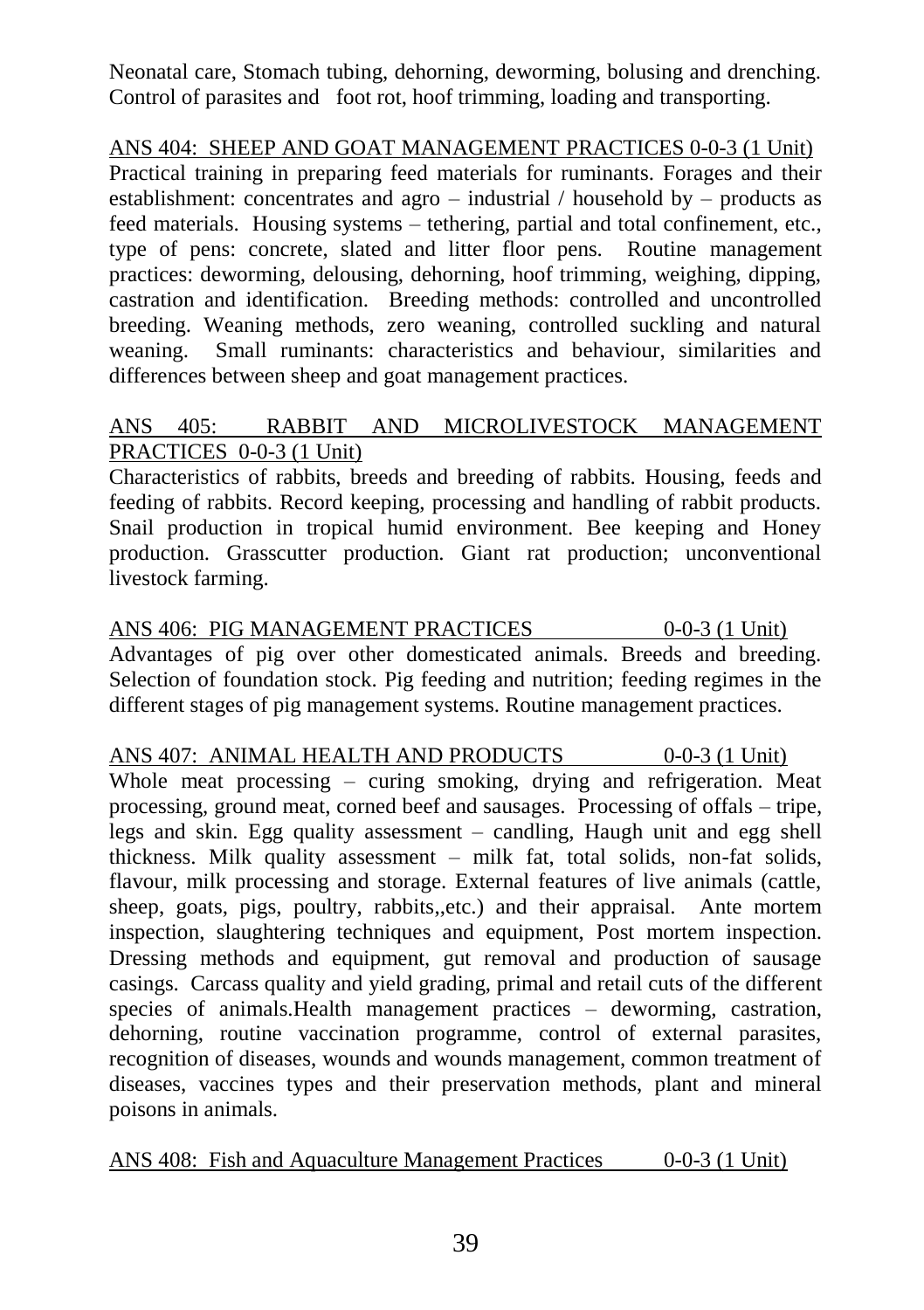Basic techniques in fish capture and culture. Fishing gears, fish capture methods and fish production systems. Hatchery and pond management. Fish processing and post harvest technology

#### ANS 501: ANIMAL BIOCHEMISTRY 2-0-3 (3 Units)

Chemistry of carbohydrates, and major pathways of carbohydrate metabolism; glucose catabolism and generation of high energy bonds; chemistry of lipids and fatty acids. Oxidation of triacylglycerols fatty acids, ketosis and ketone bodies. Cholesterol and general lipid metabolism. Chemistry and metabolism of proteins and amino-acids. Classification of enzymes, enzyme function and factors affecting enzyme activity. Nucleic acids, nucleotides and nucleosides. Structure and function of DNA and RNA. Genes, gene repair, mutation, recombination and cloning. Principles of recombinant DNA technology.

### ANS 502: ANIMAL NUTRITION 2-0-3 (3 Units)

The chemical composition of the animal body. Water in relation to nutrition. Feedstuff, feeding standards and their inadequacies. Feed preparation in birds and its importance. Proximate analysis and ration formulation. Carbohydrates, lipids and protein metabolism and their requirements in the body. Schemes for describing the energy value and protein value of feeds. Mineral and vitamin metabolism requirements and their inter-relationships in nutrition. Feed additives, antibiotics, anti-oxidants, colouring and flavouring agents, growth promoters etc.

ANS 503: ANIMAL BREEDING AND GENETICS 2-0-3 (3 Units) Gene frequency changes, migration, mutation and selection. Population means and variances, breeding value, heritability and its estimation; repeatability, selection for livestock improvement, inbreeding, inbreeding depression, crossbreeding. Heterosis and livestock production. Introduction to molecular genetics; marker-assisted selection, genetic engineering of domestic animals, applications of biotechnology to animal genetics and breeding. Artificial insemination, multiple ovulation and embryo transfer, cloning and DNA fingerprinting.

ANS 504: FORAGE PRODUCTION AND MANAGEMENT 2-0-3 (3 Units) Common terminologies in pasture and range; morphology of the grasses and legumes: vegetative parts, reproductive parts. List of common grasses and legumes in Nigeria; distribution of natural pastures in Nigeria – Vegetational zones; a description of some indigenous and introduced pasture species; desirable characters in herbage species evaluation. Nutritive value of the tropical pastures. Fertilizer in pasture production; forage yield determination; forage conservation – hay, silage, haylage, husklage. Grassland management and utilization; harvesting frequencies, nutritive value. Systems of grazing management; determination of Stocking Rate (S.R); Range versus pasture.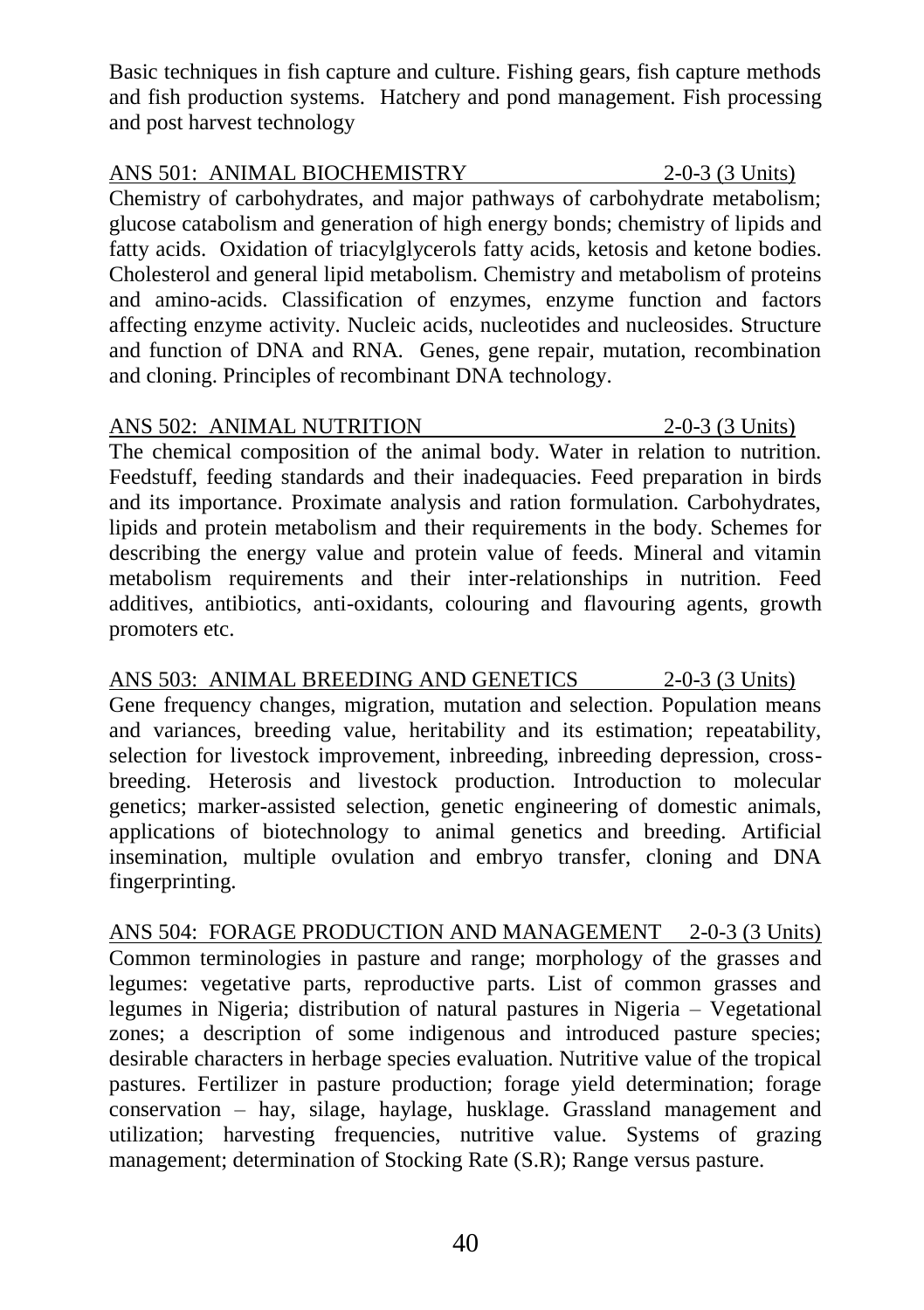#### ANS 505: ANIMAL HEALTH 2-0-3 (3 Units)

Bacterial and viral infections of livestock industry in Nigeria, their prevention and control. Infections and immunity; wound and wound infections. Helminth and protozoan parasites of domestic livestock: their classification, diagnosis, epidemiology, prevention, treatment and control; their impact on the livestock industry in Nigeria. External parasites and diseases they transmit: their control in ruminants. Plant poisoning, diseases and their prevention. Use of medicaments and routine vaccination of livestock. Zoonotic diseases and their public health importance. Ethno veterinary practices.

ANS 506: ANIMAL PRODUCTS 2-0-3 (3 Units) Classification of animal products and animal by products, Nigerian meat and animal products industry. Animal growth and development, body composition, conversion of muscle to meat, fresh meat properties, meat preservation, processing and storage. Milk production and processing, milk quality, milk sterilization and pasteurization, milk by – products: butter, whey, cheese etc. Production and processing of other animals and fish, food poisoning, Inspection, packaging and distribution of animal products.

#### ANS 507: SWINE PRODUCTION 2-0-3 (3 Units)

Importance of swine raising in the tropics. Breeds, breeding and selection. Feeding and nutrition, management and health care, buildings and equipment requirements, processing of pig products. Swine recording and monitoring.

ANS 508: FISH PRODUCTION AND INDUSTRY 2-0-3 (3 Units) Fish pond construction and engineering, fresh water pond ecology and dynamics, hatchery management, inland water management, freshwater fish cage culture and marine culture, fish feeding and feed formulations, fish genetics and breeding, fingerling production, fish parasites and fish pathology. Fish, processing and post harvest technology. Introduction to marine science and marine products, biotechnology applications in fisheries and aquaculture.

ANS 509: POULTRY PRODUCTION 2-0-3 (3 Units) Poultry industry in Nigeria. Biology and morphology of domestic chicken; physiology of egg production; egg formation process; hormonal effect on male and female reproductive organs; egg incubation and hatchery management; care of baby chicks, growers and laying hens; broiler bird production; ration formulation, poultry nutrition and feedings nutrition of baby chicks, growers and laying hens. Poultry buildings, equipment and appliances. Poultry production systems. Rural poultry production. Family poultry production. Production of other poultry – muscovites, ducks, guinea fowls, turkey, geese, quail and ostrich.

ANS 510: APPLIED ANIMAL BREEDING 2-0-3 (3 Units) Production traits of various species of livestock, their measurement and evaluation, selection and breeding for improvement of various species of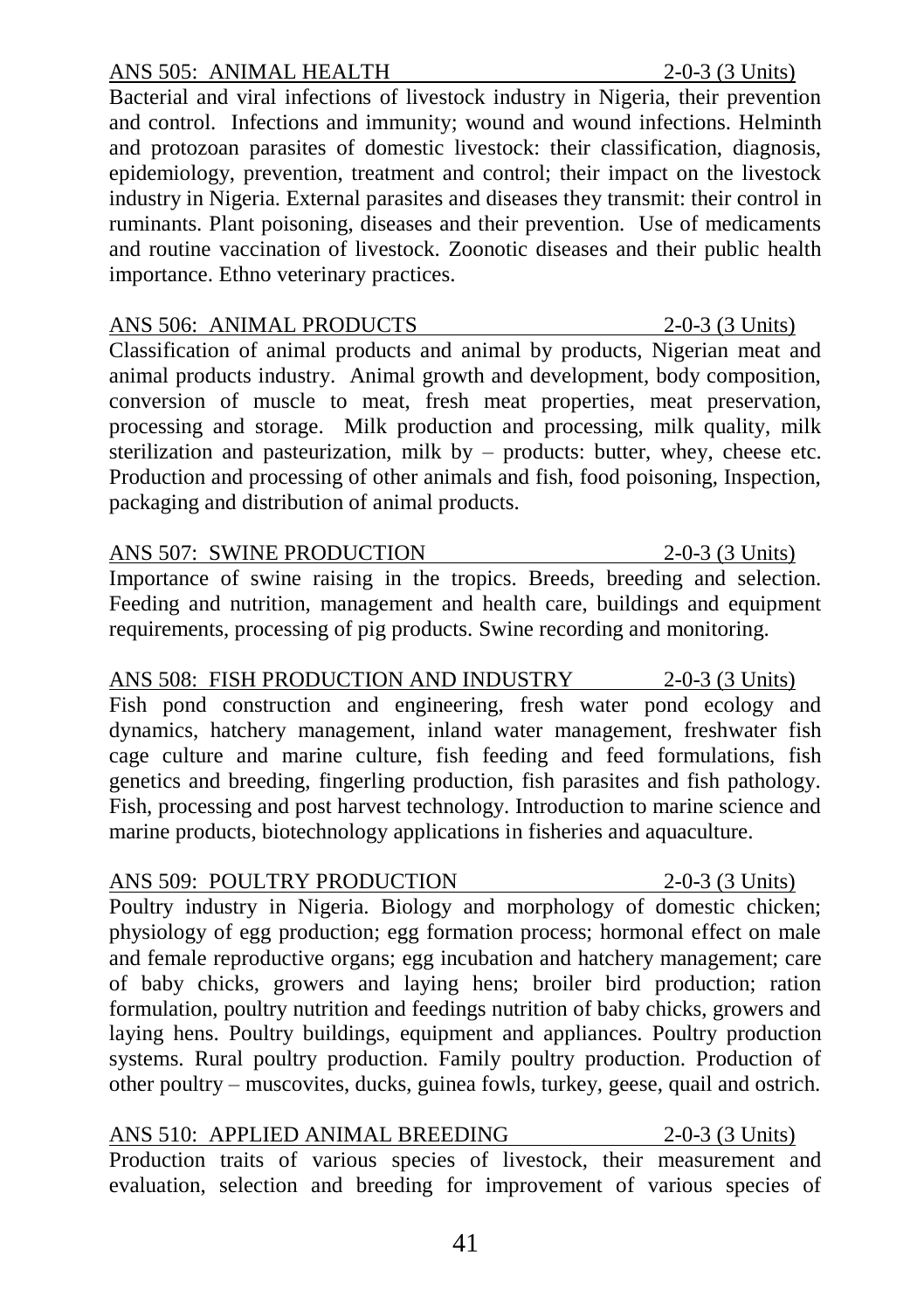livestock with emphasis on dairy cattle, beef cattle, swine, poultry, sheep, goats and rabbits. Performance testing. Breeding programmes used in various species of livestock. Identifying and incorporating genetic markers and major genes in animal breeding programs, DNA tests and segregation analysis for genetic disorders. Determining associations between genetic markers and Quantitative Trait Loci (QTLs).

#### ANS 511: REPRODUCTIVE PHYSIOLOGY 2-0-3 (3 Units)

Embryology of the reproductive system; functional anatomy of the male and female reproductive system; male and female germ cells; spermatogenesis; oogenesis; folliculogenesis; oestrus cycle; mating and sexual behaviour, fertilization; pregnancy; parturition; suckling and maternal behaviour; uterine involution and post partum resumption of oestrus; reproductive hormones.

#### ANS 512: BEEF AND DAIRY CATTLE PRODUCTION 2-0-3 (3 Units)

World demand and supply of beef and dairy products. The Nigerian beef and dairy industries. Beef production systems and types of cattle. Performance traits of beef and dairy cattle. Characteristics of local and exotic breeds of beef and dairy cattle. Establishment of beef and dairy cattle production enterprises: buildings and equipment. Beef and dairy cattle management practices; Reproduction and mating. Breeding and selection. Slaughter methods, meat hygiene and carcass quality; Milk and other dairy products.

ANS 513: RESEARCH METHODOLOGY I 1-0-3 (2 Units) Covers essentially the design of experiments in the different fields of Animal Sciences and Production, Analysis of Livestock Data. Conceptualization of and preparation for research project

ANS 514: RESEARCH METHODOLOGY II 1-1-6 (4 Units) Practical experimentation in animal production and management, e.g. housing, nutrition and health, animal products, reproductive physiology, breeding and genetics, fish biology and aquaculture, etc. Research project execution, report and presentation.

#### ANS 515: FUNDAMENTALS OF ANIMAL BIOTECHNOLOGY 2-0-3 (3) Units)

Definition of biotechnology/recombinant DNA technology/genetic engineering. Tools: cloning, marker-assisted selection, QTL mapping, physical and genetic mapping transgenes, trans-genesis, gene banks, gene sequencing, DNAfingerprinting, informatics. Applications in animal and feed production, nutrition, reproduction, genetics and breeding, disease and metabolic control pollution abatement and environmental management. Use of DNA tests for meat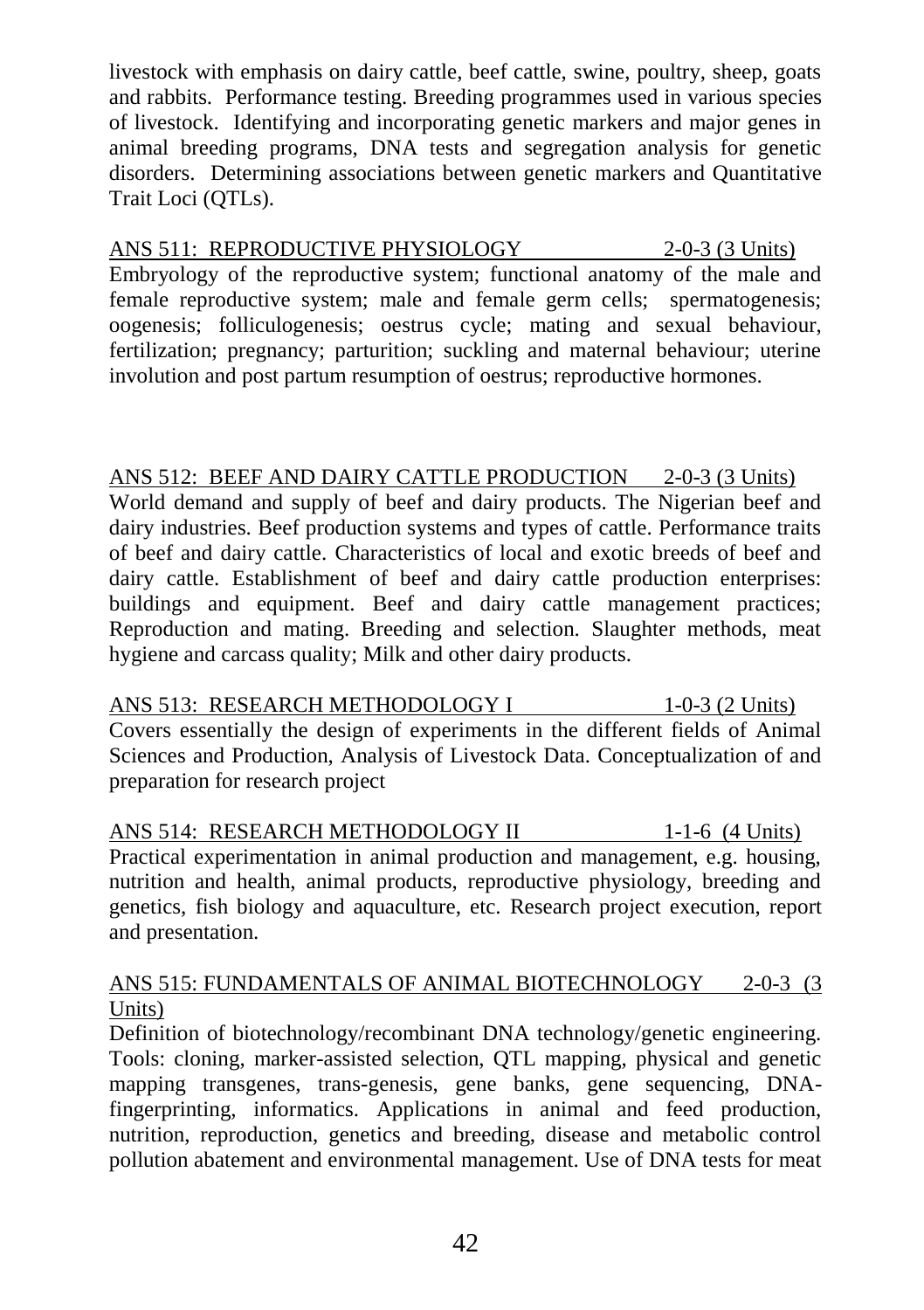quality genotype identification, paternity testing, disease diagnostics, *etc*... Conservation of animal genetic resources, *ex situ* and *in situ.*

ANS 516: ANIMAL SCIENCE PRACTICE 2-0-3 (3 Units) Job opportunities; Consultancy services in animal production; Professional ethics of Animal science; preparation of feasibility and environmental impact assessment reports for animal production; Computer applications in livestock operation.

ANS 517: FEEDLOT OPERATIONS 2-0-3 (3 Units) Feedlot location and operation; feedlot design and management; feedmill operations; feed preparation, cattle feeding; control of feedlot disease and parasites; manure management, processing feedlot cattle; role of the feedlot consultant.

ANS 518: REPRODUCTIVE TECHNOLOGIES 2-0-3 (3 Units) Artificial insemination technique; sex determination and manipulation; sex reversal; gamete and embryo sexing; induction and synchronization of oestrus and ovulation; multiple ovulation and embryo transfer technique, heat detection methods; cryopreservation technique, pregnancy diagnosis, induction of parturition and lactation; weaning methods; *in vitro* maturation and fertilization; DNA probing; nuclear transfer; cloning.

ANS 519: SMALL RUMINANT PRODUCTION 2-0-3 (3 Units) Sheep and goats – Breeds of sheep and goat; production systems, feeding of sheep and goats; breeding programme in sheep and goats; selection programme. Common diseases of sheep and goats; their prevention and treatments. Modern improvement methods, biotechnology, modern innovations in rearing of sheep and goats in the tropics. Routine management practices.

ANS 520: FEED MANUFACTURING AND TECHNOLOGY 2-0-3 (3 Units) The Nigerian feed resource: identification and classification of livestock feed ingredients (conventional and non-conventional). Livestock diet formulation. Livestock feed manufacturing, processing, storage and distribution. Trends in feed technology.

ANS 521: ANIMAL BEHAVIOUR AND WELFARE 2-0-3 (3 Units) Introduction to ethology; animal domestication; natural versus artificial selection; physiology of behaviour: social behaviour, reproductive behaviour. Biology of animal stress; animal ethics; welfare in intensive versus extensive production systems; transport and slaughter. Bioclimatology, bioregulation and animal adaptation; animal stress and stressors. Livestock building design; Livestock – environment interaction.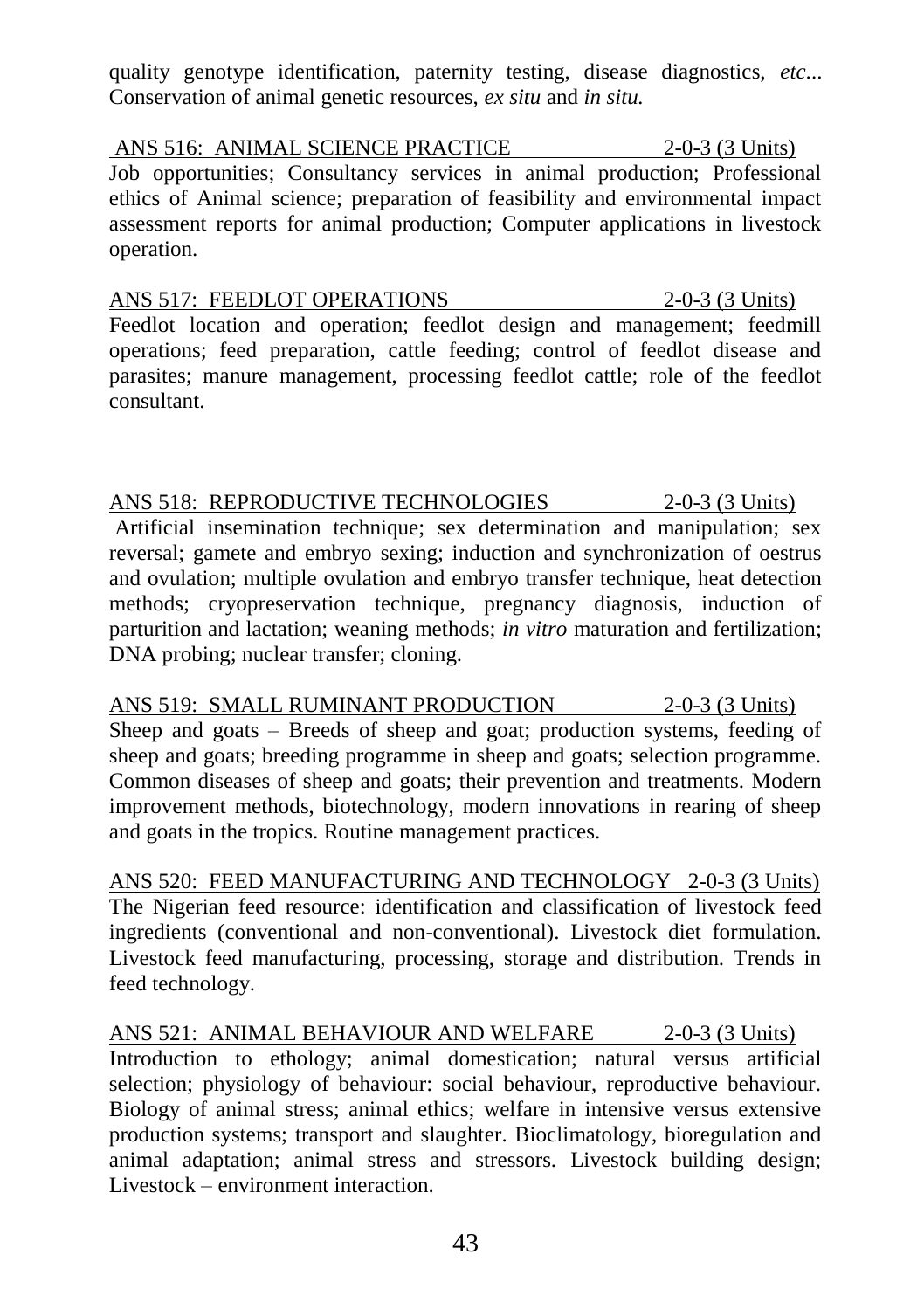#### ANS 522: LIVESTOCK BIODIVERSITY 2-0-3 (3 Units)

Origin and differentiation of breeds; ecological adaptation of breeds; genotype – environment interaction; adaptation to hot and cold regions; livestock biodiversity and sustainable development, global food security and livestock biodiversity; assessment and characterization of livestock biodiversity; conservation of livestock biodiversity; cryopreservation, *in situ* conservation.

ANS 523: MICRO LIVESTOCK PRODUCTION 2-0-3 (3 Units) Rabbits: breeds, feeds and nutrition; management and health care, buildings and equipment. Processing of rabbit products. Record keeping. Snail production in the tropics. Guinea pig production in tropical humid environment. Bee keeping and Honey production. Grasscutter production. Giant rat production; Unconventional livestock farming.

#### **3.0 POSTGRADUATE PROGRAMME**

#### **3.1 Introduction**

Postgraduate training in the field of Animal science will provide qualified students in Agricultural or Biological Sciences, the opportunity of specializing in Animal Nutrition, Animal Breeding, Animal Health and Animal Physiology and Animal Products.

#### **3.2 Degree Awarded**

The Department offers M.Sc, M Phil and Ph.D. Programmes in Animal Science based on course work and original research.

#### **3.3 General Requirements**

#### **3.4 General Departmental Requirements/Admission Requirements**

The entry requirements for admission to the M.Sc. and M.Phil. Programmes are as stipulated in the Postgraduate School Regulations. The degree must be in Agriculture, Biological Sciences or Chemistry. The entry requirements for admission to the Ph.D. Programme are those stipulated in the Regulations. In addition, candidates must show evidence that they have successfully completed courses in the following areas during their B.Sc. degree programme to be allowed to undertake the advanced work required for the M.Sc., M.Phil., or Ph.D.degree.

- (i) General Biochemistry
- (ii) Anatomy and Physiology of Domestic Animals
- (iii) Fundamentals of Animal Nutrition
- (iv) Animal Breeding
- (v) Agricultural Statistics or Biometry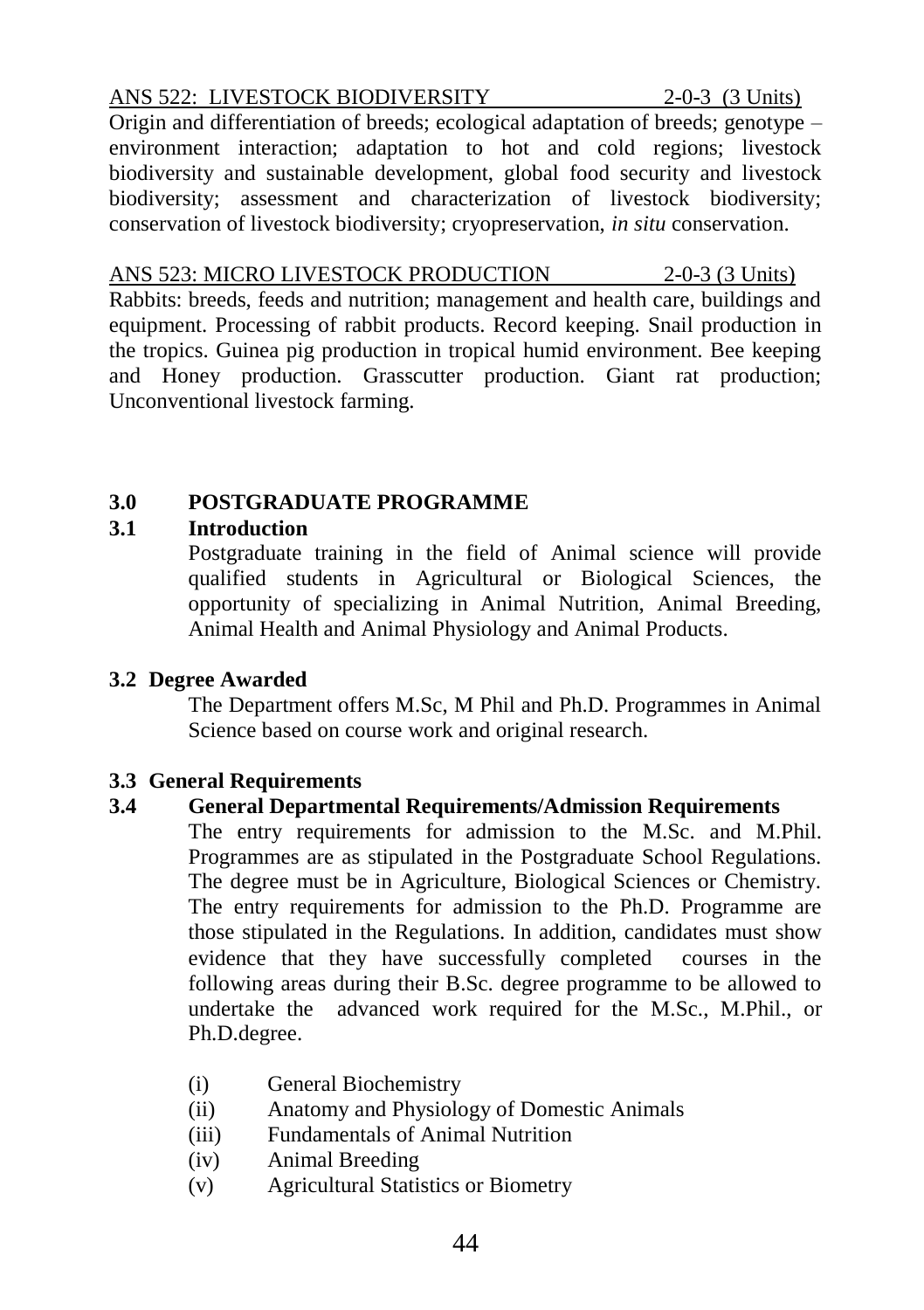Where candidates are deficient in any of the above courses or their equivalent, such candidates may be required to audit these courses during the first two semesters of their enrolment for the M.Sc. degree.

#### **3.5 Course work**

Candidates shall be required to complete at least EIGHT courses (including ANS 611 and ANS 612) for the Masters degree chosen from the following courses or other approved University courses with the permission of the candidate's supervisor.

| 601 | Advanced Protein and Energy Metabolism         | 3                                               |
|-----|------------------------------------------------|-------------------------------------------------|
| 602 | <b>Advanced Mineral and Vitamin Metabolism</b> | 3                                               |
| 603 | Feedstuffs                                     | 3                                               |
| 604 | Advanced Pasture and Range Management          | 3                                               |
| 605 | <b>Advanced Ruminant Nutrition</b>             |                                                 |
| 606 | <b>Advanced Non Ruminant Nutrition</b>         |                                                 |
| 607 | Animal Physiology I                            |                                                 |
| 608 | Animal Physiology II                           |                                                 |
| 609 | <b>Animal Microbiology</b>                     |                                                 |
| 610 | <b>Recent Advances in Nutrition</b>            | 33333333                                        |
| 611 | Analysis of Livestock Data I                   |                                                 |
| 612 | Analysis of Livestock Data II                  |                                                 |
| 613 | <b>Advanced Quantitative Genetics</b>          | $\overline{3}$                                  |
| 614 | <b>Advanced Genetics of Livestock</b>          |                                                 |
|     | Improvement                                    | $\mathfrak{Z}$                                  |
| 616 | Advances in Fish Production                    | $\sqrt{3}$                                      |
| 617 | Research Techniques in Animal Science          |                                                 |
| 618 | <b>Agricultural Biotechnology</b>              | $\begin{array}{c} 3 \\ 3 \\ 3 \end{array}$      |
| 619 | Animal Growth and Development                  |                                                 |
| 620 | Advances in Animal Reproduction                |                                                 |
| 621 | Endocrinology                                  |                                                 |
| 622 | <b>Animal Parasitology</b>                     | $\begin{array}{c} 3 \\ 3 \\ 3 \\ 3 \end{array}$ |
| 623 | Advances in Animal Reproduction                |                                                 |
| 624 | Climate Change and Animal Agriculture          | $\overline{\mathbf{3}}$                         |
| 625 | Fish Breeding and Hatchery Management          | 3                                               |
| 698 | Seminar                                        |                                                 |
| 699 | research                                       | $1 - 3$                                         |
|     |                                                |                                                 |

Where a candidate with Master's degree of another University recognized by this University is registered for a Ph.D. degree, he may be given credit for any of the courses provided he can show evidence that he has satisfactorily completed their equivalent.

#### **3.6 Course Examination**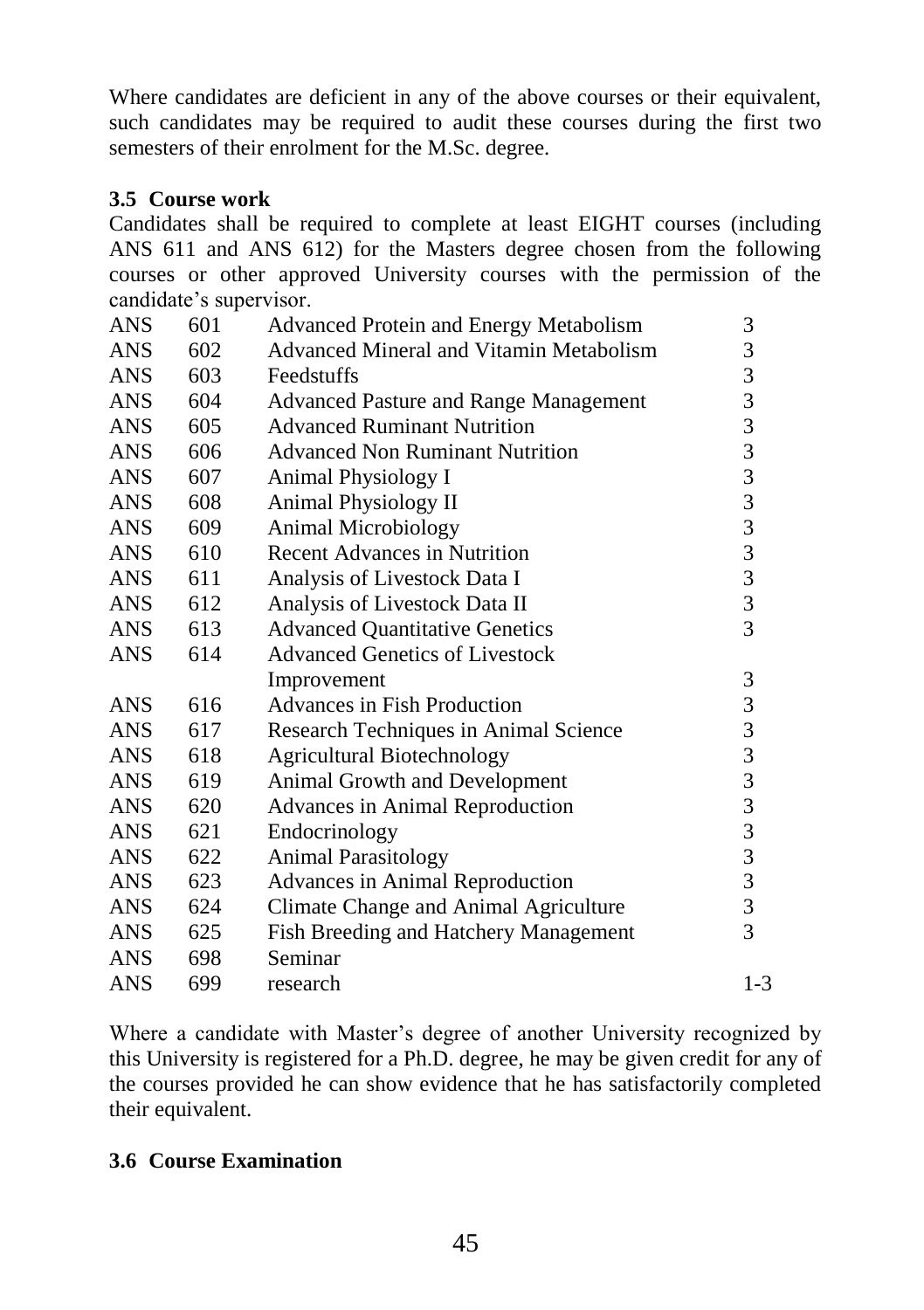- (a) An M.Sc. or M.Phil. Student shall have completed a minimum of 24 units before taking his final oral examination.
- (b) A Ph.D. student who has completed the minimum course requirements and had his research project well under way shall be required to take a qualifying examination in accordance with the regulation guiding Postgraduate studies. This examination shall be taken at least 12 months before the final oral examination (thesis defense).
- iii. A Ph.D. student shall have completed a minimum of 36 units of course work before taking his final oral examination.

#### (c) **Thesis**

- (i) A dissertation based on analysis of data of a research carried out in the department or approved library research written according to standards prescribed by the Postgraduate College, shall be presented by the candidate for M.Sc. (Animal Sciences). The dissertation shall include a review of pertinent literature, materials and methods, results and discussion of the research work or analysis of data carried out by the candidate.
- (ii) A thesis based on original research work and written according to standards prescribed by the PG courses shall be presented by the candidate for M.Sc. The thesis shall include a review of pertinent literature, method and materials, results and discussion of the experimental work carried out by the candidates.
- (iii) A thesis based on original research and on a title and research plan approved by the P.G. College shall be presented by the candidate for Ph.D.
- (iv) Each dissertation or thesis shall be examined by an oral examination of the subject matter of the thesis or dissertation and overall knowledge of the field of study. For each M.Sc. and Ph.D. candidate, the panel of examiners shall be constituted according to the regulations of the PG College.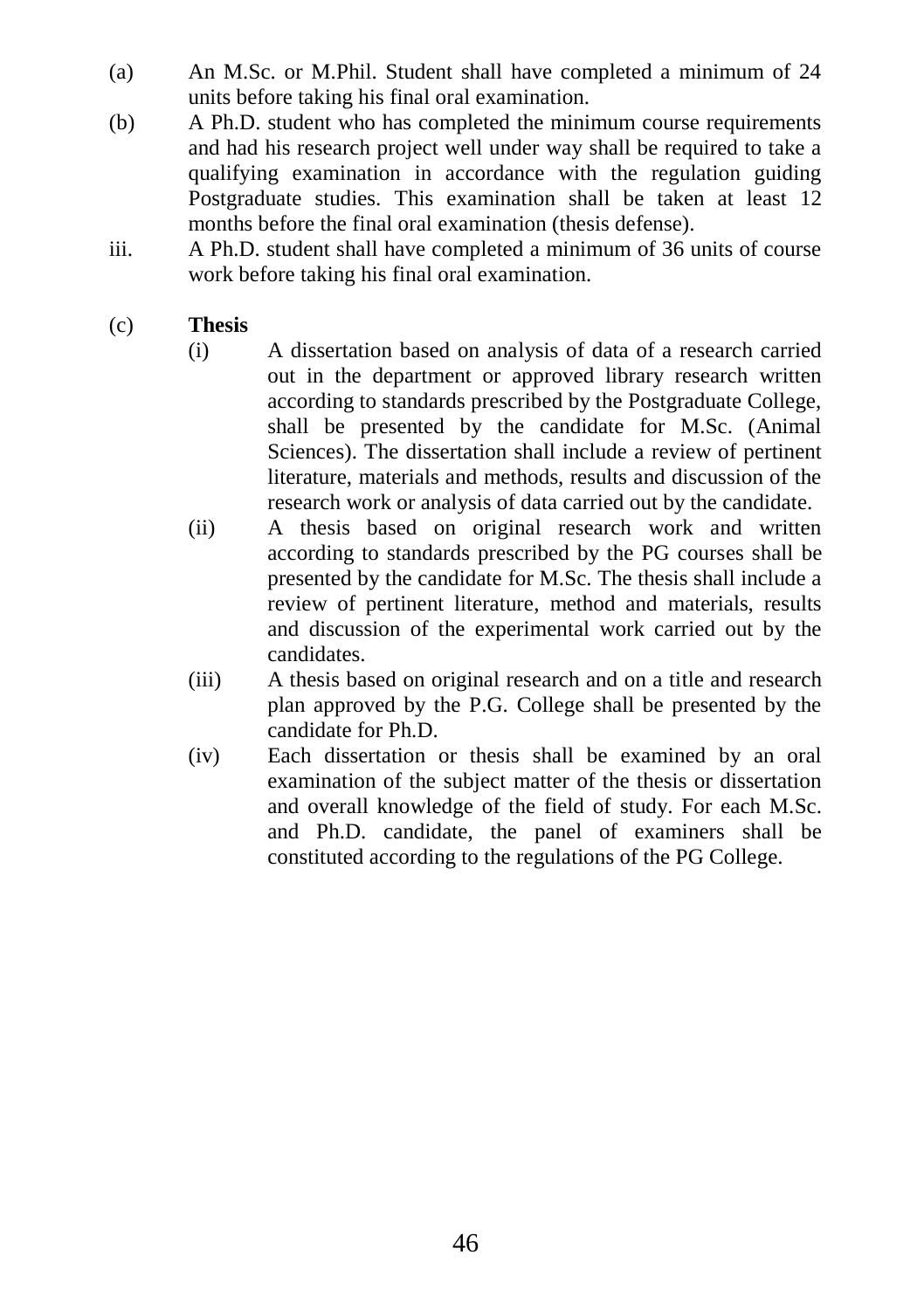| 3.7            | <b>Staff for Graduate Programme</b> |                                                          |                               |                                         |  |  |
|----------------|-------------------------------------|----------------------------------------------------------|-------------------------------|-----------------------------------------|--|--|
| S/No           | <b>Name</b>                         | <b>Degrees</b>                                           | <b>Status</b>                 | Areas of<br><b>Specialization</b>       |  |  |
| 1.             | E. O.<br>Akinfala                   | B. Agric.Tech.<br>(Akure), M.Sc.,<br>Ph.D (Ibadan)       | Head/Profess<br><sub>or</sub> | Non Ruminant<br>Nutrition               |  |  |
| 2.             | $E_{\cdot}$<br>B.Sonaiya            | B.Sc., M.Phil.<br>(Ife), Ph.D<br>(Cornell)               | Professor                     | Meat and<br>Muscle Biology              |  |  |
| $\overline{3}$ | A. O.<br>Aderibigbe                 | B.Sc.(Calif.),<br>M.Sc., Ph.D.<br>(Oregon)               | Professor                     | Ruminant<br>Nutrition                   |  |  |
| $\overline{4}$ | O.G.<br>Omitogun                    | B.Sc.,M.Sc.<br>(Philippines),<br>Ph.D. (France)          | Professor                     | Animal<br>Biotechnology/<br>Aquaculture |  |  |
| 5              | S. M.<br>Odeyinka                   | B. Agric, Ph.D.<br>(Ife)                                 | Professor                     | Ruminant<br>Nutrition                   |  |  |
| 6              | S. O.<br>Oseni                      | B. Agric., M.Phil.<br>$($ Ife $)$ , Ph.D<br>(Georgia)    | Professor                     | Animal Breeding<br>and Genetics         |  |  |
| $\overline{7}$ | S.I.<br>Ola                         | B.Sc.Agric<br>(Ibadan), M.Sc.<br>(Ife), Ph.D<br>(Ibadan) | Reader                        | Reproductive<br>Physiology              |  |  |
| 8              | A. A.<br>Fatufe                     | B.Sc., M. Sc.<br>(Ibadan), Ph.D(Ha<br>$l$ le)            | Reader                        | Non Ruminant<br>Nutrition               |  |  |

**3.7 Staff for Graduate Programme**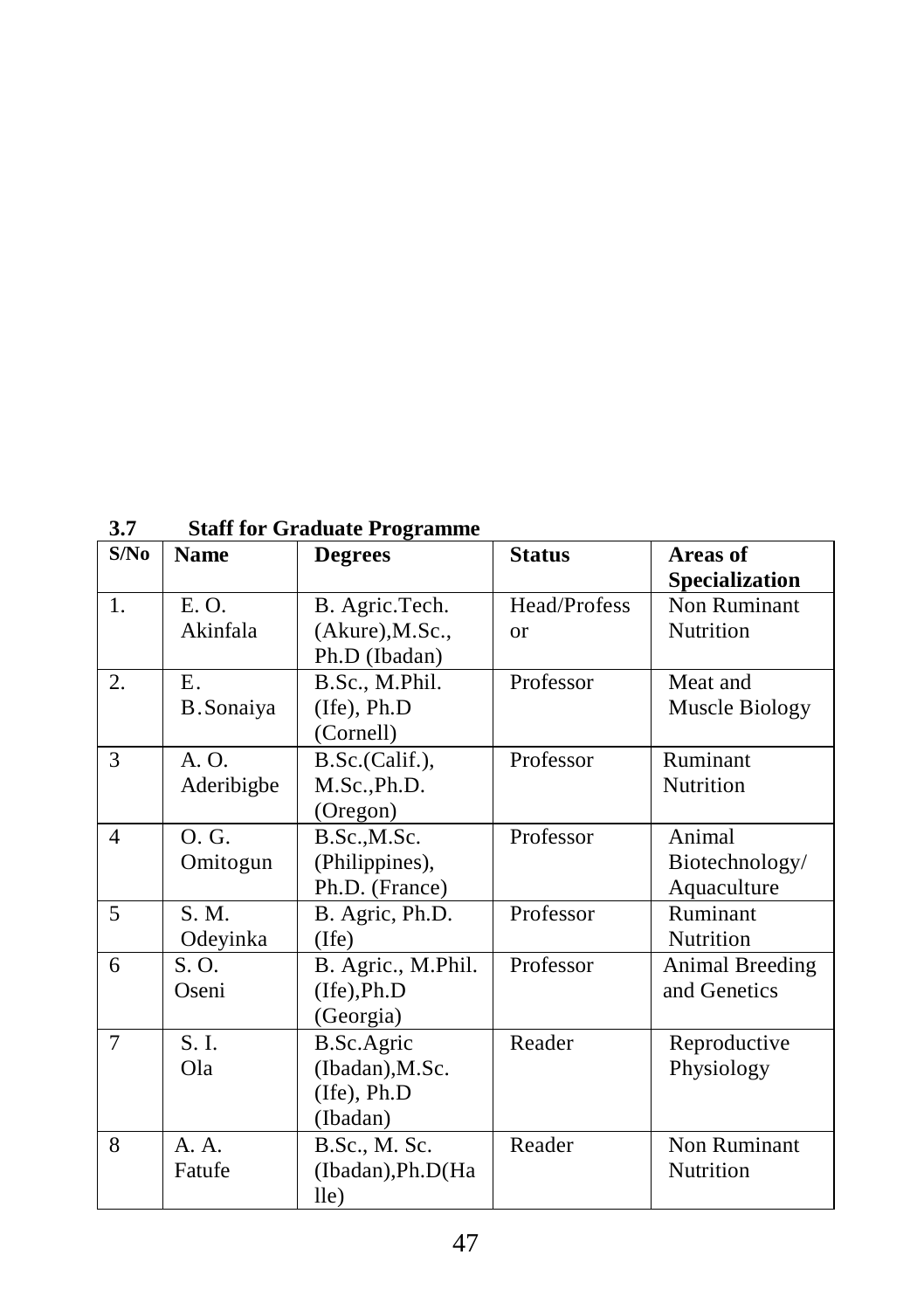| 9  | I. O.     | B. Agric. Tech.,   | Reader      | Animal                 |
|----|-----------|--------------------|-------------|------------------------|
|    | Dudusola  | M.Sc. (Bauchi),    |             | Breeding and           |
|    |           | Ph.D. (Ife)        |             | Genetics               |
| 10 | I. A.     | B. Tech.,          | Reader      | Forage Science/        |
|    | Odedire   | (Ogbomoso)         |             | Animal Ecology         |
|    |           | M.Sc., Ph.D        |             |                        |
|    |           | (Ibadan).          |             |                        |
| 11 | B. O.     | D.V.M., M.Sc.      | Reader      | Animal                 |
|    | Oyebanji  | (Ibadan), M. Tech  |             | Physiology             |
|    |           | (Ogbomosho),       |             |                        |
|    |           | Ph.D (Ibadan)      |             |                        |
| 12 | O. A.     | B. Sc., M.Sc.,     | Senior      | <b>Animal Products</b> |
|    | Makinde   | Ph.D (Ife)         | Lecturer    |                        |
| 13 | T. O.     | B. Agric.          | Senior      | Ruminant               |
|    | Abegunde  | (Abeokuta), M.Sc., | Lecturer    | Nutrition              |
|    |           | Ph.D (Ibadan)      |             |                        |
| 14 | T. O.     | B.Tech.            | Senior      | Poultry                |
|    | Akande    | (Ogbomoso),        | Lecturer    | Nutrition/Toxico       |
|    |           | M.Sc.(Ibadan),     |             | logy                   |
|    |           | Ph.D (Ogbomoso)    |             |                        |
| 15 | A. A.     | B. Agric. Tech.    | Lecturer II | Reproductive           |
|    | Adeyemi   | $(Akure)$ , M.Sc., |             | Physiology             |
|    |           | Ph.D (Ibadan)      |             |                        |
| 16 | Ο.        | B. Agric. Tech.    | Lecturer II | Fisheries              |
|    | Orisasona | (Akure), M.Sc.,    |             | Nutrition              |
|    |           | Ph.D (Ibadan)      |             |                        |

#### **3.8 Course Syllabus**

*ANS 601 – Advanced Protein and Energy Metabolism (3 units) (206)* New outlook on carbohydrates, fats and protein metabolic mechanisms of cellular digestion and nutrient uptake.

*ANS 602 – Advanced Mineral and Vitamin Metabolism 3 units (206)* The role of minerals, vitamin and provitamins in intermediary metabolism. Mode of action and interrelationships of vitamins and minerals in mammalian systems

*ANS 603 – Feedstuffs (3 units) (206)* Feed classification. Schemes for describing the nutritive values of foods. The proximate composition, source and manufacturing methods of Nigerian feeds. Ration formation.

*ANS 604 – Advanced Pasture and Range Management (3 units) (206)*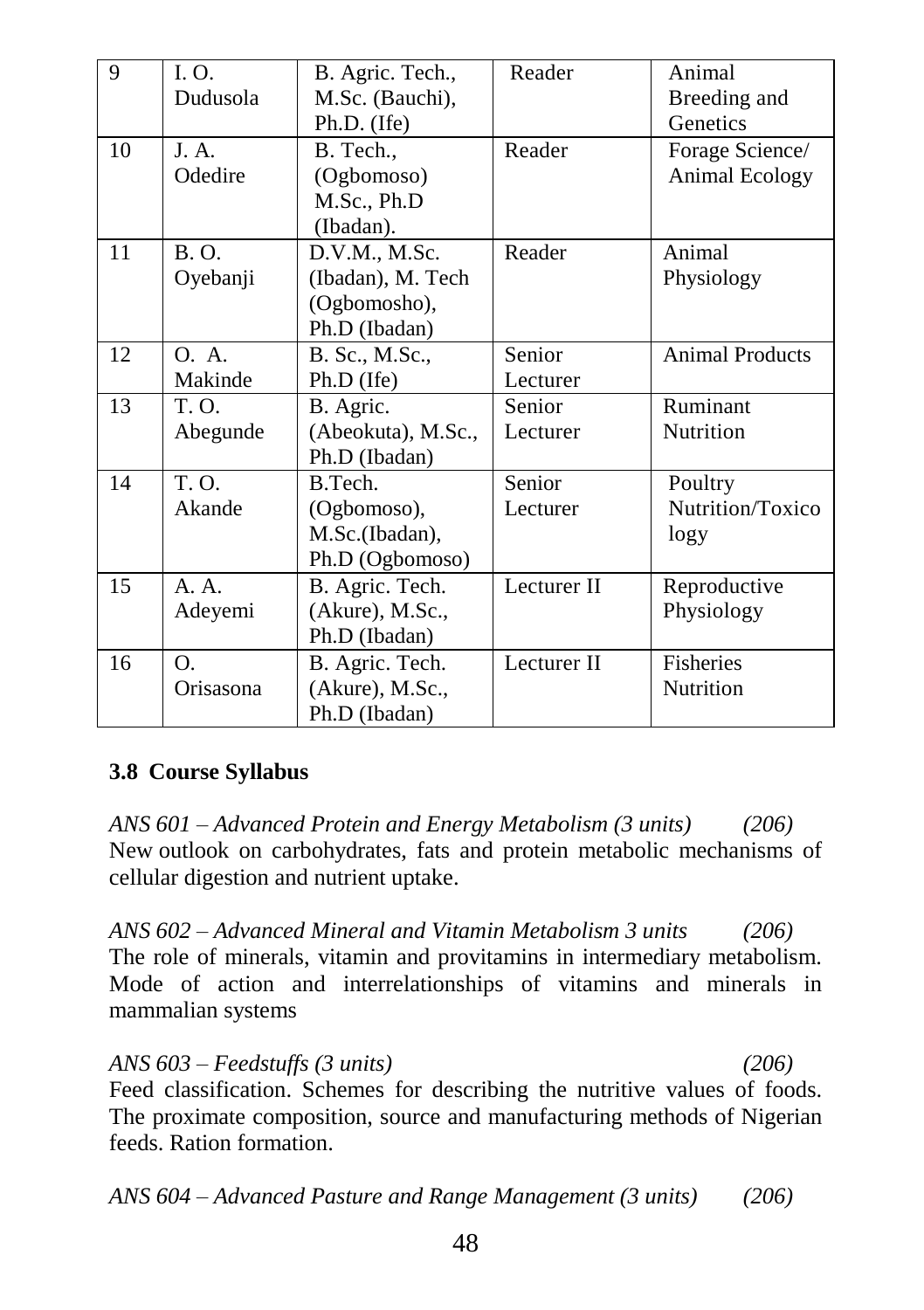Nigerian Vegetational Zones; Review of common pasture species; Classification of range plants; Forage yield determination; Forage conservation – Hay, Silage; Haylage; Systems of grazing management; Determination of Stocking Rate; Range versus pasture; Grassland management and utilization ; Rangeland environment; Classification of Range plants; Range management and utilization; Rangeland environment; Classification of Range plants; Range management principles; Rangeland improvement strategies.

*ANS 605 – Advanced Ruminant Nutrition (3 Units) (206)* Comparative study of the anatomical and physiological development of rumen. Digestion, absorption and nutrient metabolism in relations to maintenance, growth lactation and reproduction in ruminant animals.

*ANS 606 – Advanced Non-Ruminant Nutrition (3 units) (206)* Nutrient requirements for pigs, poultry and rabbits. Utilization of industrial By-products and farm wastes by monogastric animals.

*ANS 607 – Animal Physiology I (3 units) (206)* General animal cell physiology; Thermodynamics, homeostasis, mediated transport systems, metabolism, Comparative physiology of the nervous, sensory, lymphatic, cardiovascular and muscular systems of livestock and micro-livestock animals.

*ANS 608 – Animal Physiology II (3 units) (206)* Comparative physiology of the respiratory, gastrointestinal, renal, reproductive and endocrine systems of livestock and micro-livestock animals.

*ANS 609 – Animal Microbiology (3 units) (206)* Microbiology of the rumen, meat, dairy and fermented animal feeds. Microbial toxins (fungal and bacterial origin). Micro-organisms and viruses in relation to animal diseases.

*ANS 610 – Recent Advances in Nutrition (3 units) (206)* A review of current concepts in nutrition and related field with special emphasis on the tropical areas of the world.

*ANS 611 – Analysis of Livestock Data 1 (3 units) (206)*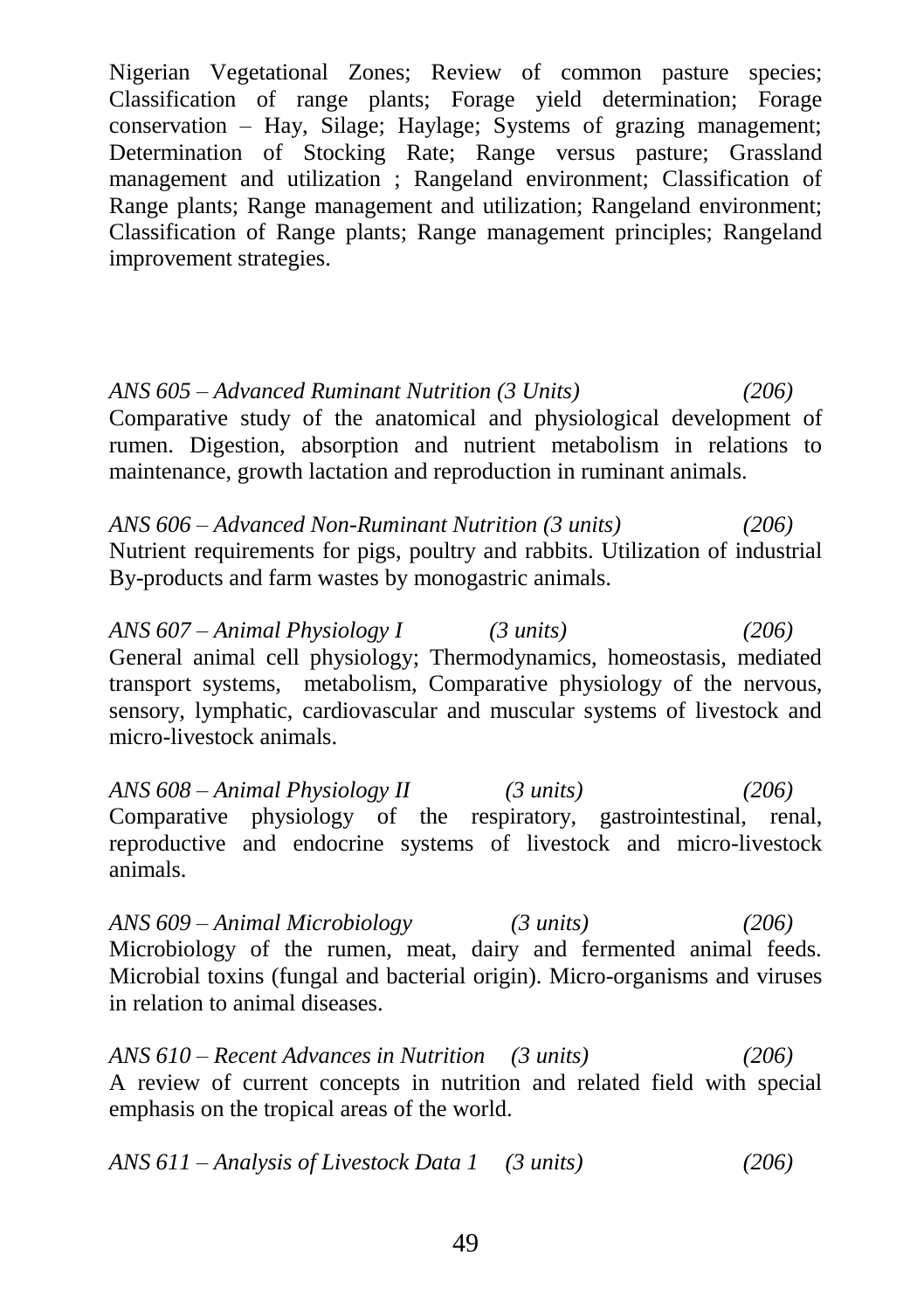A review of basic statistical concepts and terminologies. Design of experiments in Animal Sciences – uses of the Completely Randomized, Randomized Complete Block and Latin Square Designs in animal experimentation, Data description-Box plot technique. Inferences about population parameters- sample sizes and level of significance for statistical test. Categorical software in livestock data analysis.

*ANS 612 – Analysis of Livestock Data II (3 units) (206)* Linear and multiple regression and the general linear model, model building, Analysis of variance (ANOVA) methods and multiple comparisons via Fisher's LSD, Tukey's W and the SNK procedures, ANOVA in some standard experimental designs (e.g. Completely Randomized, Randomized Complete Block and Latin Square Designs). Fixed, random and mixed effects models. Communicating and documenting the results of statistical analysis. Computer software in livestock data analysis.

*ANS 613 – Advanced Quantitative Genetics (3 units) (206)* Changes of gene frequencies in small populations; effective population size, migration, mutation and selection, random drift, continuous variation: population mean, variance, breeding value, heritability and repeatability estimates. Selection methods and response. Inbreeding and crossbreeding; utilization of heterosis.

*ANS 614 – Advanced Genetics of Livestock Improvement (3 units) (206)* Components of genetic and environmental variation. Polygenes and polygenic mutation. Analysis of line crosses. Estimation procedures- parentoffspring regression and sib analysis. Genotype-environment interactions. Nucleus breeding schemes. Design of sustainable genetic improvement programmes. Molecular markers, principles of market assisted selection Mapping and characterizing QTLs. Molecular diagnostics of animal diseases. Molecular genetics and reproductive technologies for animal breeding. Gene isolation, Bio-informatics.

*ANS 616 – Advances in Fish Production (3 units) (206)* Recent trends in fish nutrition, breeding, health, processing, production systems etc. Advances in the study of the freshwater and marine ecosystems and processing. New technologies and developments in aquaculture and fisheries management.

*ANS 617 – Research Techniques in Animal Sciences (3 units) (206)* Methods, and techniques in planning and conducting experiments in nutrition, breeding parasitology and physiology. Cell and molecular tools in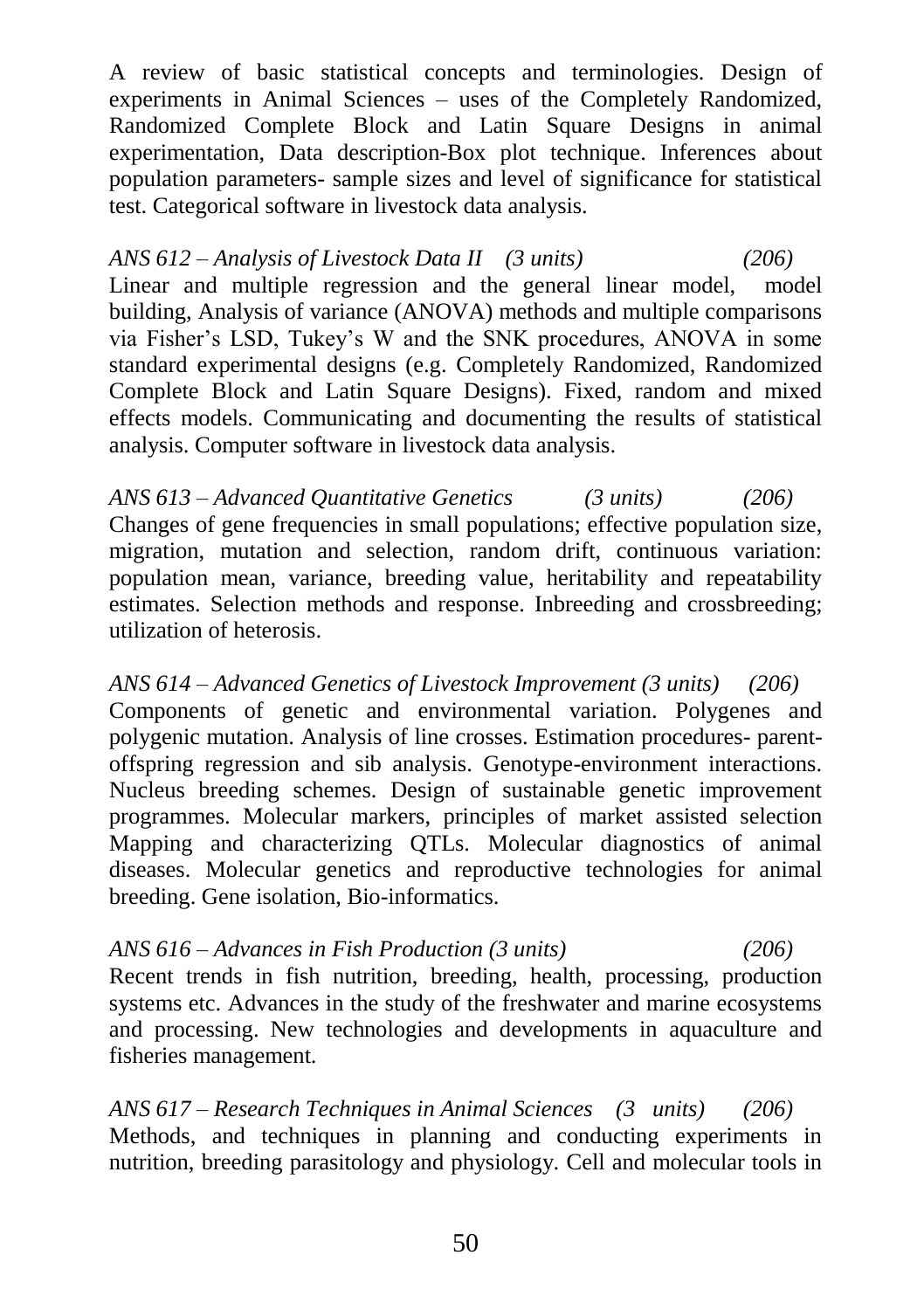studying animal health, genetics reproduction, etc. Writing and presenting scientific papers and thesis. Grant proposal writing.

*ANS 618 – Agricultural Biotechnology (3 units) (206)* Molecular tools in studying genes and gene activities: cloning, Polymerase chain reaction, sequencing, bioinformatics, site-directed mutagenesis, physical and genetic mapping, etc. Genomics, marker-assisted selection, Quantitative trait loci. Applications of biotechnology in plant and animal production and health.

*ANS 619 – Animal Growth and Development(3 units) (206)* Overview of Growth: Muscle Biology – Anatomy, Biochemistry and Differentiation of skeletal muscle and fat; Physiology and Metabolism of Growth; Energetics of Growth; Growth Regulation and Regulations; Assessment of Growth and Body Composition.

*ANS 620 – Advances in Animal Reproduction (3 units) (206)* Comparative physiology of reproduction in higher animals with the emphasis on the domestic animals endocrine functions involved in fertility; research techniques used to enhance reproductive process; genetic and environmental variations in fertility.

*ANS621 – Endocrinology (3 units) (206)* The endocrine systems and mechanism in vertebrates and invertebrate farm animals. Chemistry and functions of peptide, steroid and eicosanoid hormones and pheromones. Hormonal assay methods.

*ANS 622 – Animal Parasitology (3units) (206)* Classification of helminthes parasites. Helminthes infections and their impact on animal productivity in the tropics. Control of helminthes parasites. Classification of other parasites, e.g. protozoan parasites of the digestive tract, cardiovascular systems and reproductive tract, their economic importance and control.

#### *ANS 623 – Advances in Animal Products and Processing Methods (3 units) (206)*

Slaughtering, processing storage and marketing of Beef, Mutton, Chevon, Pork, Poultry, Rabbit, Milk and Milk by-products. Value-addition principles

#### *ANS624– Climate Change and Animal Agriculture (3 units)(206)*

Livestock and greenhouse gas emissions, Green economies, ecosystem services and sustainable livestock development, Livestock and greenhouse gas emission, Climate mitigation options, Body size and physiological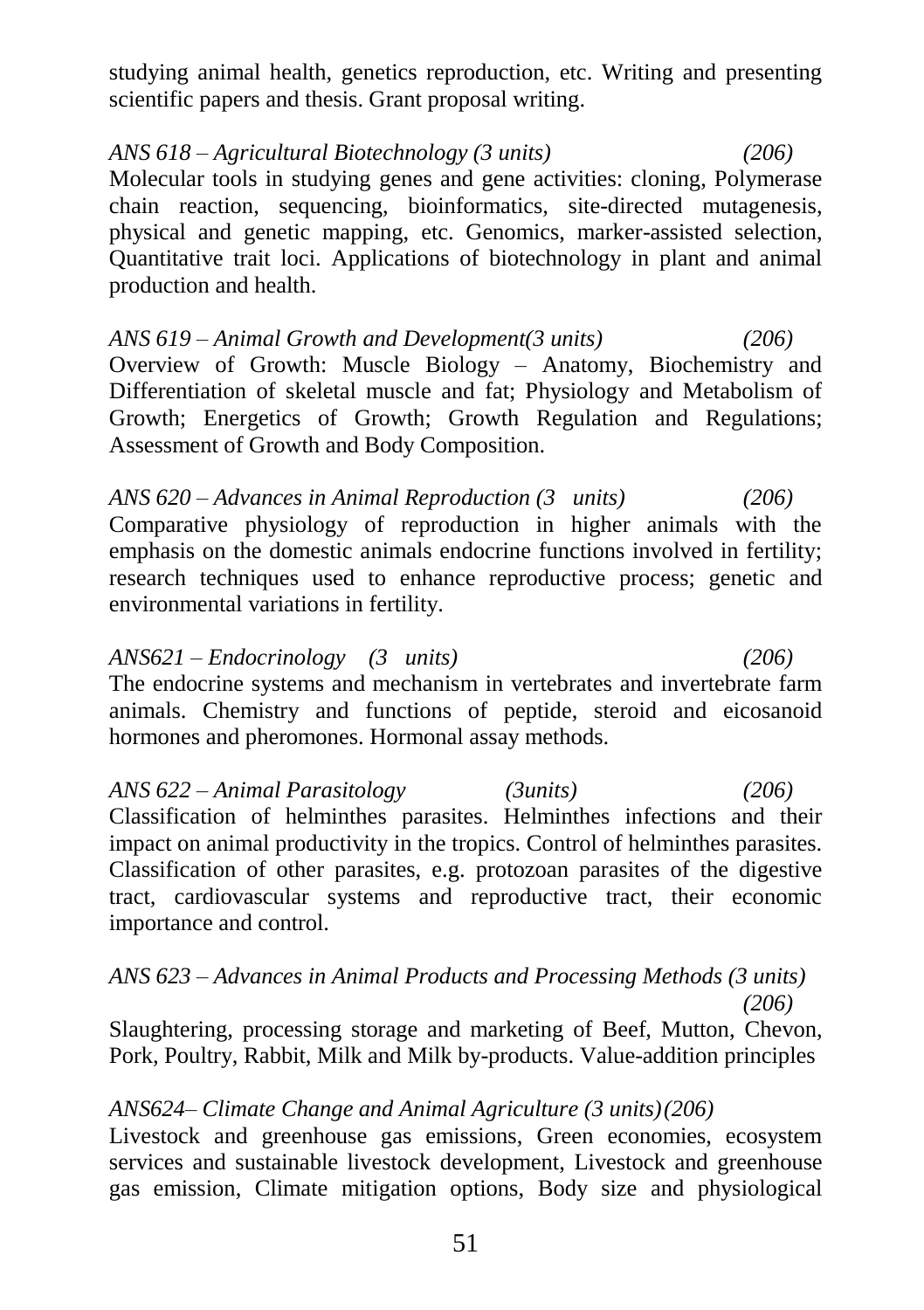adaptation, Adaptation to extreme climatic conditions, Livestock emergency guidelines and standards

*ANS625 – Fish Breeding and Hatchery Management (3 units) (206)* Hormonal control of fish reproduction. Natural and artificial propagation in fishes. Selection and maintenance of broodstock, Larviculture, Incubation of eggs and fry. Feeds and feeding. Fish brood stock health and parasites. Fish hatchery operations and maintenance. Marketing and distribution of fingerlings.

#### *ANS 698 – Seminar (100)*

Discussion of current literature; preparation and presentation of scientific reports. Compulsory attendance for all students.

#### *ANS 699 – Research (006)*

(2 unit Semester up to a maximum of 3 units of Ph.D, 2 units for M. Phil and 1 unit for M.Sc.)

#### **3.9 Area of Active Research**

Research Interests of Staff

- a. Forage crop utilization and animal performances
- b. Feed evaluation and feeding systems
- c. Energy and nutrient metabolism
- d. Nutrient requirements of various classes of livestock
- e. Stress, adaptation and reproductive performances in domestic animals
- f. Breeding and Improvement of farm animals
- g. Meat Science and Technology
- h. Ruminant Management Studies
- i. Animal Biotechnology
- j. Animal Products
- k. Animal Ecology
- l. Hydroponic fodders production and utilization